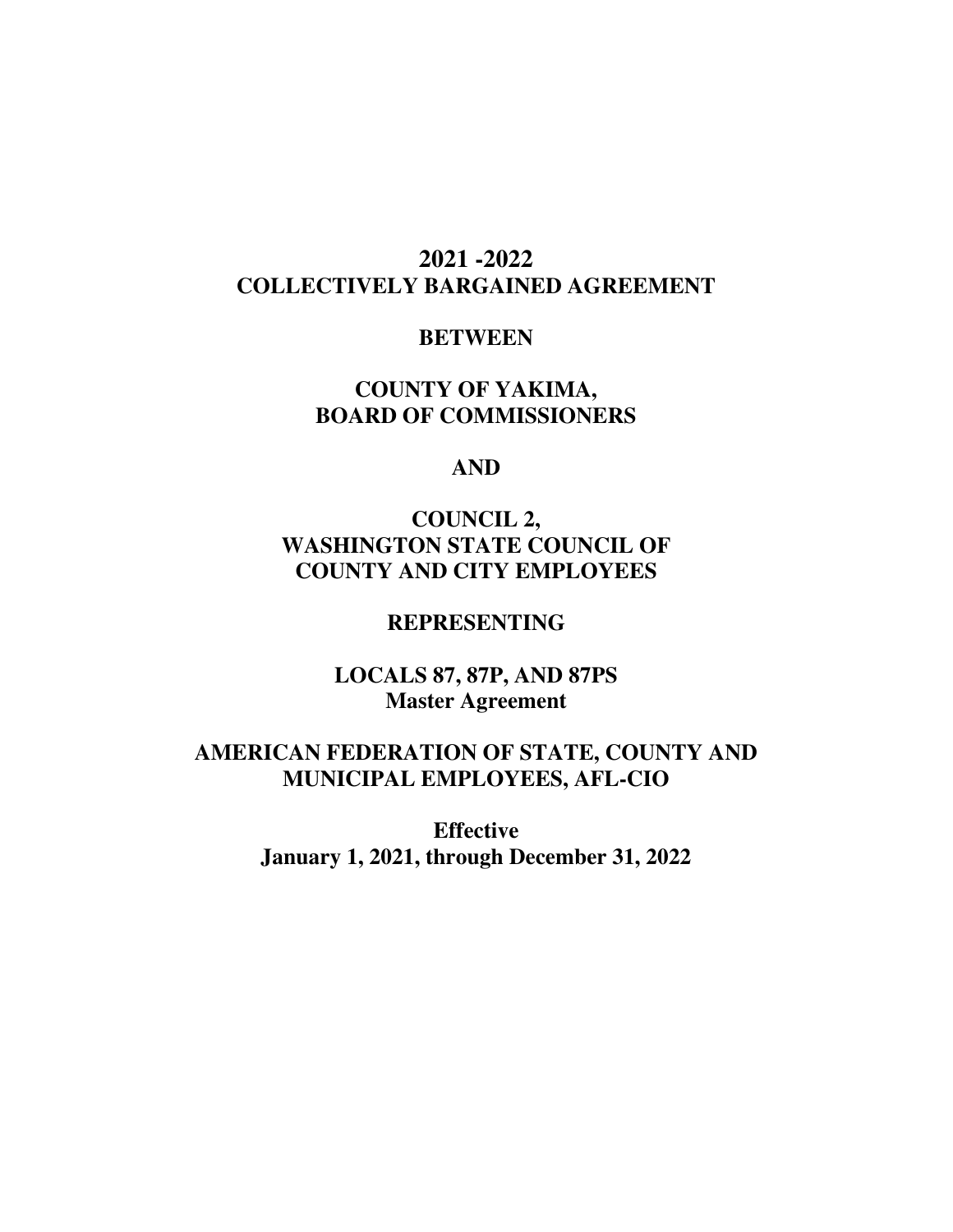## **TABLE OF CONTENTS**

| ARTICLE 15 - JOB CLASSIFICATION/RECLASSIFICATION PROCEDURE  21 |  |
|----------------------------------------------------------------|--|
|                                                                |  |
|                                                                |  |
|                                                                |  |
|                                                                |  |
|                                                                |  |
|                                                                |  |
|                                                                |  |
|                                                                |  |
|                                                                |  |
|                                                                |  |
|                                                                |  |
|                                                                |  |

| FXHIRIT "A"        |  |
|--------------------|--|
| <b>EXHIRIT</b> "R" |  |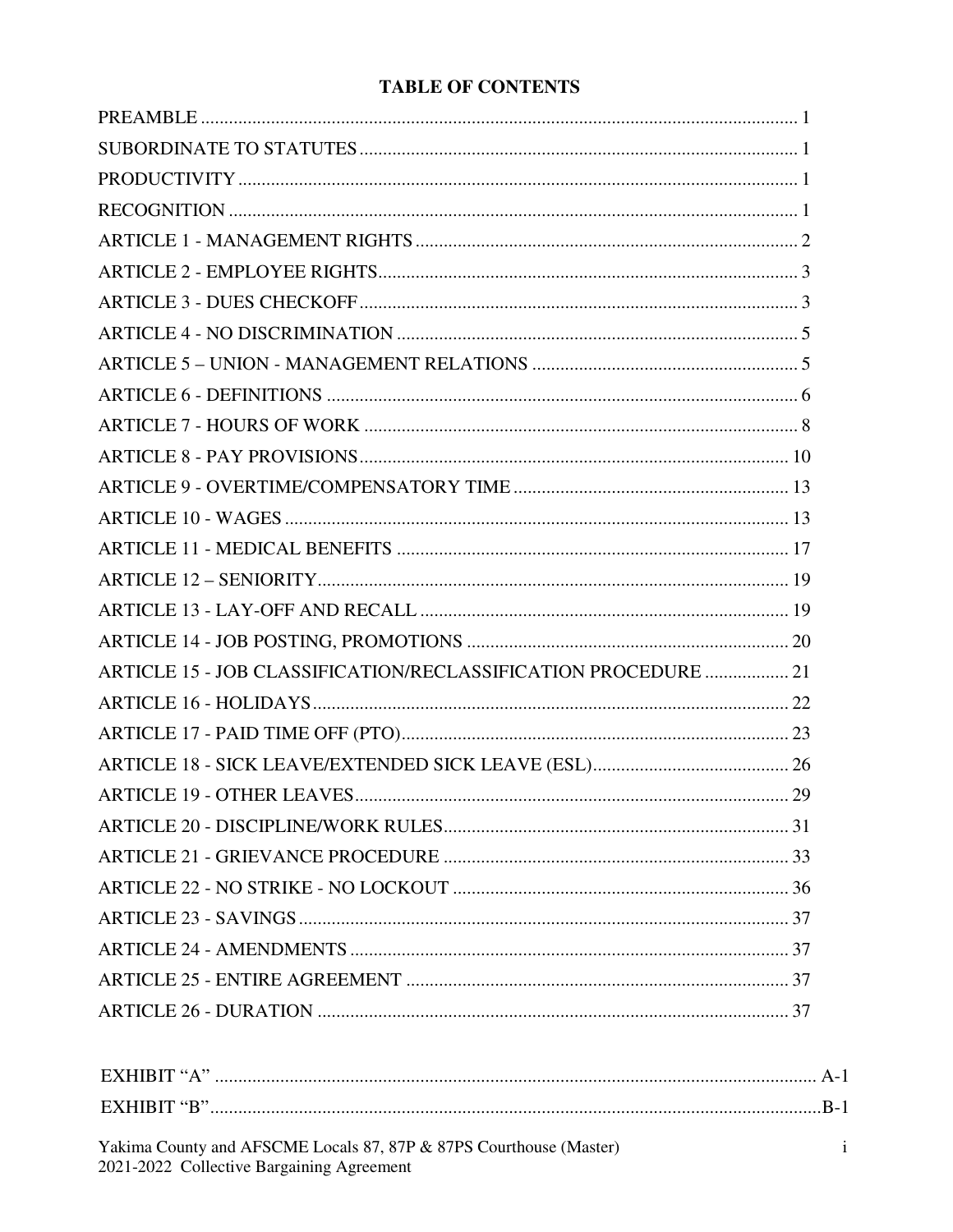#### **PREAMBLE**

This Agreement entered into by the County of Yakima, hereinafter referred to as the "Employer," and Council 2, of the Washington State Council of County and City Employees, representing, Local 87, 87P, and 87PS, American Federation of State County and Municipal Employees, AFL-CIO, hereinafter referred to as the "Union," has as its purpose the promotion of harmonious relations between the Employer and the Union, the establishment of an equitable and peaceful procedure for the resolution of differences, and the establishment of rates of pay, hours of work and other conditions of employment.

#### **SUBORDINATE TO STATUTES**

This Agreement shall in all respects, whenever the same may be applicable herein, be subject and subordinate to the ordinances or resolutions of the Employer, regulations within its statutory jurisdiction, and shall further be subject and subordinate to the statutes of the State of Washington. However, an ordinance relating directly to wages, hours, or working conditions, insofar as it applies to employees covered by this Agreement, may not be changed during the term of the Agreement unless the Employer notifies the Union of the change and, upon request of the Union, negotiates concerning the change.

#### **PRODUCTIVITY**

It is mutually agreed that the Employer and the Union shall work together individually and collectively to meet the production requirements of each department, to provide the public with efficient and courteous service, to encourage good attendance of employees, and to promote a climate of labor relations that will aid in achieving a high level of efficiency in all departments of County government.

#### **RECOGNITION**

The Employer recognizes the Union as the exclusive collective bargaining agent for certain regular full-time, regular part-time, and probationary employees of the Employer for which the Union has been certified in Labor and Industries, Case Numbers S.K.-1364, Assessor's, Treasurer's, Juvenile Court Services S.K.-1447, District Court; S.K.-1678, Prosecuting Attorney's Clerical Employees, 19924-E-05-3115, Juvenile Court Services Detention Supervisors; and PERC Case Number 783-E-77-142, Facilities Maintenance, as collective bargaining representatives as provided by RCW 41.56, Public Employee's Collective Bargaining Act. Regular full-time, regular part-time, and probationary employees of District Court shall be covered for working conditions under a separate contract. Regular full-time, regular part-time and probationary employees of Superior Court/Juvenile Department shall be covered for working conditions under a separate contract. These two (2) working conditions contracts relate to certain employees from each of the respective Courts who are within the AFSCME Locals 87, 87P and 87PS bargaining units.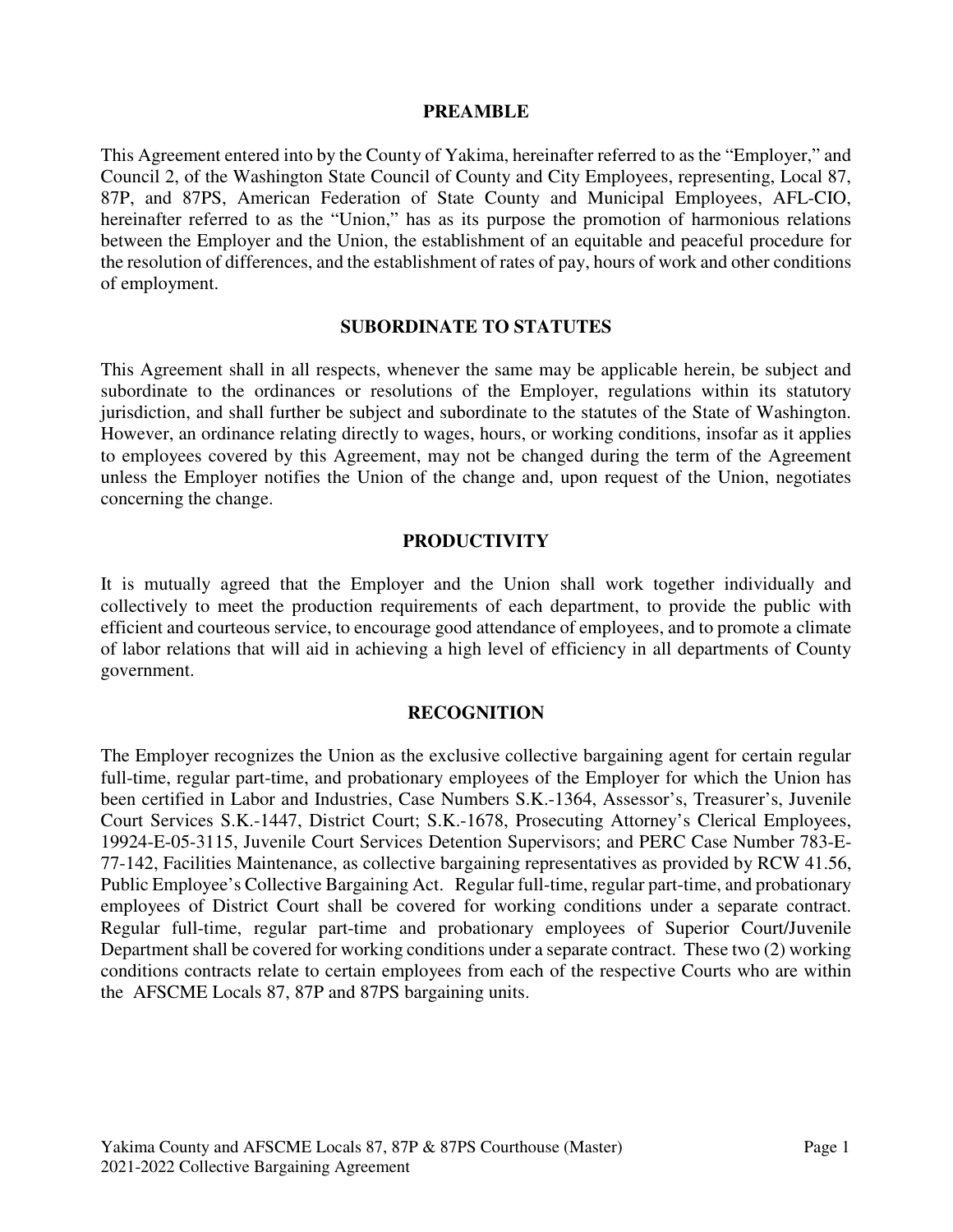## **ARTICLE 1 - MANAGEMENT RIGHTS**

- 1.1 The Union recognizes the prerogative of the Employer to operate and manage its affairs in all respects in accordance with its responsibilities, lawful powers, and legal authority in conformity with the terms of this Agreement wherever applicable. All matters not expressly covered by the language of this Agreement, or other written agreements with the Union, shall be administered for the duration of this Agreement by the Employer as the Employer from time to time may determine.
- 1.2 The Employer's prerogatives include, but are not limited to, the following matters:
	- A. The right to establish lawful work rules and procedures.
	- B. The right to schedule work and overtime work, and the methods and processes by which said work is to be performed in a manner most advantageous to the Employer and consistent with the requirements of the public interest.
	- C. The right to hire, transfer, lay-off, and promote employees as deemed necessary by the Employer in accordance with the provisions of this Agreement, wherever applicable.
	- D. The right to discipline, suspend, or discharge an employee for just cause in accordance with the provisions of this Agreement wherever applicable.
	- E. The right to determine the size and composition of the work force and to assign employees to work locations and shifts.
	- F. The parties understand that incidental duties connected with operations not enumerated in job description, shall nevertheless be performed by the employee when requested by the Supervisor.
	- G. The right to take actions as may be necessary to carry out Employer services in emergencies.
- 1.3 Nothing in this Agreement shall be interpreted to detract or circumscribe the trust placed in the officials, in this case, the Board of Yakima County Commissioners and the elected officials and/or Department Director; and the rights and obligations owed thereby to the electorate in conformity with statutory law.
- 1.4 Notwithstanding any other provisions of this Agreement, the Employer may take actions necessary to comply with the Americans with Disabilities Act.
- 1.5 The Employer has implemented the Workday programs and continues to implement additional phases of Workday. During said implementations, the Employer may need to modify provisions of this CBA to conform to Workday procedures and processes. The Union Representative(s) and the bargaining unit employees agree to fully cooperate with the Employer's implementation of these programs and phases.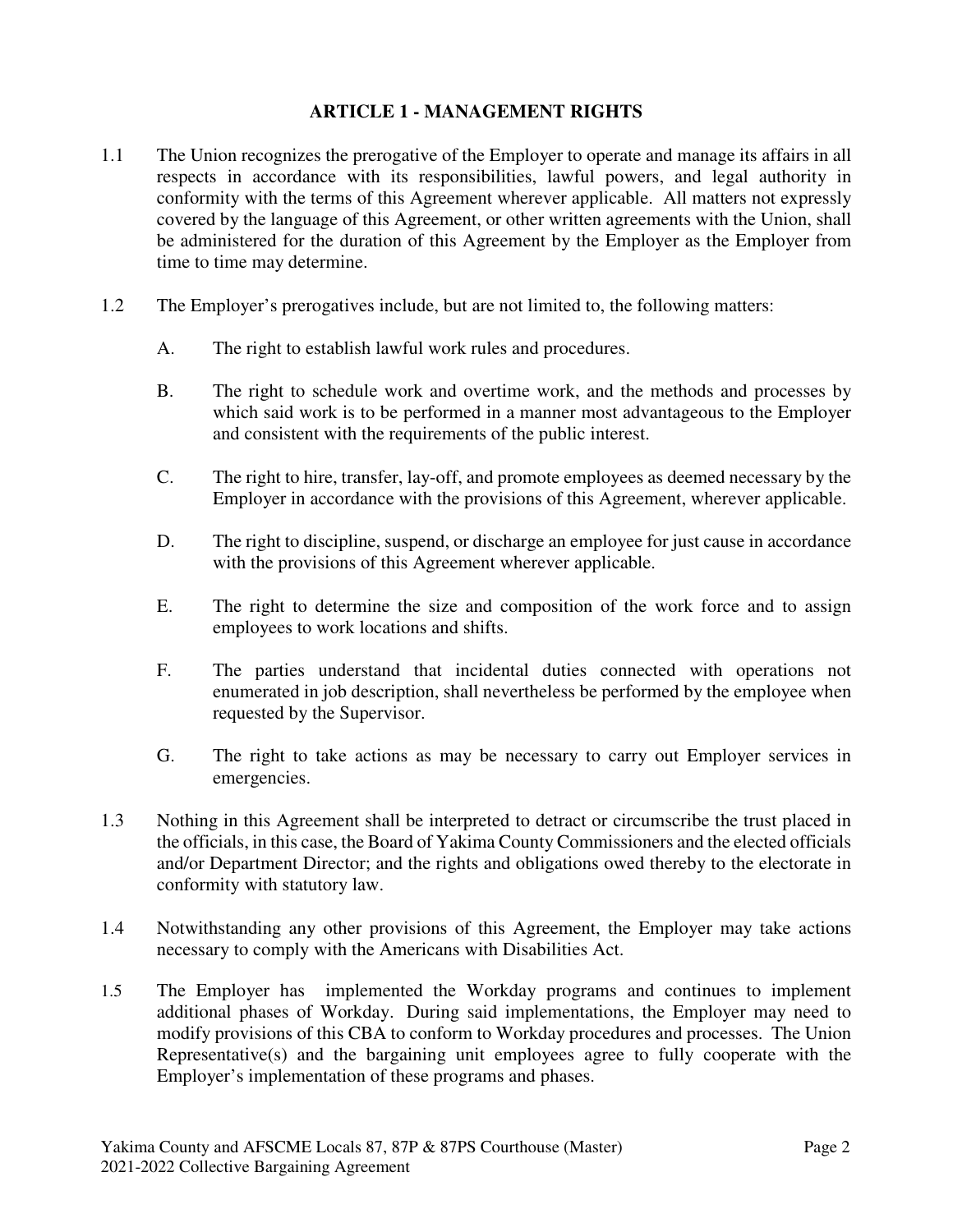## **ARTICLE 2 - EMPLOYEE RIGHTS**

- A. Pursuant to their Weingarten and Loudermill rights, employees may request the presence of a Union representative in any meeting between Management and the employee if said meeting is called for disciplinary consideration and/or reasons; provided, however, said Union representative's presence shall not impede, delay, and/or preclude immediate action by Management, as defined by Article 20. Performance evaluations are not disciplinary actions and are not grievable.
- B. Evaluative and disciplinary materials placed in an employee's personnel file shall carry that employee's signature, if possible, which denotes that the employee has read the material.
- C. Employees have the right to attach rebuttals to any and all evaluative and disciplinary materials in their personnel file.
- D. Employees shall take the initiative to schedule a meeting with Human Resources Department staff to purge outdated materials from their personnel file.
- 2.2 Employees have the right to examine their personnel file as is maintained by the Yakima County Human Resources Department. An authorized representative of the Union may examine an employee personnel file if the employee so authorizes in writing. Material placed into an employee's file relating to job performance or personal character shall be brought to the attention of the employee, and a copy shall be given to the employee.
- 2.3 Safe and healthful working conditions are recognized as mutually beneficial to employees and Employer. Employees may report what they believe to be an unsafe and unhealthful working condition to Management or to the Central Safety Committee. Management shall investigate and report the results of investigations of alleged unsafe working conditions to the Central Safety Committee.
- 2.4 Employees shall be made aware of existing, new, or changes to existing work rules.
- 2.5 Any employee within the bargaining unit who may feel himself/herself aggrieved may seek his/her remedy through the grievance procedure provided in this Agreement.
- 2.6 By County policy and statutory authority, the County provides defense and indemnification for its employees if they are sued for acts while they are "performing or in good faith purporting to perform" their duties.

## **ARTICLE 3 - DUES CHECKOFF**

3.1 The Employer recognizes the WASHINGTON STATE COUNCIL OF COUNTY AND CITY EMPLOYEES/AFSCME Council 2 and its affiliated Local (hereafter Union) as the sole and exclusive bargaining representative concerning wages, hours, and other conditions of employment for employees described in the recognition clause.

2.1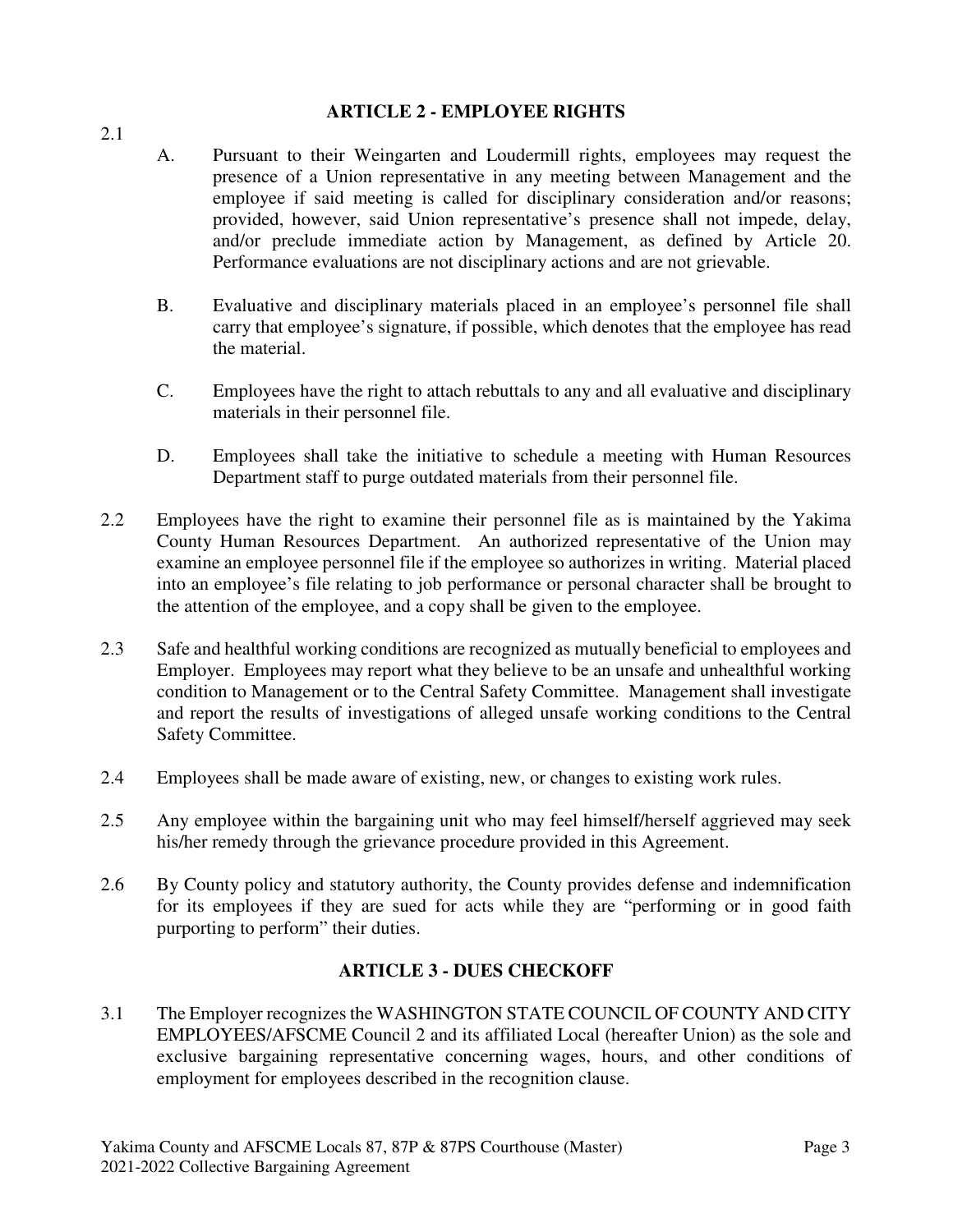- 3.2 Joining the Union: All employees in this bargaining unit have the right to voluntarily join the Union. The Union as the Exclusive Bargaining Representative agrees to carry out its responsibilities under RCW 41.56.080.
- 3.3 Questions about Union Membership: If an Employee has questions about Union membership, the Employer will remain neutral and direct the employee to discuss this topic with a Union Staff Representative. The Union's Staff Representative shall address the employee's inquiry as soon as possible.
- 3.4 Signed Dues Deduction Authorization: Current Union members and those who choose to join the Union Group and pay monthly dues via a signed payroll deduction authorization will have their dues deducted once each month from their pay by the Employer. When Workday is implemented, the dues will be divided between two (2) pay dates each month. The signed payroll deduction authorization may be submitted electronically or by paper writing, and must be presented to the Employer's Human Resources Department. The deduction will begin in the payroll period after submission of the dues deduction authorization card or as soon as administratively possible if not submitted with enough time to make the next payroll period.
- 3.5 Amounts Deducted: The amounts to be deducted shall be certified to the Employer by the Union and the aggregate deductions shall be remitted to the Union together with an itemized statement including the employee name, department, hours worked, monthly base wage and the amount of Union dues deducted, after such deductions are made. If an employee terminates his/her employment on or before the 15<sup>th</sup> of the month, dues will not be deducted for that month; if the termination is after the  $15<sup>th</sup>$ , dues will be deducted. When Workday is implemented, dues will be deducted if work is performed for more than one-half of each pay cycle. The Employer shall honor the terms and conditions of each employee's authorization for payroll deduction. The Employer shall continue to deduct and remit Union dues and fees to the Union until such time as the Union notifies the Employer that the payroll deduction authorization has been properly terminated in compliance with the terms of the authorization for payroll deduction executed by the employee. The Employer is not a party to the authorization for payroll deduction as that is between the employee and the Union.
- 3.6 New Employee Orientation: These provisions shall be carried out in conformity with RCW 41.56.037. Each December, the Employer will provide the Union with the upcoming year's monthly new hire orientation calendar. The Union will contact the Human Resources Department at (509) 574-2210 every month to obtain information on new hires scheduled to attend orientation appropriate to their group. A Union official shall be granted up to thirty minutes to provide each new employee a basic overview of the employees' rights and responsibilities regarding Union membership and dues authorizations.
- 3.7 Defense, Hold Harmless and Indemnification: In regards to all the provisions of this Article, the Union agrees to defend, indemnify and hold harmless the Employer from any and all claims, demands, lawsuits, administrative proceedings, ULPs, and grievances or other forms of liability, including the amounts of dues and fees deducted and withheld as well as attorneys' fees, costs, and/or expenses associated with the above listed activities (all claims, demands, etc.) that arise against the Employer for or on account of Employer actions consistent with the provisions of this Article.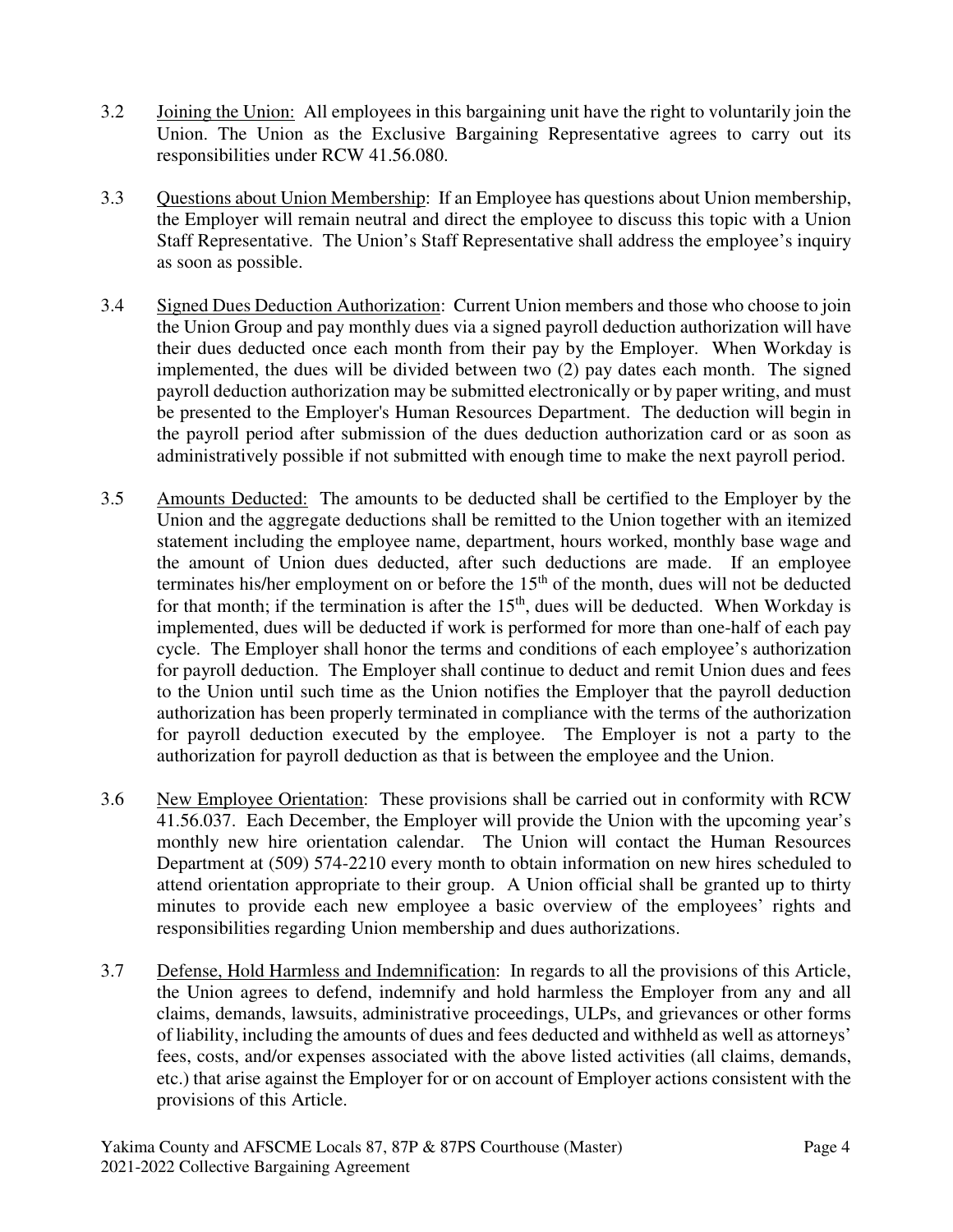## **ARTICLE 4 - NO DISCRIMINATION**

There shall be no discrimination by the Employer or the Union against any employee or applicant for employment on account of membership or non-membership in the Union because of race, religion, creed, sex, national origin, age, marital status, sensory, mental, or physical handicap, or sexual orientation, unless based upon a bona fide occupational qualification. No employee will be required to make a contribution to a political party or to a candidate for political office.

## **ARTICLE 5 – UNION - MANAGEMENT RELATIONS**

- 5.1 All collective bargaining with respect to wages, hours, and general working conditions shall be conducted by authorized representatives of the Union and authorized representatives of the Employer.
- 5.2 Agreements reached between the parties to this Agreement shall become effective only when signed by designated representatives of the Union and the Employer.
- 5.3 Labor/management meetings may be scheduled, at which time matters involving wages, hours and working conditions affecting employees covered by this Agreement will be discussed.
	- A. Meetings may be scheduled at a mutually agreeable time, but not later than fifteen (15) working days from the date of request for a meeting. Such requests shall be in writing and contain the items at issue. The request shall be sent to the Department Head or Elected Official.
	- B. Prior to the meeting, a written agenda shall be prepared by the party requesting the meeting and may be supplemented by additions made by the other party. The Employer shall furnish the Union with a copy of the final agenda three (3) working days prior to the date of the meeting, when practicable.
	- C. Disposition of matters covered in a labor relations meeting shall not contradict, add to, or otherwise modify the terms and conditions of this basic Agreement.
	- D. Meetings shall be held during hours most convenient to the participants, and participants shall experience no loss of salary, provided that no more than two (2) participants from any department shall be paid for such meetings. .
	- E. The Department Head . may require that the meeting be held during non-working hours.
- 5.4 Collective Bargaining: Employees representing the Union, not exceeding three (3) from Locals 87 & 87-P and one (1) from Local 87PS shall be granted release time from work without loss of pay for collective bargaining sessions if said sessions take place during the employee's normal working hours. If collective bargaining sessions take place outside of the employee's normal working hours, then and in that event, employees participating in collective bargaining shall not receive compensation for said time. Employees may request, with supervisor approval, to flex work schedules in order to avoid loss of pay or leave-bank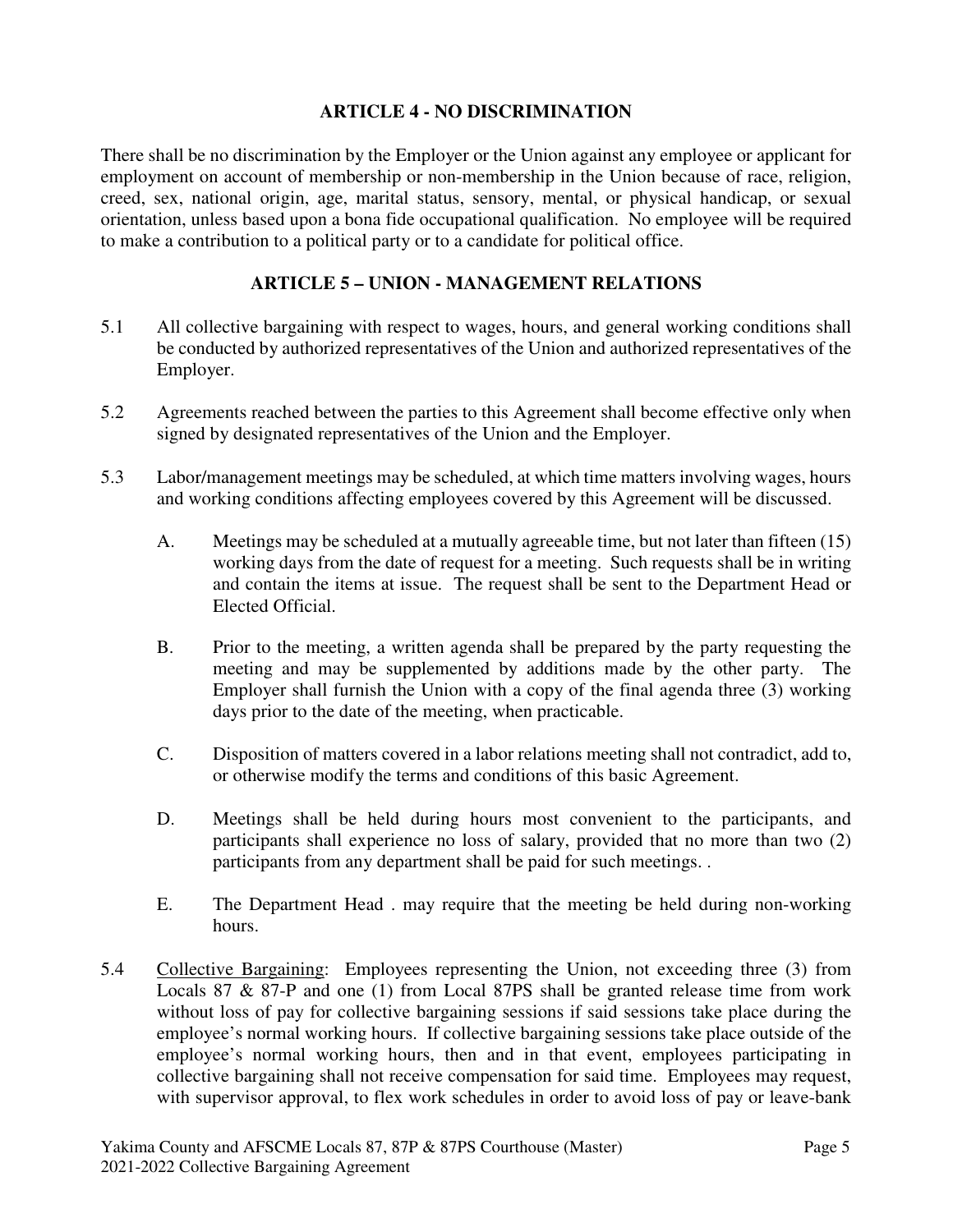reductions due to attendance at bona fide bargaining sessions.

5.5 Union Business:Union officers, not to exceed four (4) in number at any one time, shall be granted leave from duty with pay for the purpose of union business attendance at legislative meetings in Olympia, Spokane, Yakima, and Goldendale, such as when there are Town Halls, in Washington, subject to one (1) week's prior notice and subject to the Employer's prior approval of such meetings; and provided further that the total leave time for the bargaining unit for this purpose shall not exceed forty (40) hours in any calendar year. Employees will not be required to use paid time off from available leave banks for this type of meeting unless they exceed forty (40) hours in any calendar year. If employees choose to attend the above meetings, and the provided amount of time is exhausted, the employee shall use paid time off from available leave banks or LWOP. The granting of this leave is dependent upon the Employer's assessment of work requirements and department needs.

In addition, Union officers, not to exceed four (4) in number at any one time, shall be granted leave from duty with pay for the purpose of union business attendance, including but not limited to events such as attending labor conventions or educational conferences regarding collective bargaining, provided that notice of such conventions or conferences shall be requested and is subject to prior approval at least two (2) weeks prior thereto; and provided further that the total leave time for the bargaining unit for the purpose set forth in this section shall not exceed forty (40) hours in any calendar year. For this leave, employees shall use paid time off from available leave banks or LWOP subject to prior approval from their Department Head or Elected Official.

Time spent by Union officers at Executive Board review of grievances, Labor Management, shall not be considered in the calculation of the eighty (80) hour total limit. The Union Executive Board shall determine those Officers or members who have specific cause to attend for the betterment of the collective bargaining process.

- 5.6 Grievances and Representation:Union officers and/or shop stewards shall be granted leave from duty without any loss of pay for actual time spent as an employee's Union representative in disciplinary actions pursuant to the Weingarten and Loudermill Rights and in the investigation of grievance, thereby resolving problems in the workplace for the mutual benefit of the parties.
- 5.7 Bulletin Board: The Employer agrees to furnish and maintain a suitable bulletin board, in a convenient location, to be used by the Union.

## **ARTICLE 6 - DEFINITIONS**

The following definitions apply throughout the contract unless the context indicates another meaning:

- A. Anniversary Date: Original entry date into County Service as adjusted by leave without pay or break in service.
- B. Call Time: One (1) hour minimum at the applicable rate of pay for those situations in which the employee is instructed to return to work after leaving his/her work premises.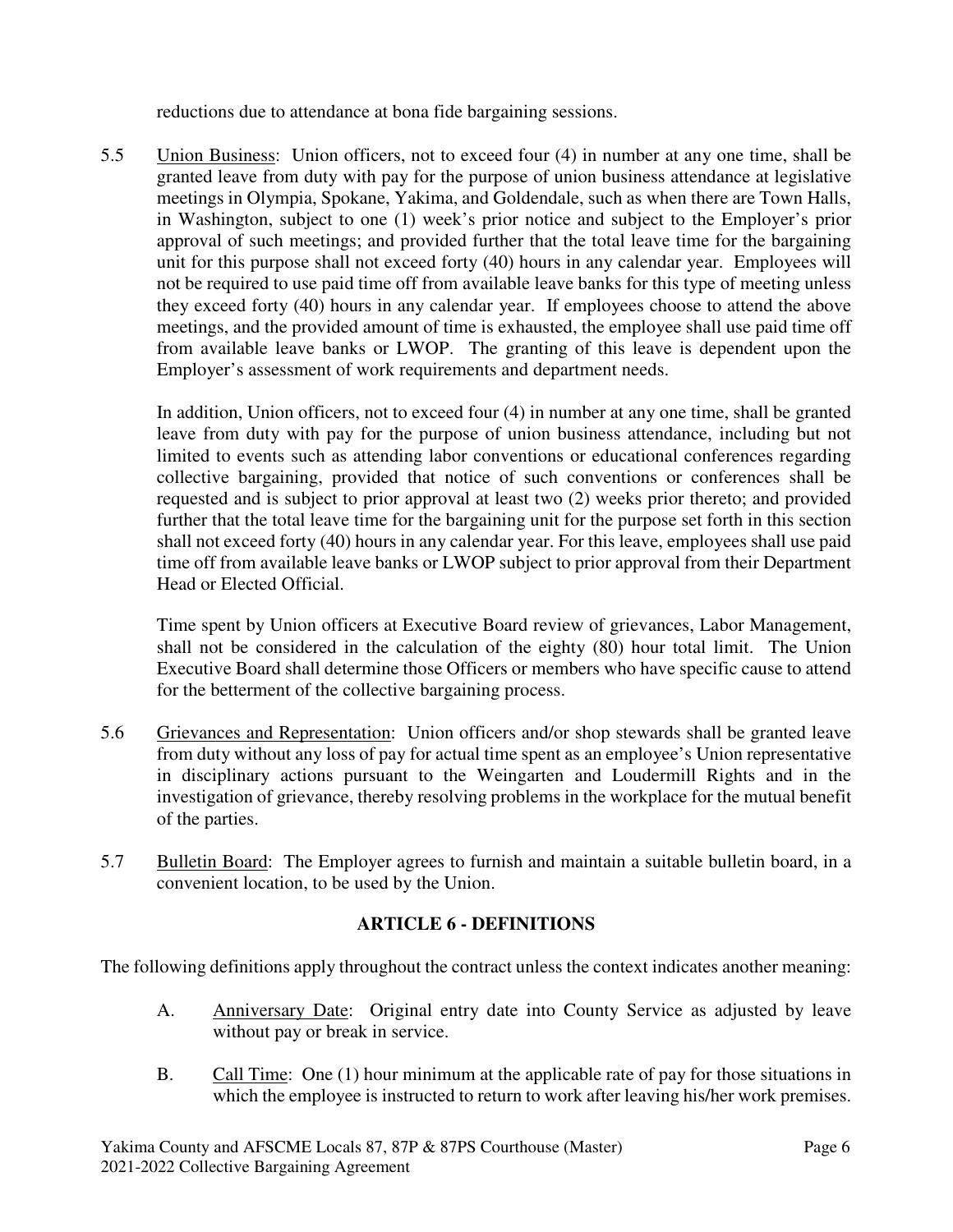- C. Compensatory Time: Time off in lieu of cash payments for overtime.
- D. Dismissal: The termination of employment of a regular employee pursuant to the provisions of Article XX - Discipline/Work Rules.
- E. Employees Defined As Follows**:**
	- 1) Regular full-time: Employees who perform bargaining unit work on a fulltime basis (37.5 or 40 hours per week) and who have successfully completed a probationary period. Said employees are entitled to pay in accordance with the existing pay plan and benefits as set forth in this Agreement.
	- 2) Regular part-time 20 hours and over:Employees who perform bargaining unit work on a scheduled basis for 20 hours or more per week but less than full-time, and who have completed a probationary period. Said employees are entitled to receive base pay for the position and the opportunity to progress across the pay plan structure in accordance with the length of service. Said employees are also entitled to benefits on a pro rata basis.
	- 3) Regular part-time fewer than 20 hours:Employees who perform bargaining unit work for fewer than 20 hours per week on a scheduled basis, or for a sufficient period of time during each week, to demonstrate a substantial and continuing interest in employment. Said employees are entitled to receive the base pay for the position and the opportunity to progress across the pay plan structure in accordance with the length of service. Said employees are not entitled to any other benefits (*i.e.,* medical, holidays, PTO leave, sick leave, or other paid leaves) except that these employees may be entitled to unpaid leave when requested by the employee and subject to approval by the Elected Official or Department Head.
	- 4) Extra Help:Employees who work for a period of fewer than five (5) months during a calendar year, less than 650 hours per calendar year intermittently, or in a temporary assignment up to a year in projects with an end in sight, during the absence of a regular employee or employment necessitated by work load peaks. This category is inclusive of student, casual, and seasonal employees. Extra Help employees are not in the bargaining unit and are not covered by this Agreement. Extra Help employees are covered by the County Extra Help Policy**.**
- F. Holidays: Paid non-work days for County employees as established and as provided in Article 16 - Holidays, of this Agreement.
- G. Overtime: Work authorized and performed in excess of the scheduled work day or work week. It is payable at the time and one half  $(1-1/2)$  rate only for hours in excess of forty (40) per week. Some paid leave time (WPSL is not included) shall be included as "time worked" for the purpose of determining whether an employee has "worked"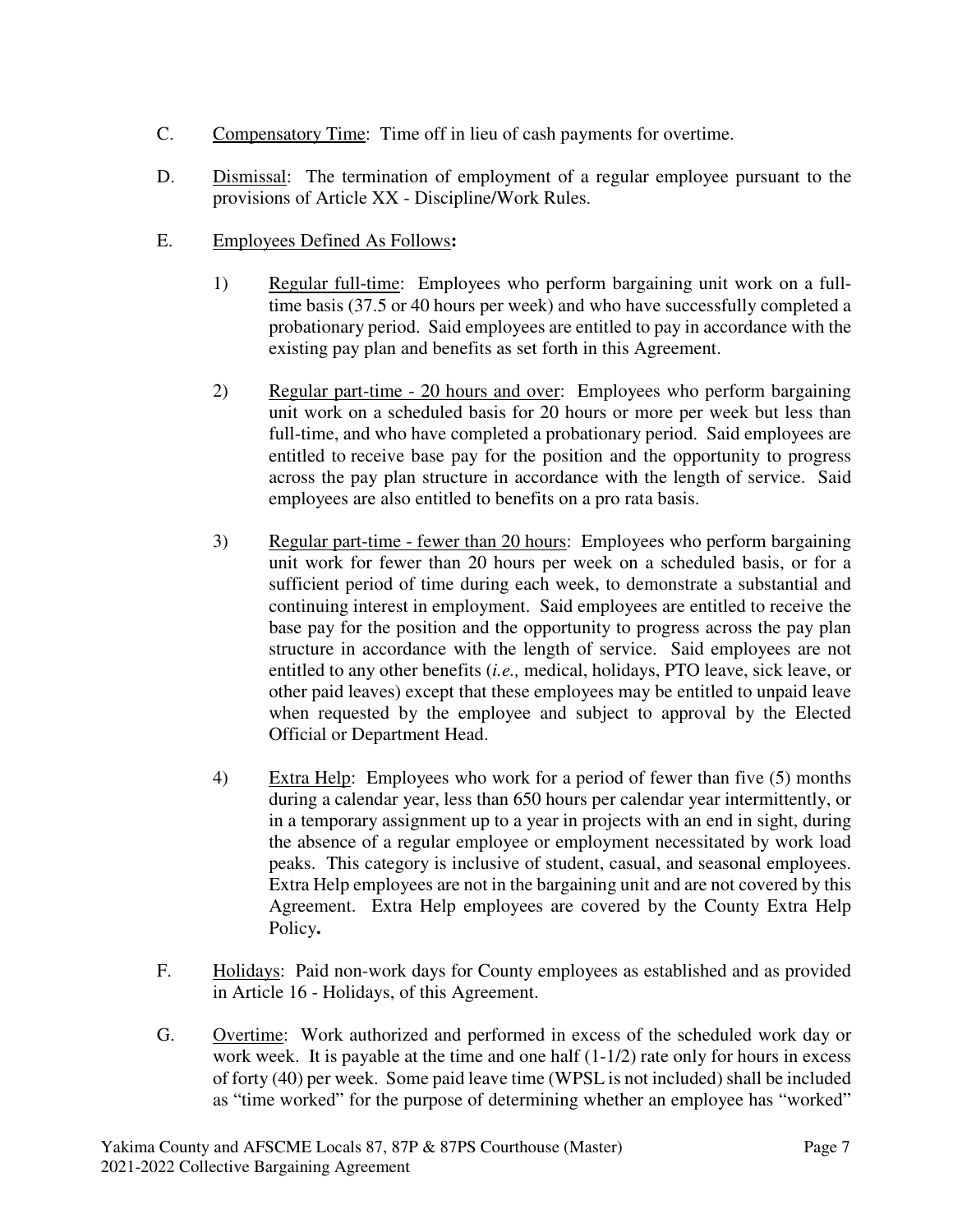forty (40) hours in a week.

- H. Position: A group of duties and responsibilities normally assigned to an employee.
- I. Probationary Period:
	- AFSCME 87 & 87P The trial period of employment following appointment to a position shall continue for twelve (12) months unless sooner terminated. The parties understand that the probationary period will be extended to accommodate completion of the applicable academy. The Employer agrees to conduct probationary performance reviews after five (5) months and after eight (8) months in order to provide feedback to the employee.
	- AFSCME 87PS The trial period of employment following appointment to a position shall continue for twelve (12) months unless sooner terminated. The probationary period may be extended up to two months, and the Union will be notified by the Employer. The parties understand that the probationary period will be extended to accommodate completion of the applicable academy.
	- During the probationary period, either the employee or Employer may terminate the employment relationship without just cause and without any recourse to the grievance procedures.

## **ARTICLE 7 - HOURS OF WORK**

- 7.1 Regular Hours: The regular hours of work each day shall be consecutive except for interruptions for rest and lunch periods. References to consecutive hours of work in the balance of this Article shall be construed to include rest and lunch periods.
- 7.2 Work Week: The regular work week shall consist of five (5) consecutive work days, Monday through Friday, inclusive; provided, however, if it is determined by the Board of Commissioners and the Elected Official or Department Head involved that a need exists for a change in the work schedule of certain employees within certain departments, the regular work week may be established to consist of four (4) consecutive work days.
- 7.3 Work Day/Shift, General: The Board of County Commissioners and the Elected Official or Department Head involved shall exercise their prerogatives in determining the number of hours to be worked in each work day. The Courthouse work day is normally from 8:00 a.m. to 5:00 p.m., with one (1) hour lunch for employees; however, regular hours may be varied in accordance with the different work requirements of certain departments. The options for consecutive hours of work include seven and one-half (7-1/2) consecutive hours of work, eight (8) consecutive hours of work, and/or ten (10) consecutive hours of work within the twentyfour (24) hour period.
- 7.4 Continuous Operations:Employees engaged in continuous operations are defined as being any employee or group of employees engaged in an operation for which there is regularly scheduled employment for twenty-four (24) hours a day, or seven (7) days a week. The Board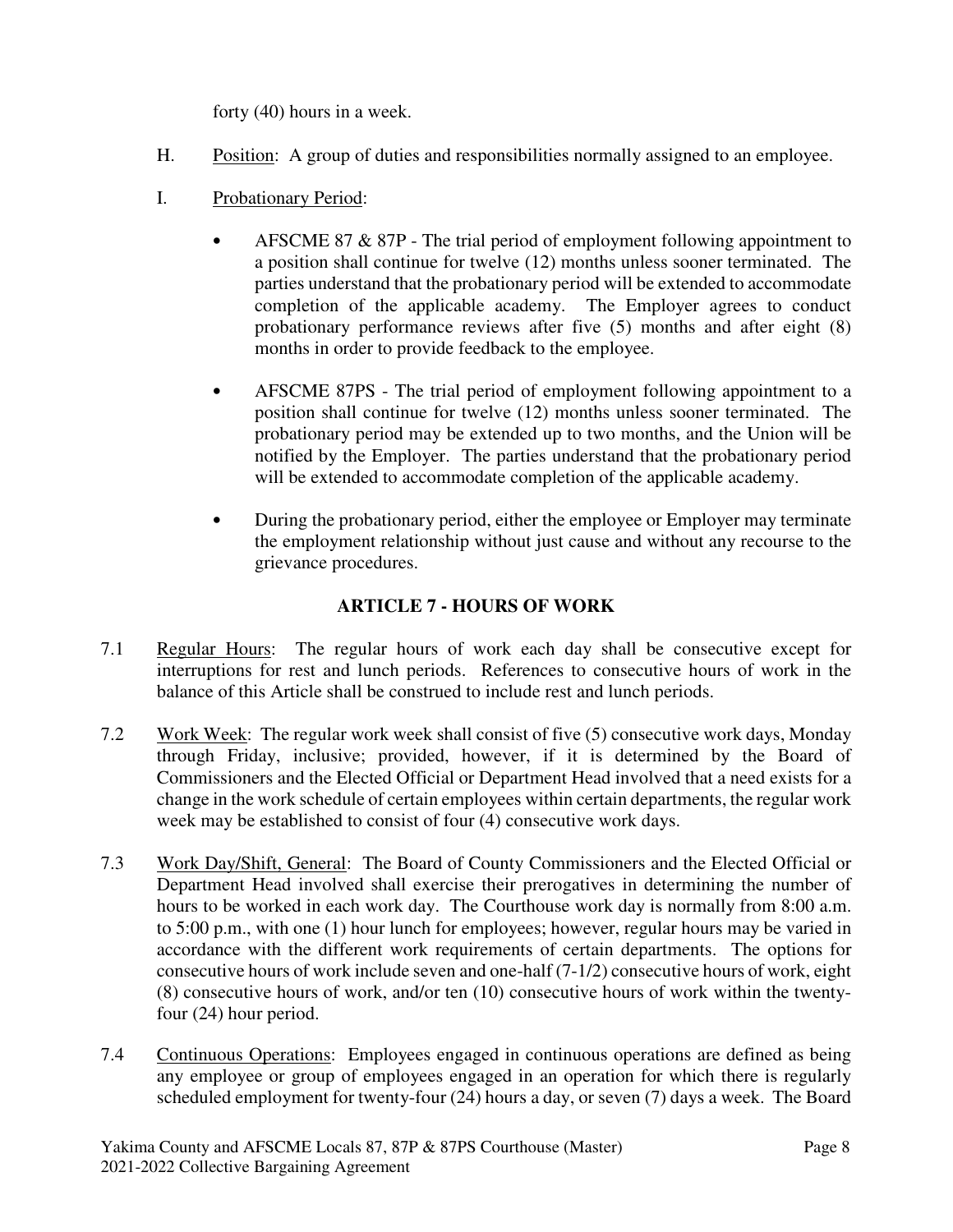of County Commissioners and the Elected Official or Department Head involved shall determine the work week for employees engaged in continuous operations. This determination may result in the establishment of a work week consisting of five (5) consecutive eight (8) hour days or four (4) consecutive ten (10) hour days or a combination thereof, not to exceed a total of forty (40) working hours in any given seven (7) day period.

Juvenile Detention Personnel: In regard to Juvenile Corrections Officers and Detention Supervisors, the Hours of Work provisions pertaining to twelve (12) hour shifts are contained in the Working Conditions CBA.

- 7.5 Rest Periods:All employees' work schedules shall provide for a fifteen (15) minute rest period during each one-half eight (8) or ten (10) hour shift. The rest period shall be scheduled at the middle of each one-half shift, whenever feasible. Employees who for any reason work more than two (2) hours beyond their regular quitting times into the next shift shall receive a paid fifteen (15) minute rest period on such shift. This rest period for overtime work may be granted at the end of the overtime work period.
- 7.6 Any change in the regular work week will require no fewer than fifteen (15) days' prior notice to the affected employee; provided, however, in the case of an emergency, prior notice shall consist of however much time is practicably available to Management.
- 7.7 If Management cancels a work shift or portion thereof for extreme weather conditions or the safety of the employees, then Management makes the following provisions:
	- A. If notice of cancellation is given to the employee(s) any time during the prior day, then no payment is due for said cancellation; or
	- B. If notice of cancellation occurs during the first half of a regular work shift, then said employee(s) shall be entitled to the payment of the difference between time worked and one-half of the regular work shift; or
	- C. If notice of cancellation occurs during the second half of a regular work shift, then said employee(s) shall be entitled to payment of the difference between time worked and the entire regular work shift.
- 7.8 The Elected Official or Department Head has the right to schedule and/or change the hours of work of regular part-time employees and on-call employees subject to the following:
	- A. Regular part-time employees who have fixed schedules and are not subject to the need for flexible schedules will receive at least fifteen (15) days' notice prior to a scheduling change, except in the event of an emergency.
	- B. On-call employees are subject to flexible scheduling as required by the Employer without any prior notice.
- 7.9 Standby Duty:The Employer may designate employees to be on standby duty during offduty hours for the purpose of performing designated call-out work for facilities employees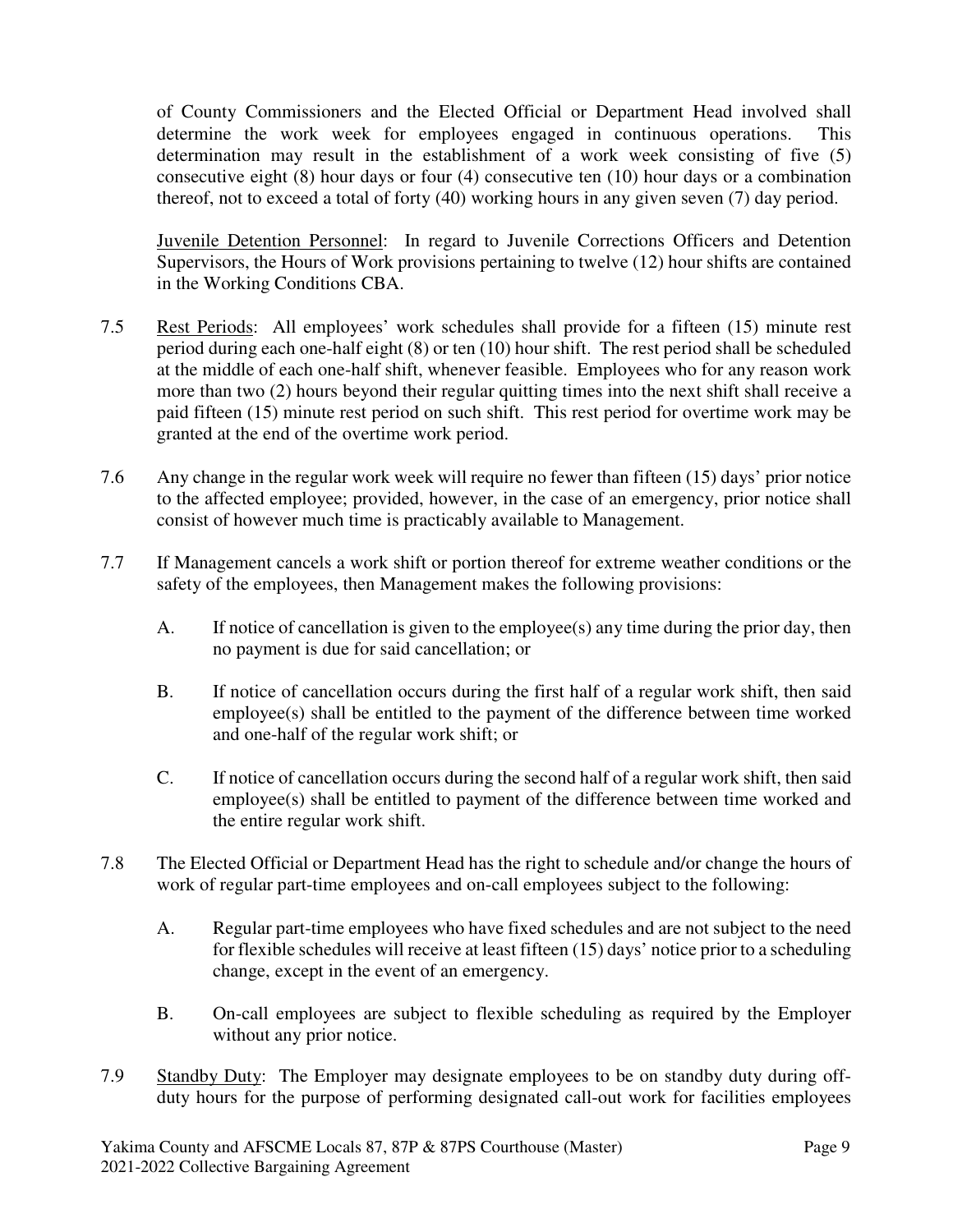only.

- A. **Facilities employees only:** An employee designated on standby duty shall be available on a twenty-four (24) hour basis to perform call-out work. The employee must be in a position to respond within fifteen (15) minutes to any summons at any time during the period the employee is on standby duty.
- B. **Facilities employees 87 & 87P only:** Employees on standby duty shall be issued a cellular telephone and a pager capable of summoning his/her attention. An employee on standby shall carry the pager at all times and shall have the cell phone immediately available.
- C. **Facilities employees only:** Employees on standby duty may be assigned a County vehicle for responding to call out work. Personal use of the vehicle is strictly prohibited.
- D. **Facilities employees only:** Standby duty shall be divided among those qualified, as determined by the Employer.
- E. **Facilities employees only:** An employee on standby duty shall receive pay or compensation time as follows:
	- 1) An employee who is assigned a twenty-four (24) hour shift on standby duty, during which time the employee has worked a regularly scheduled work day, shall receive pay or compensatory time for one (1) hour's pay at the overtime rate.
	- 2) An employee who is assigned a twenty-four (24) hour shift on standby duty, during which time the employee has not worked a regularly scheduled work day, shall receive pay or compensatory time for three (3) hour's pay at the overtime rate.

## **ARTICLE 8 - PAY PROVISIONS**

8.1 Pay Period:

Based on the 2020 implementation of Workday , employees shall be paid on a semimonthly (twice per month) basis.

- a. The first pay period will be the  $1<sup>st</sup>$  through the  $15<sup>th</sup>$  of the month.
- b. The second pay period will be the 16th through the last day of the month.
- c. Pay for work performed during the first pay period will be issued on the 25th of the month.
- d. Pay for work performed during the second pay period will be issued on the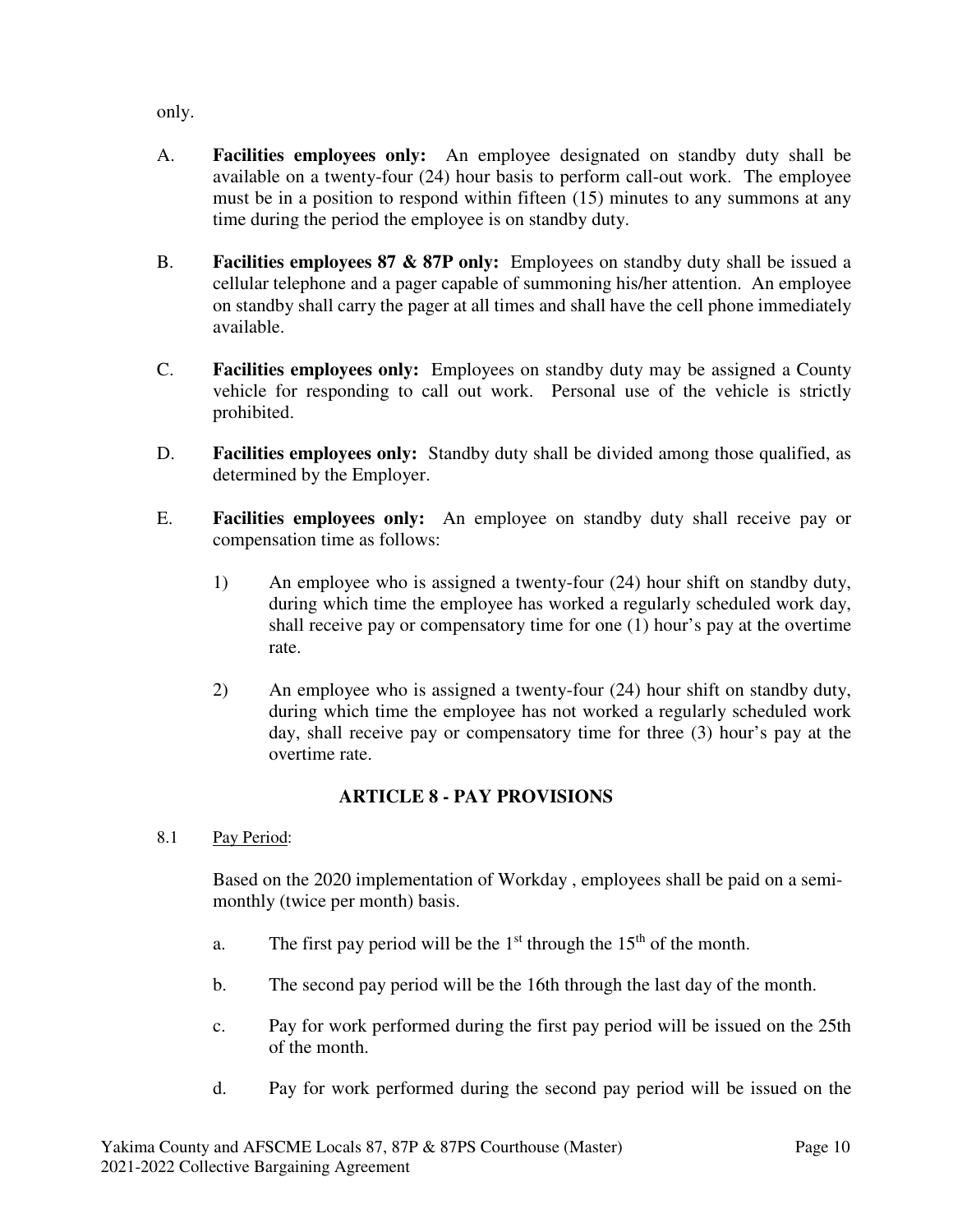10th of the month following the pay period end.

- e. There shall be no deductions other than required by law or authorized by this Agreement or authorized in writing by the employee. Required and authorized deductions will be applied to each paycheck.
- f. All employees are required to provide information for direct deposit of all employee pay.
- g. Upon request by an employee, opening a payroll debit card with the County's financial institution is available.
- h. Paid Leave/Time Worked:Some paid leave time (WPSL is not included) such as PTO, sick leave, compensatory time, or holiday is included as time worked for the purpose of determining whether an employee has "worked" forty (40) hours in a week for overtime pay purposes.
- i. No Pyramiding: Compensation shall not be paid more than once for the same hours under any provision of this Article or Agreement.
- j. Mileage Reimbursement:Employees who use a personal vehicle for County business or work related activities in accordance with County policy shall receive reimbursement for their mileage. Mileage reimbursement shall be set at the current Internal Revenue Service (IRS) rate.
- k. Social Security:The Employer agrees that, for the duration of this Agreement, it shall continue to make payments on behalf of employees in the bargaining unit for Federal Social Security.
- l. Out of Class Pay: Out of Class Pay for periods exceeding one (1) full calendar month is subject to approval by the Board of County Commissioners.

Workday was implemented July 1, 2020, thus when an employee is assigned to work at a higher job classification for one (1) full day or more, said employee will be paid as follows:

- a. When an employee is assigned to work in a job classification that is one (1) classification higher than his or her own for one (1) full day or more, the employee shall be paid at a seven and one-half percent (7.5%) flat rate.
- b. When an employee is assigned to work in a job classification that is two (2) classifications higher than his or her own for one (1) full day or more, the employee shall be paid at a fifteen percent (15.0%) flat rate.
- c. When an employee is assigned to work in a job classification that is three (3) classifications or higher than his or her own for one (1) full day or more, the employee shall be paid at a maximum twenty percent (20.0%) flat rate cap.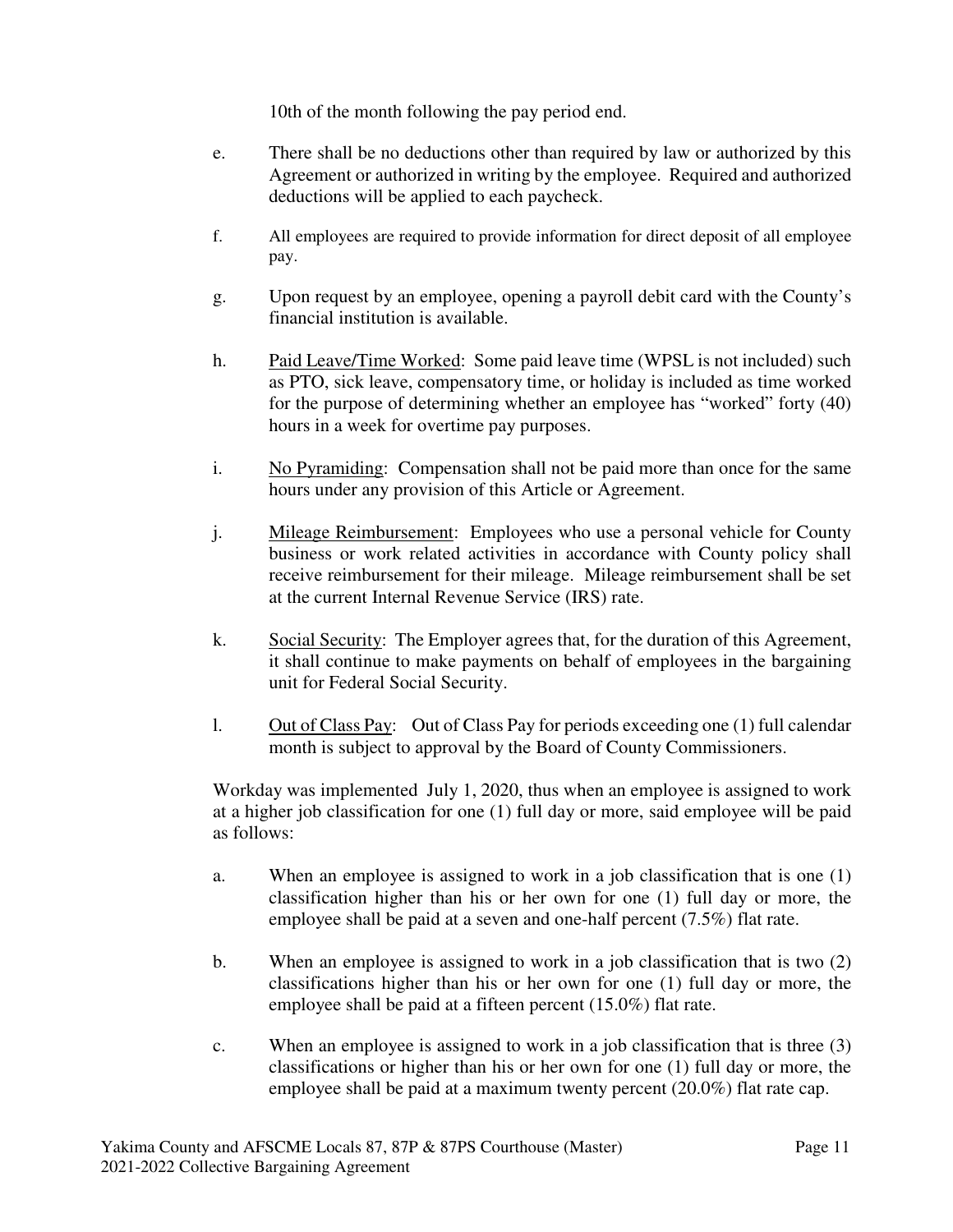## A. **Facilities Services Employees.**

Workday was implemented July 1, 2020, thus Facilities Service Employees, while assigned by the Facilities Manager and while performing responsibilities and duties of a higher classification for any reason for four (4) hours or more, shall be compensated as follows:

- a. When an employee is assigned to work in a job classification that is one (1) classification higher than his or her own for four (4) hours or more, the employee shall be paid at a seven and one-half percent (7.5%) flat rate.
- b. When an employee is assigned to work in a job classification that is two (2) classifications higher than his or her own for four (4) hours or more, the employee shall be paid at a fifteen percent (15.0%) flat rate.
- c. When an employee is assigned to work in a job classification that is three (3) classifications or higher than his or her own for four (4) hours or more, the employee shall be paid at a maximum twenty percent (20.0%) flat rate cap.

**Boot Allowance:** Effective for 2021, certain Facilities Services Employees (Maintenance/Custodian) will be provided a One Hundred Dollars (\$100.00) per year boot allowance subject to applicable taxes and deductions. The 2021 boot allowance will be paid in the pay cycle following a fully signed contract by all parties. The 2022 boot allowance will be paid in the February 25, 2022 paycheck. All newly hired employees will receive their boot allowance payment within the first paycheck following hire date.

Employees whose job classification falls under the County's Hearing Conservation Program are required to participate in the annual audiology testing.

## B. **Detention Officers**.

Based on 2020 Workday implementation consistent with the 2020 labor contract, Detention Officers assigned to perform Detention Shift Supervisor duties shall be compensated at a flat rate of twenty percent  $(20\%)$  per hour above their current hourly rate.

Employees whose job classification falls under the County's Hearing Conservation Program are required to participate in the annual audiology testing.

- 8.2 Travel Time:
	- A. Time spent traveling during normal work hours is considered compensable work time as determined by the Fair Labor Standards Act (FLSA).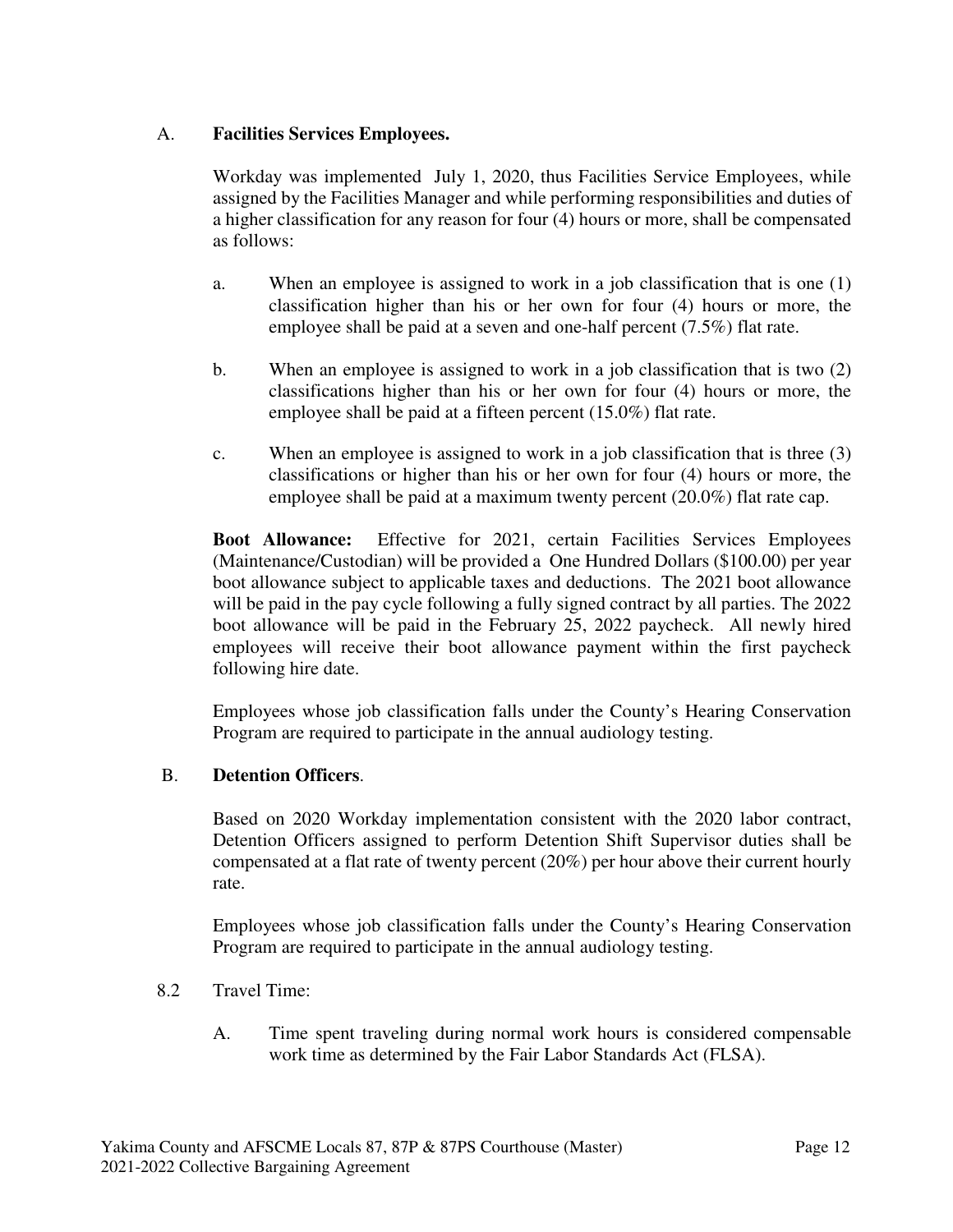- B. If an overnight stay is required, time spent traveling outside normal working hours will be compensated if the traveler is operating a vehicle. Travel outside normal working hours as a passenger on either commercial or private transportation is not considered compensable work unless the employee is directly involved in an activity that benefits the Employer.
- C. Time spent traveling outside normal working hours during day-trips will be compensated at the regular hourly rate, unless said travel time causes the employee to exceed forty (40) hours total compensable time for the week. Travel time performed in excess of forty (40) hours per week will be compensated at the rate of one and one-half time the normal rate of pay.

## **ARTICLE 9 - OVERTIME/COMPENSATORY TIME**

- 9.1 All overtime must be properly authorized by the Department Head or designee. The employee shall be compensated for all overtime worked in excess of forty (40) hours per week by pay or compensatory time off. While working twelve-hour (12) shifts, Juvenile Detention Officers and Supervisors are paid overtime for time worked over their twelve-hour (12) hour shift.
- 9.2 Compensation for each hour worked over forty (40) hours per week shall be at the rate of one and one-half (1-1/2) hours overtime pay or compensatory time off for each hour worked over forty (40) hours. All other overtime shall be at the straight time rate.
- 9.3 Overtime shall be distributed as equally as practical among employees within a department. No employee will be required to cancel a scheduled shift to avoid payment of overtime. However, the Employer reserves the right to change shifts as needed for business reasons. In case of an emergency where an employee works considerable overtime, a scheduled shift may be changed or cancelled to provide the employee with adequate time to rest.
- 9.4 Employees may elect to receive payment for overtime by way of compensatory time off. Compensatory time shall be granted at such times and in such time blocks as are mutually agreed upon between the employee and supervisor or Department Head or Elected Official. Permission to use compensatory time off shall not be unreasonably denied if operating requirements will not be adversely affected.
- 9.5 Compensatory time may be accrued to a maximum of sixty (60) hours. Any time accrued in excess of sixty (60) hours will be paid for at the applicable rate. Compensatory time may be carried over from one (1) calendar year to the next by mutual consent between the Employer and the employee.

## **ARTICLE 10 - WAGES**

- 10.1 The Pay Plan Structure for 2021 and 2022 is described in Exhibit "A," which is attached hereto and incorporated herein by reference. The 2021 and 2022 Pay Plan Structure is the same as the Pay Plan Structure was for 2020.
- 10.2 The Pay Plans for 2021 and 2022 are set forth in Exhibit "B," which is attached hereto and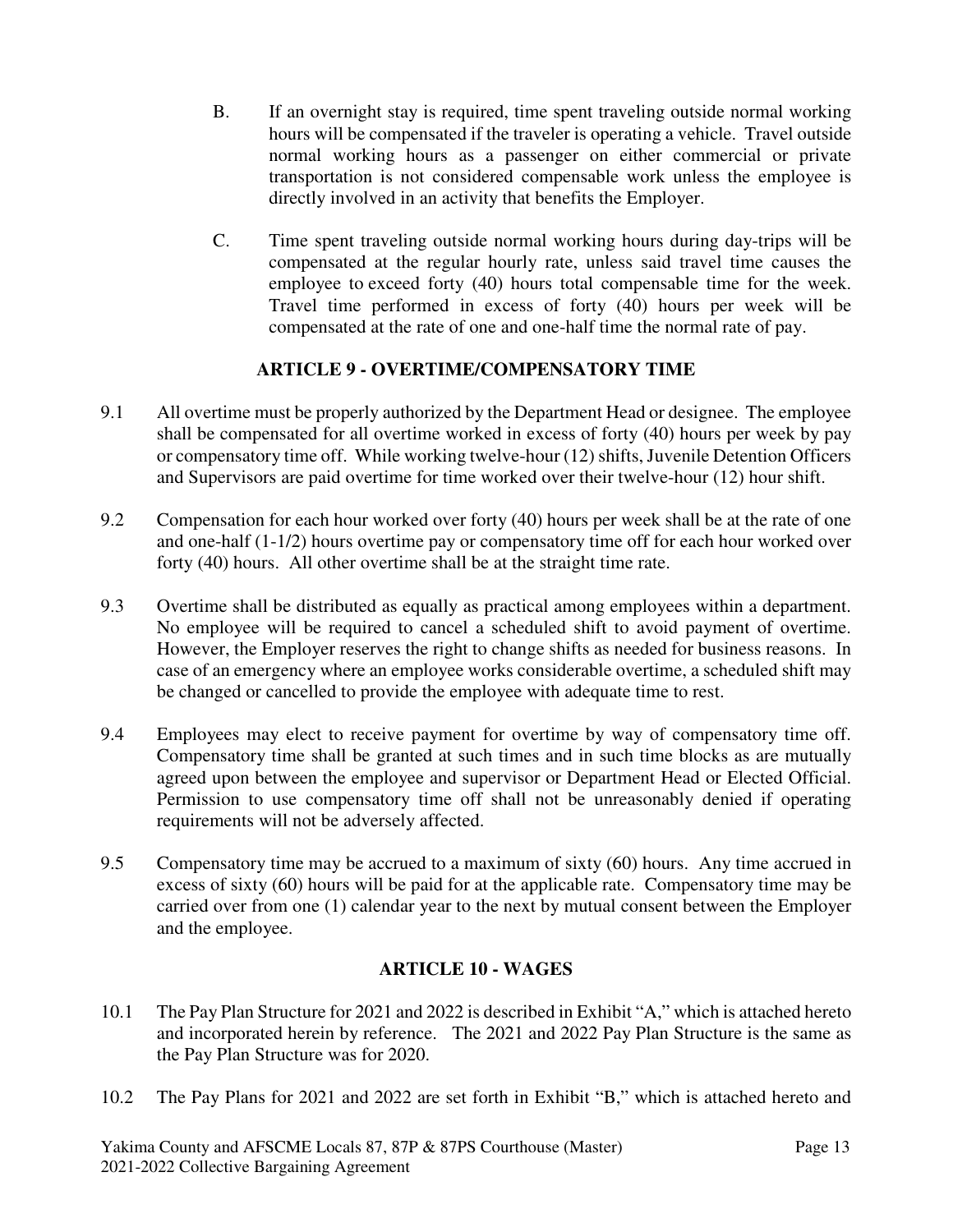incorporated herein by reference. These 2021 and 2022 Pay Plans are the same as the Pay Plans were for 2020.

- 10.2.1 For 2021, Yakima County shall pay a one-time lump sum payment of six percent (6%) based on only the annual base wage reflected in Exhibit A or B of the 2020 Collective Bargaining Agreement. The lump sum payment applies only for each regular or temporary budgeted eligible employee within the AFSCME Master Bargaining Unit. The following provisions set forth the pay and criteria regarding the lump sum payment. To be eligible for the lump sum:
	- (1) Employee must have been employed by Yakima County for a minimum of six (6) months prior to the parties signing the applicable CBA; and,
	- (2) Employees must be in paid status during the pay cycle for which the pay check is issued. Paycheck received from any leave bank balances is considered being in paid status; and,
	- (3) Employees on leave without pay (LWOP) status for the entire pay cycle in which the paycheck is issued are not eligible for the lump sum payment; and,
	- (4) The calculated lump sum payment shall be less applicable taxes/deductions. Receiving the lump sum less taxes and deductions is subject to the timely ratification and the signing of the final CBA by each of the parties, with the Board being the last party; and,
	- (5) Any payouts for overtime, out of classification pay, compensatory time, paid time off (PTO), any other payout category and any miscellaneous earnings (e.g., boot allowances, etc.) shall not be used for the purposes of calculating the six percent (6%) lump sum amount. Only the annual base pay set forth in Exhibit A or B of the 2020 Collective Bargaining Agreement shall be used for these calculations; and.
	- (6) Employees who are actively receiving workers compensation indemnity payments starting six (6) months prior to the final signing of this CBA by the parties will be eligible for the lump sum payment; and,
	- (7) Employees who receive the lump sum payment less applicable taxes/deductions who end employment **after** receiving said payment shall not be required to repay any portion of the lump sum payment.
- 10.2.2 No Retroactive Payments for 2021: There shall be no retroactive payments for the 2021 lump sum if the CBA is not signed by all parties before November 30, 2021.
- 10.2.3 For January 1, 2022, Yakima County shall pay a one-time lump sum payment of three percent (3%) based on only the annual base wage reflected in Exhibit A or B of the 2020 Collective Bargaining Agreement. The lump sum payment applies only for each regular or temporary budgeted eligible employee within the AFSCME Master Bargaining Unit. To be eligible for the lump sum:
	- (1) Employees must have been hired on or before December 31, 2021; and
	- (2) Employee must be in paid status between July  $1 -$  July 15, 2022. Paycheck received from any leave bank balances is considered being in pay status; and,
	- (3) Employees in Leave without pay (LWOP) status for the entire pay cycle in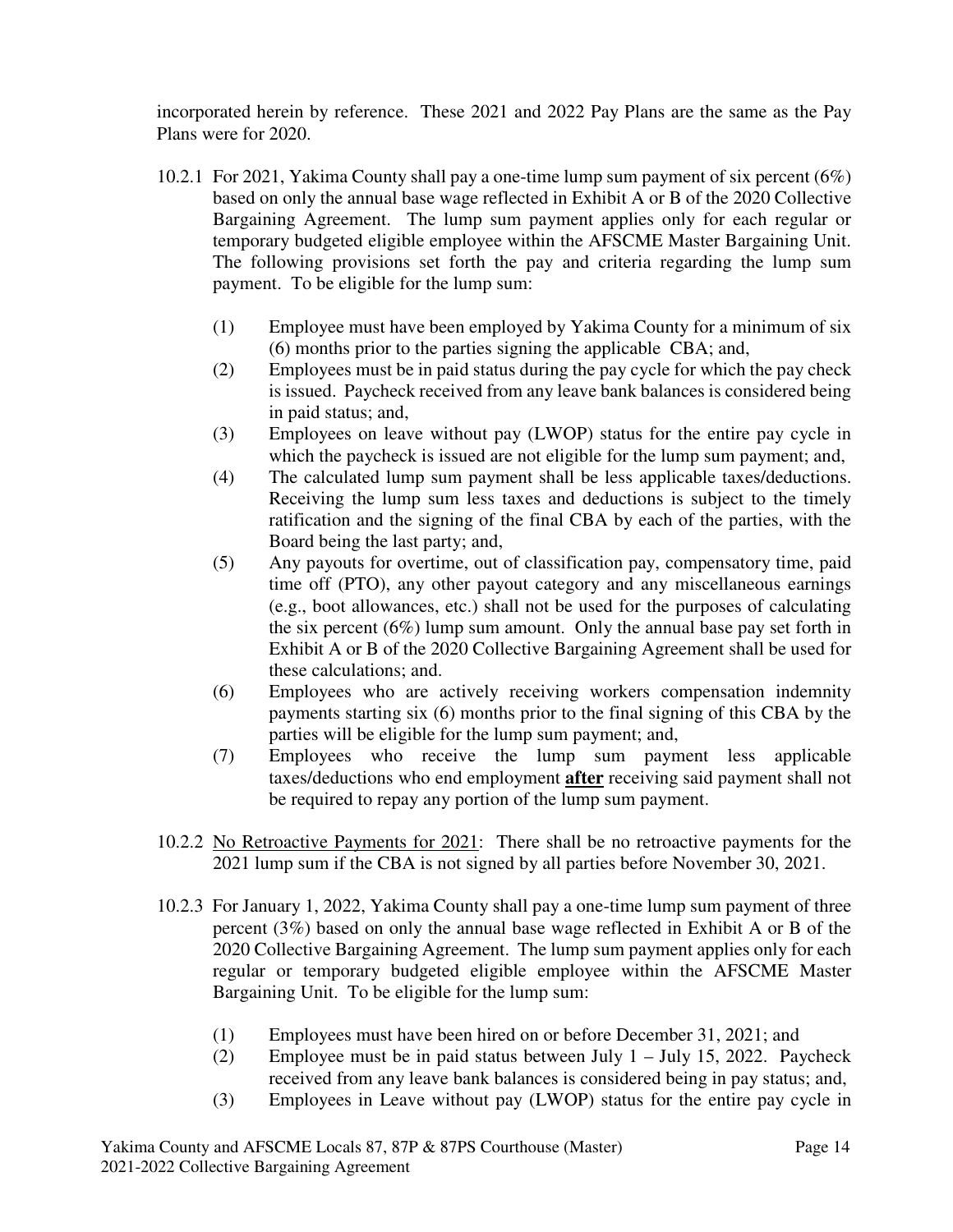which the paycheck is issued are not eligible for the lump sum payment; and,

- (4) The calculated lump sum payment will appear on the July 25, 2022, paycheck less applicable taxes/deductions; and,
- (5) Any payouts for overtime, out of classification pay, compensatory time, paid time off (PTO), any other payout category and any miscellaneous earnings (e.g., boot allowances, etc.) shall not be used for the purposes of calculating the three percent  $(3\%)$  lump sum amount. Only the annual base pay set forth in Exhibit A or B of the 2020 Collective Bargaining Agreement shall be used for these calculations; and,
- (6) Employees who are actively receiving workers compensation indemnity payments starting on or after February 1, 2022, will be eligible for the agreed upon lump sum payment on July 25, 2022; and,
- (7) Employees who receive the lump sum payment less applicable taxes/deductions in the July 25, 2022, paycheck who end employment **after**  receiving said payment shall not be required to repay any portion of the lump sum payment.
- 10.2.4 Regarding all the provisions of Article 10, all calculations of the above lump sum payments shall be less all applicable taxes and deductions. The Human Resources Department's determinations as to any and all applicable timelines, eligibility requirements, language interpretations and calculations of lump sum amounts shall be final and binding on the parties. The Human Resources Department's determinations shall not be subject to any grievance procedures.
- 10.3 Regular part-time employees:
	- A. 20 hours and over:Employees working twenty (20) hours per week or more, but less than full-time are entitled to receive base pay for the position and the opportunity to progress across the pay plan structure, in accordance with the terms of this Agreement. Said employees will also be entitled to benefits on a pro rata basis.
	- B. Under 20 hours: Employees working fewer than twenty (20) hours per week are entitled to receive base pay for the position and the opportunity to progress across the pay plan structure, in accordance with the terms of this Agreement. Said employees are not entitled to any other benefits (*i.e.,* medical, holidays, PTO leave, sick leave, or other paid leaves), except that these employees may be entitled to unpaid leave when requested by the employee and subject to the approval by the Elected Official or Department Head.
- 10.4 Historically, effective in 2018, the task force of bargaining unit representatives and management established in 2017 (established as the 2017 Task Force on Benefits and Salary), as well as the Salary Committee, will be maintained to engage in informational only discussions about the outcome of survey conducted by the Human Resources Department, as addressed in Exhibit "A." These informational discussions are not to be interpreted nor construed to mean that the Employer is agreeing to negotiate about the market survey, comparables, and the survey's provisions and procedures. Each CBA already states that the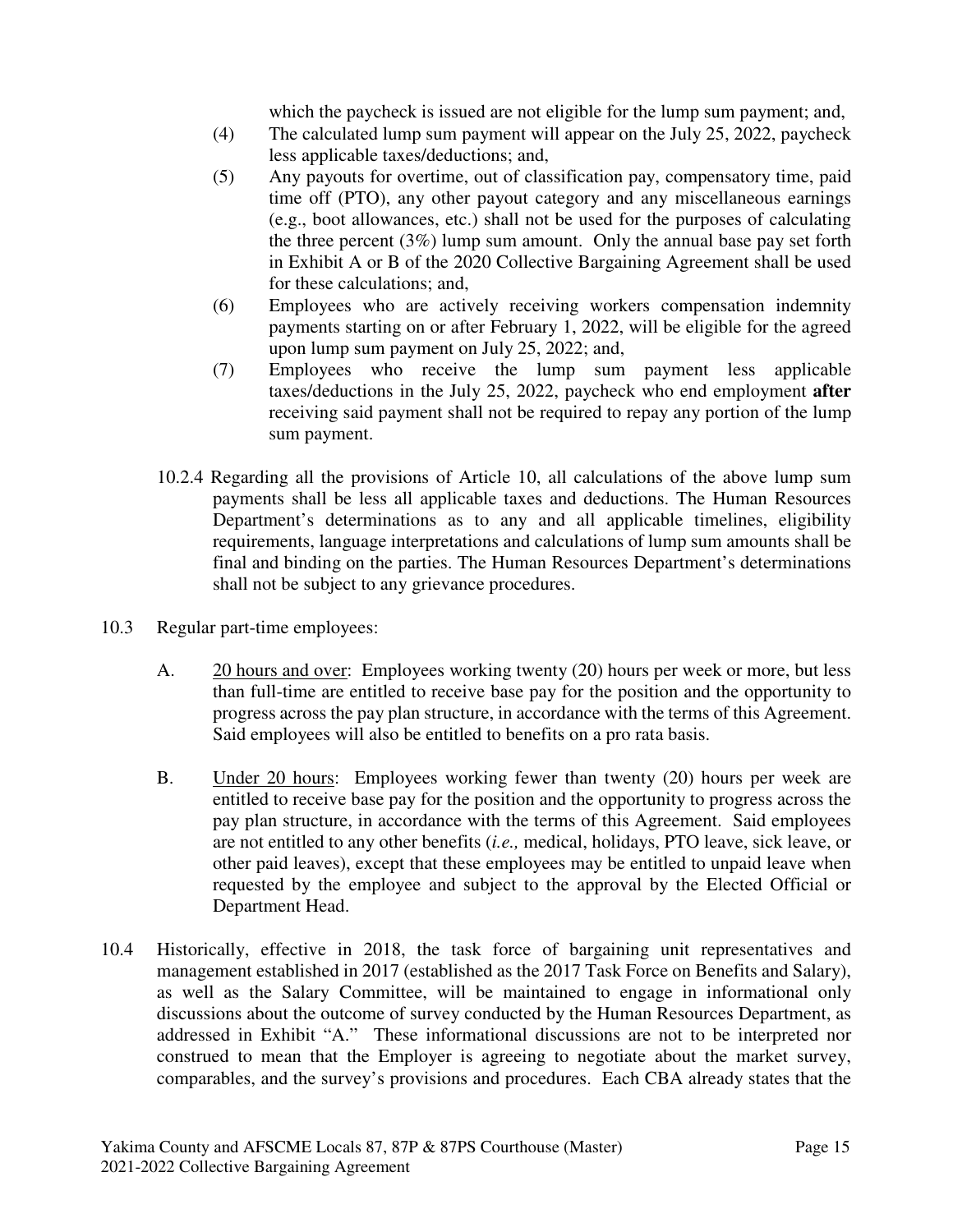market survey is for only informational purposes, and there is no obligation on the part of the Employer to negotiate about and implement the results of any survey.

- 10.4.1 Beginning in 2018, with a frequency of every four (4) years, a full/in-depth survey will be conducted by the Human Resources Department using the six (6) comparable counties discussed. The six (6) comparable counties are: Benton, Spokane, Kitsap, Thurston, Whatcom, and Grant. For the in-between years (2019, 2020, 2021), a basic touchpoint will be conducted with the sole purpose of gauging the trend in the market. There were 37 jobs identified by the salary committee and task force to be included in the survey. See Exhibit "A" for the list of classifications. The methodology used for analysis will remain the same as outlined in HR 001 Class and Compensation Policy.
- 10.4.2 In regards to the reference above in section 10.4.1 to the conducting of a full/indepth survey by the Human Resources Department during 2020, in light of the provisions of section 10.6 below, the parties have mutually agreed that Human Resources Department shall not conduct a full/in-depth survey and instead will dedicate resources to the comprehensive study and analysis of the current job classification (DBM) and pay plan system to reasonably achieve a better job classification and pay plan system.
- 10.4.3 The Human Resources Department will determine the frequency of meetings with the respective committee and task force members. Notice of meetings will be provided in advance of meetings.
- 10.5 In January 2020, the change in minimum wage was addressed by removing the hourly rate of pay that falls below the State minimum. Increment 1 and increment 2 of the A11 pay plan was discontinued for hiring purposes. The updated pay plan schedule is available on the County's website.
- 10.6 Starting in 2021 and ending in 2022, the Employer will be conducting, through the Human Resources Department, a comprehensive study of the current job classification (DBM) and pay plan system. The Elected Officials, Department Heads, Bargaining Representatives and bargaining unit representatives as well as the members of the Executive Committee will serve on a task force similar to the Task Force on Benefits and Salary as well as the Salary Committee mentioned above in Section 10.4. This task force will engage in informational discussions which shall not to be interpreted nor construed to mean that the Employer is agreeing and obligated to negotiate about the methodologies used to conduct the comprehensive study but rather the task force will engage in information discussions about the outcomes of the study and analysis. The purpose of the comprehensive study is to determine whether the current job classification (DBM) and pay plan system can be improved or whether a new job classification and pay plan system will be in the best interests of the Employer and the Employees. The comprehensive study and analysis may also result in significant changes to the methodology used for analysis as outlined in HR 001 Class and Compensation Policy. It is also possible that if a new job classification and pay plan system is one of the recommendations of the study then the provisions pertaining to Section 10.4 and Section 10.4.1 may be significantly modified and no longer in effect as currently written.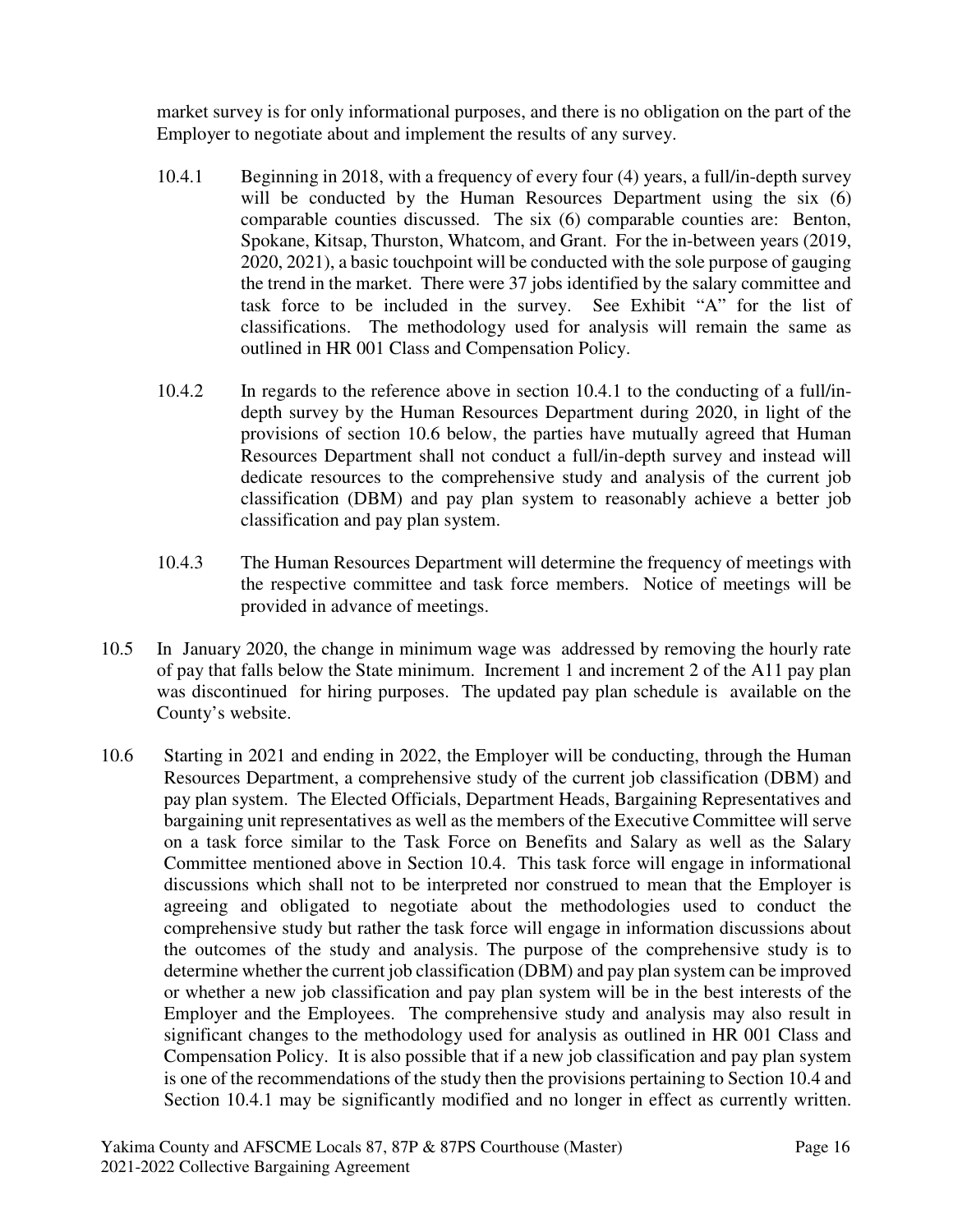The results of this comprehensive study and analysis will be shared with all the affected bargaining units and their representatives. Further, the results of the study will become the subject of bargaining during the relevant successor labor contract term. The parties understand and agree that the ability to pay continues as an important factor with regards to addressing the results of the study and analysis as well as addressing the implementation of aspects of the study and analysis. The parties recognize that the Board of County Commissioners, based on their authority over the budgets, have the final decision-making authority relating to implementation of the results of the comprehensive study and analysis.

### **ARTICLE 11 - MEDICAL BENEFITS**

- 11.1 Effective January 1, 2020, the Employer contribution towards premium cost will be up to a maximum of Nine Hundred Dollars (\$900.00) per month.
- 11.2 For 2021, in lieu of an additional Fifty Dollars (\$50.00) per month medical contribution in 2021, Yakima County will pay a one-time lump sum of Two Hundred Fifty Dollars (\$250.00). This one-time lump sum payment will be subject to applicable taxes/deductions and paid in the same paycheck as the lump sum wage payment. As is the case with the lump sum wage payment, this payment in lieu of medical contribution, is subject to the same timeliness requirements regarding the 2021 six percent (6%) lump sum. Employee must have been employed by Yakima County for a minimum of six (6) months prior to the parties signing this CBA.
	- 11.2.1 Regarding the provisions of Article 11, pertaining to the 2021 insurance lump sum payment, the payment shall be less all applicable taxes and deductions. The Human Resources Department's determinations as to any and all applicable timelines, eligibility requirements, language interpretations and calculation of lump sum amount shall be final and binding on the parties. The Human Resources Department's determinations shall not be subject to any grievance procedures.
	- 11.2.2 No Retroactive Payments for 2021: There shall be no retroactive payments for the 2021 in lieu of medical contribution lump sum of Two Hundred Fifty Dollars (\$250.00) if this CBA is not signed by all parties before November 30, 2021.
		- A. For employees who are enrolled in the Premera Blue Cross (High Deductible) Plans, the Employer Contribution to the Health Savings Account (HSA) for the Employee Only Tier shall be the difference between the premium for Employee Only coverage and the Employer maximum contribution.
		- B. For employees who are enrolled in any Premera Blue Cross Plan other than the Premera Blue Cross (High Deductible) Plans with Employee Only coverage, the Employer shall contribute the difference between the premium for the Employee Only Tier and the Employer maximum contribution to an HRA VEBA account for the employee.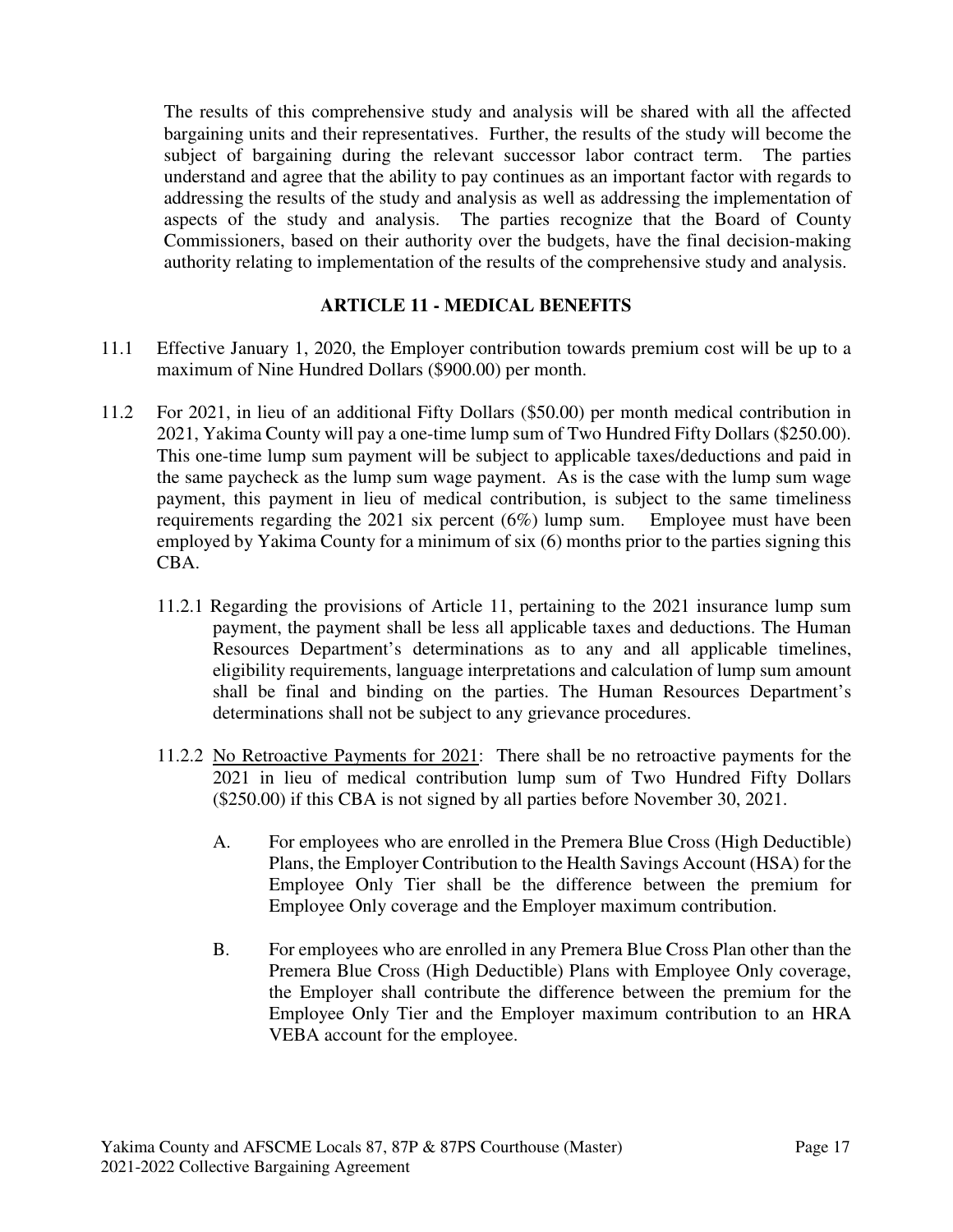- C. For employees enrolled in all other Premera Blue Cross plans or tiers, the employee will pay the difference between the premium and the Employer's maximum contribution
- D. Employees can waive medical coverage; however, contributions must still be made for the mandatory Premera Blue Cross Dental, Basic Life Insurance and Basic Long Term Disability (LTD). The Employer shall contribute only the premium amount for the mandatory Premera Blue Cross Dental, Basic Life Insurance and Basic LTD for employees that waive medical coverage through Premera Blue Cross
- 11.3 Effective for 2022, the Employer will increase its contribution towards medical by up to One Hundred Dollars (\$100.00) per month (up to Fifty Dollars (\$50.00) per pay period) beginning in the January 25, 2022, paycheck. This additional up to One Hundred Dollars (\$100.00) per month shall cease on December 31, 2022, and the Employer's contribution shall return to up to Nine Hundred Dollars (\$900.00) per month.

**Specific Sunset Clause: The Union agrees that the Employer additional up to One Hundred Dollars (\$100.00) contribution towards the medical premium in 2022 shall sunset/cease effective December 31, 2022, unless the parties have mutually agreed in writing to extend this contribution into 2023 prior to December 31, 2022. The parties agree to exclude the provisions of the additional up to One Hundred Dollars (\$100.00) per month Medical Contribution from the application of the provisions of RCW 41.56.123, Section (1). The parties further agree that this exclusion is to enforce the provisions of RCW 41.56.123, Section (2) as relates to the additional up to One Hundred Dollars (\$100.00) per month Medical Contribution and the cessation of such contribution on December 31, 2022.** 

- 11.3.1 No Retroactive Payments for 2022: There shall be no retroactive payments for the 2022 up to One Hundred Dollars (\$100.00) medical contribution if this CBA is not signed by all parties before November 30, 2021.
- 11.4 Effective for 2021 and 2022, the task force made up of some of the insurance benefits committee members, Human Resources Department staff, bargaining unit representatives, and management will remain in place but will serve as a communication tool during 2021-2022 regarding Premera Blue Cross insurances. This task force communication is neither to be interpreted nor construed to obligate the Employer to negotiate about carriers, medical benefits, and coverages. There already is an insurance benefits committee made up of employees representing departments who are also in some cases members of certain bargaining units and this committee has historically been coordinated through and with the expertise of the Human Resources Department. The insurance benefits committee is recommendatory only and only the Board of County Commissioners has the final determination for carriers, plans, programs, and coverages.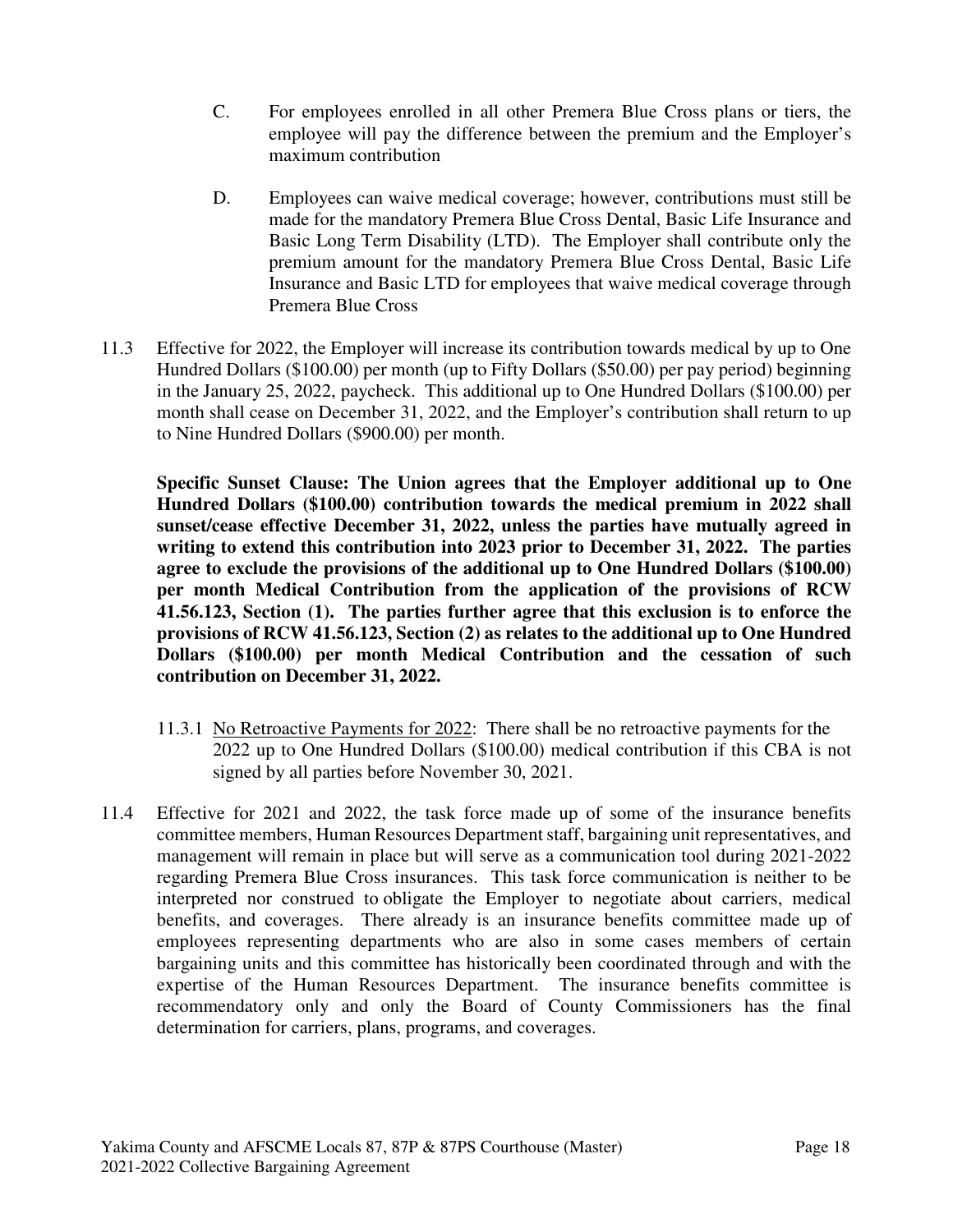11.4.1 The Human Resources Department will determine the frequency of meetings with the respective committee and task force members. Notice of meetings will be provided in advance of meetings.

## **ARTICLE 12 – SENIORITY**

12.1 Bargaining Unit Seniority: Bargaining unit seniority according to this Agreement shall consist of the continuous service of an employee since the last date of hire with the County in a position covered by this Agreement.

**AFSCME 87PS only:** Employees hired prior to September 1, 2006, shall have bargaining unit seniority established as of the most recent date of promotion to Correction Supervisor.

- 12.2 Classification Seniority: Classification Seniority according to this Agreement shall consist of the continuous service of an employee since the last date of hire with the County in a classification in a position covered by this Agreement.
	- A. The classification seniority for an employee reclassified pursuant to Article 15 of this Agreement shall commence six months prior to the effective date of the reclassification.
- 12.3 No employee may have bargaining unit seniority or classification seniority established prior to satisfactory completion of the probation period. The employee's earned bargaining unit seniority and classification seniority shall not be lost because of absence due to illness, authorized leave of absence, or temporary lay-off. In the case of lay-off, the employee will not earn bargaining unit seniority or classification seniority during the period of absence. In the case of authorized leave of absence without pay, the employee will not earn bargaining unit seniority or classification seniority during the period of absence if the period of absence in any pay period is more than half of the employee's scheduled work hours for the pay period. Bargaining unit seniority and classification seniority terminate when an employee resigns, retires, is discharged, or is not rehired within fifteen months of lay-off.
- 12.4 Bargaining Unit Seniority List: A County-wide bargaining unit seniority list will be established and made available to all employees, and a copy given to the Union.

## **ARTICLE 13 - LAY-OFF AND RECALL**

- 13.1 The Board of County Commissioners and Elected Official or Department Head shall be the sole determiners of when layoffs are necessary. Although not limited to the following, layoffs shall ordinarily be for lack of work, reorganization of the Department, and/or lack of funds. If it is determined that lay-offs are necessary, employees in the affected classification(s) will be laid off by department/office (*e.g.,* Treasurer's Office, Prosecuting Attorney's Office, Public Services Department), in the following order:
	- A. Extra Help employees, inclusive of short term, intermittent, temporary student, casual, seasonal, and project workers;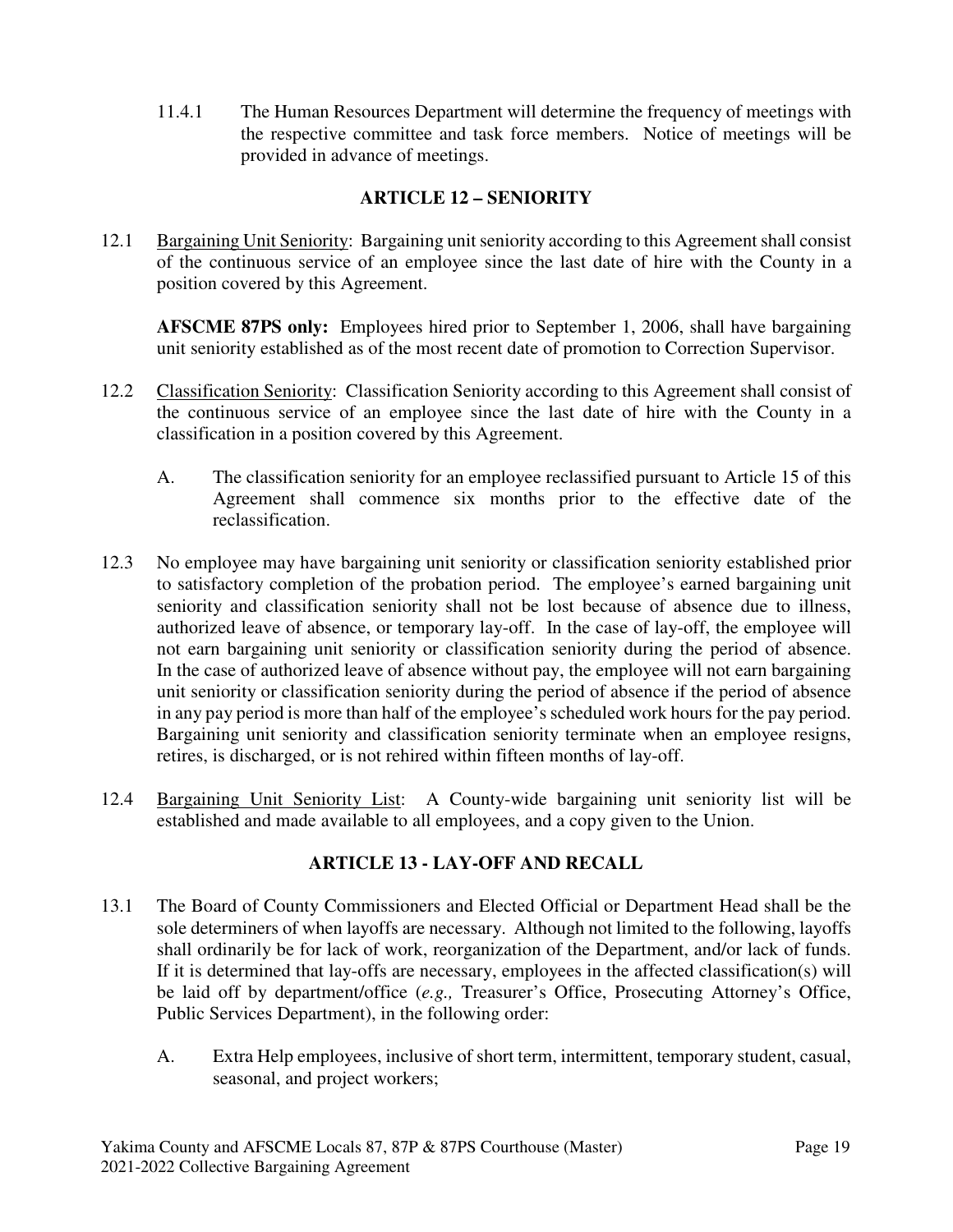- B. Probationary employees; and
- C. In the event of further reductions in force, employees will be laid off from within the affected job classifications, giving initial consideration to bargaining unit seniority; provided, however, consideration shall also be given to employee work history and performance as documented in the personnel file maintained by the Human Resources Department and the ability of retained employees to perform remaining work available without further training. When two or more employees have relatively equal performance, work experience, skill, and ability to do the work without further training, as determined by the Employer, the employee(s) with the least bargaining unit seniority will be laid off first.
- D. Employees shall be provided with thirty (30) calendar days' notice of their layoff status except in the event of an emergency.
- 13.2 Employees who are laid off shall be placed on recall status for a period of fifteen (15) months. If there is a recall, employees who are still on recall status shall be recalled in the inverse order of their layoff.
- 13.3 When an employee is recalled, the Employer will send a certified letter to the employee advising the employee of the recall. An employee interested in returning to work must respond within five (5) calendar days after receiving the letter, either by written communication to the Employer or by personal notification.
- 13.4 Employees on lay-off status who have been recalled to the classification from which they have been laid off and have refused shall be removed from recall status.
- 13.5 Benefits shall not accrue during lay-off. Employees recalled and who accept the recall within fifteen (15) months from the date of the layoff shall have previously accrued bargaining unit seniority, classification seniority, and sick leave prior to layoff restored. Recalled employees shall not be required to serve an additional six month probation period.

## **ARTICLE 14 - JOB POSTING, PROMOTIONS**

- 14.1 Job Posting:The Elected Official or Department Head shall be the sole determiner as to the need or necessity to fill any vacancy or new position.
	- A. If Management determines the need to fill a vacancy or new position, said opening shall be posted for seven (7) calendar days, with copies to be posted within the affected department and on the central employee notice bulletin board in the Courthouse. A copy of the announcement will also be mailed to the Union and employees on layoff status.
	- B. All employees covered by this Agreement are eligible to apply for any posted position. Applications must be completed and submitted to the Human Resources Department on or before the closing date.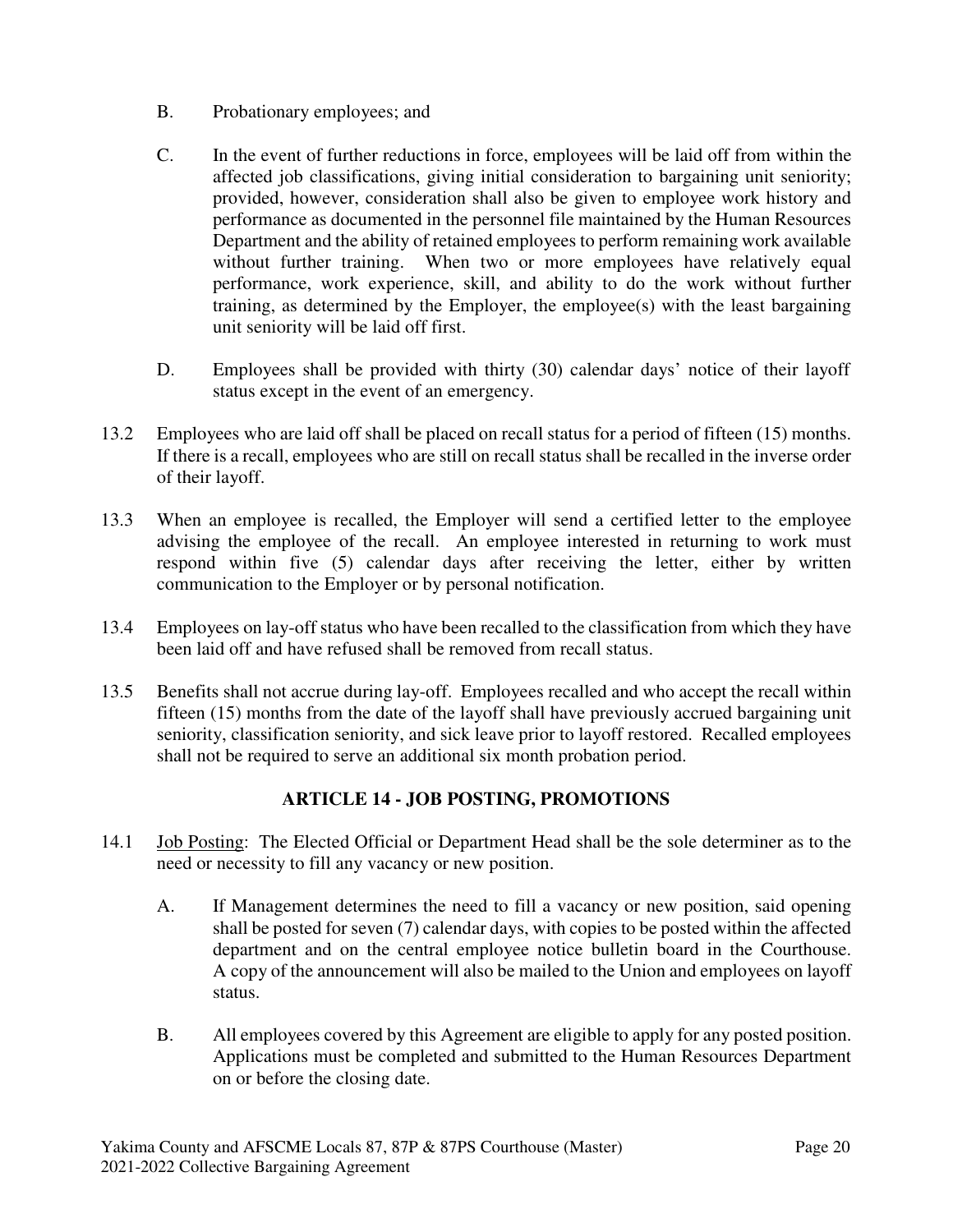- C. The Elected Official or Department Head shall have the right to make a selection of the applicant for the position based on ability, past performance, experience, and competence.
- D. If a vacancy occurs in a position with the same job classification and minimum requirements of a prior job announcement, the Elected Official or Department Head may select a candidate from the applicant pool from the previous recruitment. The vacancy must occur within ninety (90) days of the closing date of the previous job announcement**.**
- 14.2 Promotions:Insofar as practicable, first consideration shall be given to employees within a department when promotional vacancies occur. Second consideration will be given to applicants from other departments. In the event the vacancy cannot be filled by qualified applicants currently employed either within the department or the County, selection may be made from applicants from the general public.
	- A. During the six (6) month work performance probation period, employees will be permitted to return to their former classification and increment if they cannot perform satisfactorily in the new classification, or by mutual agreement by the employee and the Elected Official or Department Head, provided there is a position available. If there is no position available, said employee shall be placed on recall status in accordance with the provisions of the layoff article.
	- B. Any employee, regular or probationary, who is promoted to a position in a class with a higher pay range, shall receive either:
		- 1) The rate of pay associated with the allowable hiring step for the position; or
		- 2) If the highest allowable hiring step does not provide at least a five percent ( $5\%$ ) increase, the step in the higher pay grade that provides at least a five percent (5%) increase above the employee's current salary.

## **ARTICLE 15 - JOB CLASSIFICATION/RECLASSIFICATION PROCEDURE**

- 15.1 When any position not listed on the wage schedule is established, the Employer may designate a job classification and rate structure for the position. In the event the Union does not agree that the rate of pay is correct, it may give notice to negotiate the pay rate for the new position.
- 15.2 Reclassification Procedure:
	- A. The employee or Department Head or Elected Official may submit to the Human Resources Department a request for reclassification on a form supplied by the Human Resources Department. The form will contain the following information:
		- 1) Name;
		- 2) Department;
		- 3) Hire date in current position;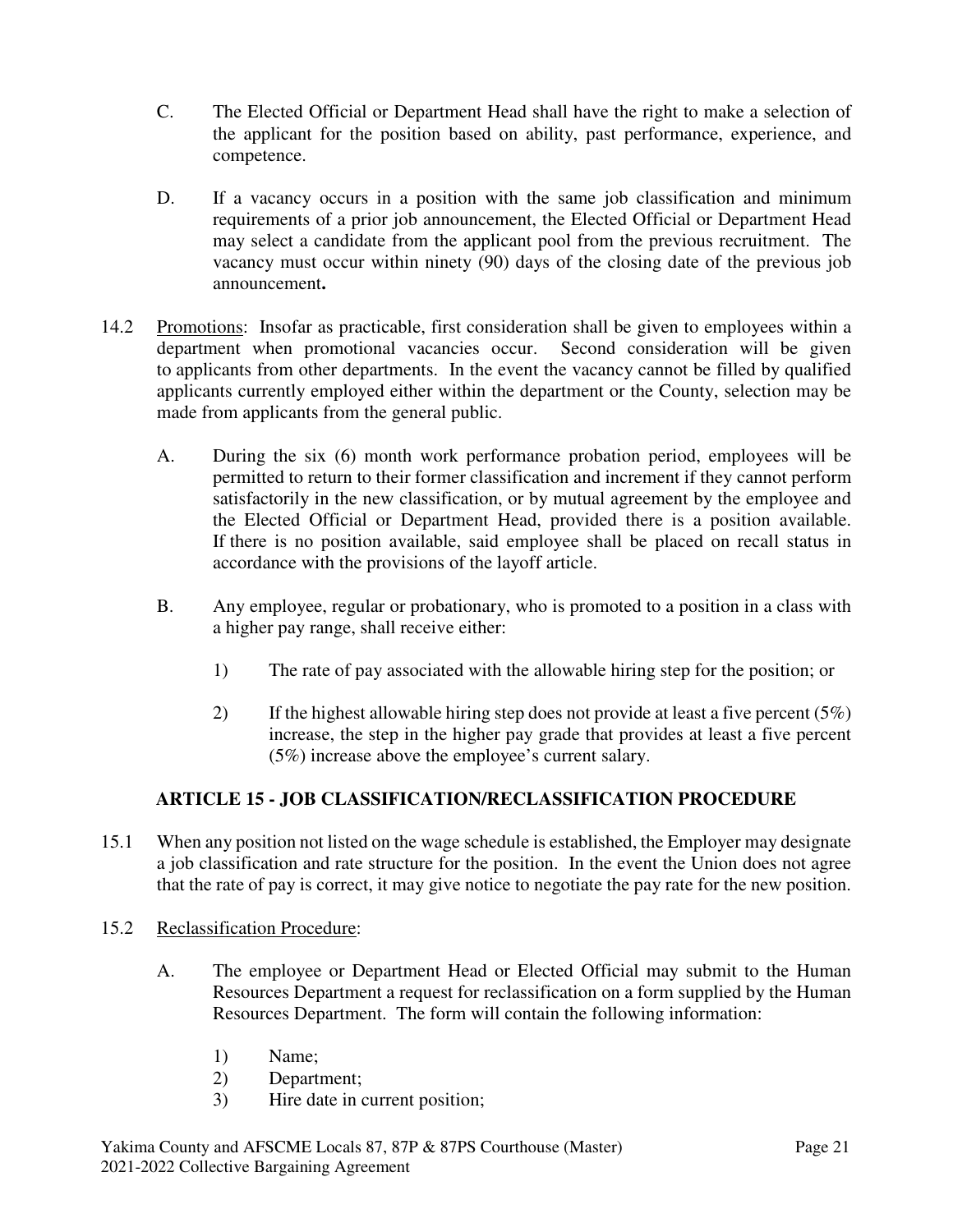- 4) Current job title; and
- 5) Justification for reclassification.
- B. A conference will be held between the employee, Department Head or Elected Official, and a Human Resources Department staff member within ten (10) working days of receipt of said request. If the Department Head or Elected Official fails to schedule a conference within ten (10) days, the Human Resources Department shall initiate an audit and review of the position upon receipt of a position description questionnaire.
- C. Within ten (10) working days of said conference, the Department Head or Elected Official will, in writing, notify the Human Resources Department of his/her recommendation of the employee's request for an audit or review. Adequate justification for the recommendation must be stated in the letter. A copy of the letter will be sent to the employee at the same time the Human Resources Department is notified.
- D. After the response of the Department Head or Elected Official, an audit and review of the employee's request will be performed by the Human Resources Department within sixty (60) working days of receipt of the position description questionnaire. Any party to the review may appeal the Human Resources determination to the Personnel Committee, which shall meet and review the determination at the next available meeting.
- E. The Employee will be allowed to be present with representation at the Personnel Committee meeting. The employee will receive a copy of the Personnel Committee's recommendation and the Commissioners' decision.
- F. There shall be no more than one (1) request within a period of one (1) calendar year for reclassification with respect to any job classification. The employee may appeal the Personnel Committee's recommendation to the Commissioners at Step 3 of the grievance procedure.
- G. The Personnel Committee shall provide to the employee and Department Head the reasons a reclassification request was granted or denied, including the process used to make the determination.

## **ARTICLE 16 - HOLIDAYS**

16.1 The following days shall be recognized and observed as paid holidays:

| Date:                              | <b>Name of Holiday:</b>      |
|------------------------------------|------------------------------|
| January 1                          | New Year's Day               |
| 3 <sup>rd</sup> Monday of January  | Martin Luther King, Jr., Day |
| 3 <sup>rd</sup> Monday of February | Presidents' Day              |
| Last Monday in May                 | Memorial Day                 |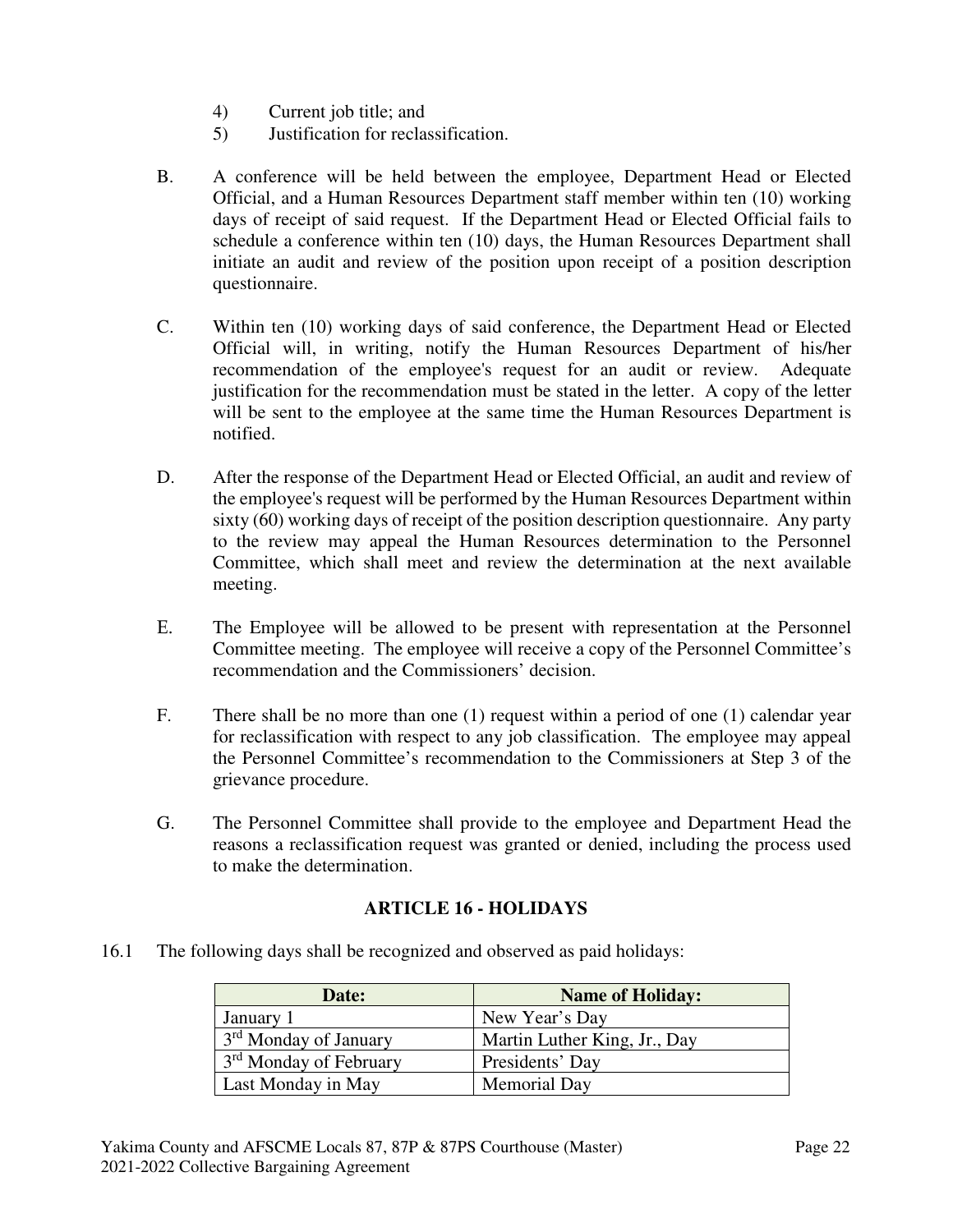| June 19                             | Juneteenth (beginning 2022) |
|-------------------------------------|-----------------------------|
| July 4                              | Independence Day            |
| 1 <sup>st</sup> Monday of September | Labor Day                   |
| November 11                         | Veterans' Day               |
| Thanksgiving                        | Thanksgiving Day            |
| The Day after Thanksgiving          | Day after Thanksgiving      |
| December 25                         | Christmas Day               |

- 16.2 Whenever a paid holiday falls on a Sunday, the succeeding Monday shall be observed as the holiday. Whenever a paid holiday falls on a Saturday, the preceding Friday shall be observed as the holiday.
- 16.3 If an employee performs work on a holiday, he or she shall receive holiday pay, plus either overtime pay or compensatory time, at the employee's choice. Effective beginning April 1, 2020, Detention Supervisors (Detention Shift Supervisors) and Juvenile Corrections Officers (Detention Officers) who work 12 hours will be eligible for 12 hours of straight time plus 12 hours of overtime pay or compensatory time. Holiday pay shall be included as "time worked" for the purpose of determining whether an employee has "worked" forty (40) hours a week.
- 16.4 Any employee on approved PTO when a holiday occurs will not be charged with PTO leave for that day.
- 16.5 Any employee who is on compensated sick leave when a holiday occurs will receive a day's pay for that holiday and will not have sick leave charged.
- 16.6 An employee who is on leave of absence without pay (LWOP) immediately prior to or following a holiday shall not receive holiday pay.
- 16.7 If a holiday occurs on an employee's scheduled day off, the employee shall be given an alternate day off at the employee's discretion, upon supervisor's approval.
- 16.8 A holiday shall not exceed an 8 hour work day. Holiday benefits are prorated for part-time employees.

## **ARTICLE 17 - PAID TIME OFF (PTO)**

- 17.1 PTO Leave:PTO leave is earned by regular full-time employees of Yakima County as described below for each month of completed service. With the implementation of Workday, PTO Leave is administered by the pay period/pay cycle. Regular part-time employees earn PTO leave on a pro-rated basis according to the number of hours worked. PTO leave is not available to the employee until after having served thirty 30 consecutive days of employment.
- 17.2 Accrual:Employees earn PTO leave on a prorated basis based on their date of hire following the chart below in 17.5.
- 17.3 Terminating employees earn PTO leave on a prorated basis based on their date of termination.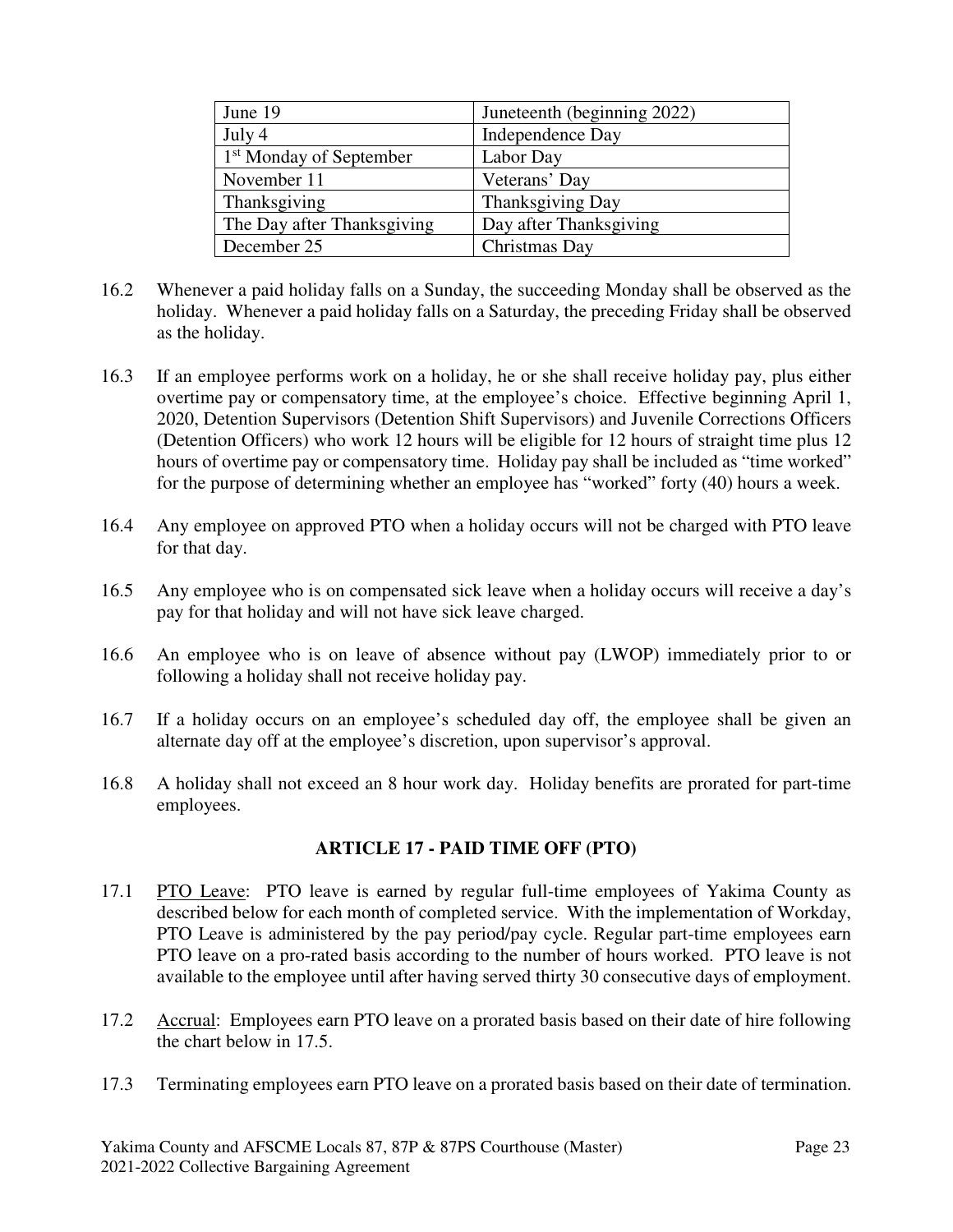17.4 PTO leave may be accumulated to a maximum of the equivalent of forty (40) working days, after which time, if not taken, shall lapse pay period by pay period . Part time employees accrue PTO leave on a pro-rated basis.

|                                     |                | <b>Accrual Rate</b>                      | <b>Accrual Rate</b>   |
|-------------------------------------|----------------|------------------------------------------|-----------------------|
| <b>Continuous Service</b>           |                | (40 hour week)                           | (37.5 hour week)      |
| Less than 2 years service           | 0-24 months    | 10.00 hours per month                    | 9.38 hours per month  |
| Two (2) years service               | 25-36 months   | 12.00 hours per month                    | 11.25 hours per month |
| Three (3) years service             | 37-60 months   | 13.34 hours per month                    | 12.50 hours per month |
| Five (5) years service              | 61-120 months  | 14.67 hours per month                    | 13.75 hours per month |
| Ten (10) years service              | 121-180 months | 16.67 hours per month                    | 15.63 hours per month |
| Fifteen (15) years service          | 181-240 months | 18.00 hours per month                    | 16.88 hours per month |
| More than twenty (20) years service |                | 241 or more months 20.00 hours per month | 18.75 hours per month |

17.5 PTO leave shall be accumulated and credited in the following manner:

Employees whose leave is covered under FMLA or Workers Compensation will continue to accrue paid leave banks and neither their accrual dates nor accruals will be adjusted. Employees not on leave covered by FMLA or Workers Compensation will not accrue paid leave banks and their accrual dates will be adjusted if the employee is in leave without pay status and the leave without pay status exceeds fifty percent (50%) of their regularly scheduled hours for the pay period.

## 17.6 Computation of Payment:

A. All accumulated PTO leave is paid when an employee leaves employment of Yakima County for any reason, provided the employee has served six (6) consecutive months of employment and adequate notice has been given. Adequate notice for employees resigning from County employment is defined as written notice submitted at least fourteen (14) calendar days prior to termination of employment. In case of death, accumulated leave is paid to the estate of the employee. Payment of the accumulated PTO leave is calculated by multiplying the employee's base hourly rate, at the time of termination, times the total number of accumulated PTO leave hours.

## 17.7 Use:

- A. PTO leave must be taken at such time as the employee can best be spared, but employees will be allowed to take leave, if at all possible, when desired. Therefore, it will be necessary to schedule planned absences as far in advance as possible, and notify the Employer of unplanned absences as early as possible, in order to receive approval by the Department Head.
	- 1) With the approval of the Department Head, an employee may take all or any portion of the PTO leave at any time, provided that the total continuous working days of PTO leave taken shall not exceed forty (40) days. Employees are not permitted to use PTO leave in excess of their accrued balance. Leave may not be taken before it is accrued. Any leave taken prior to accrual of such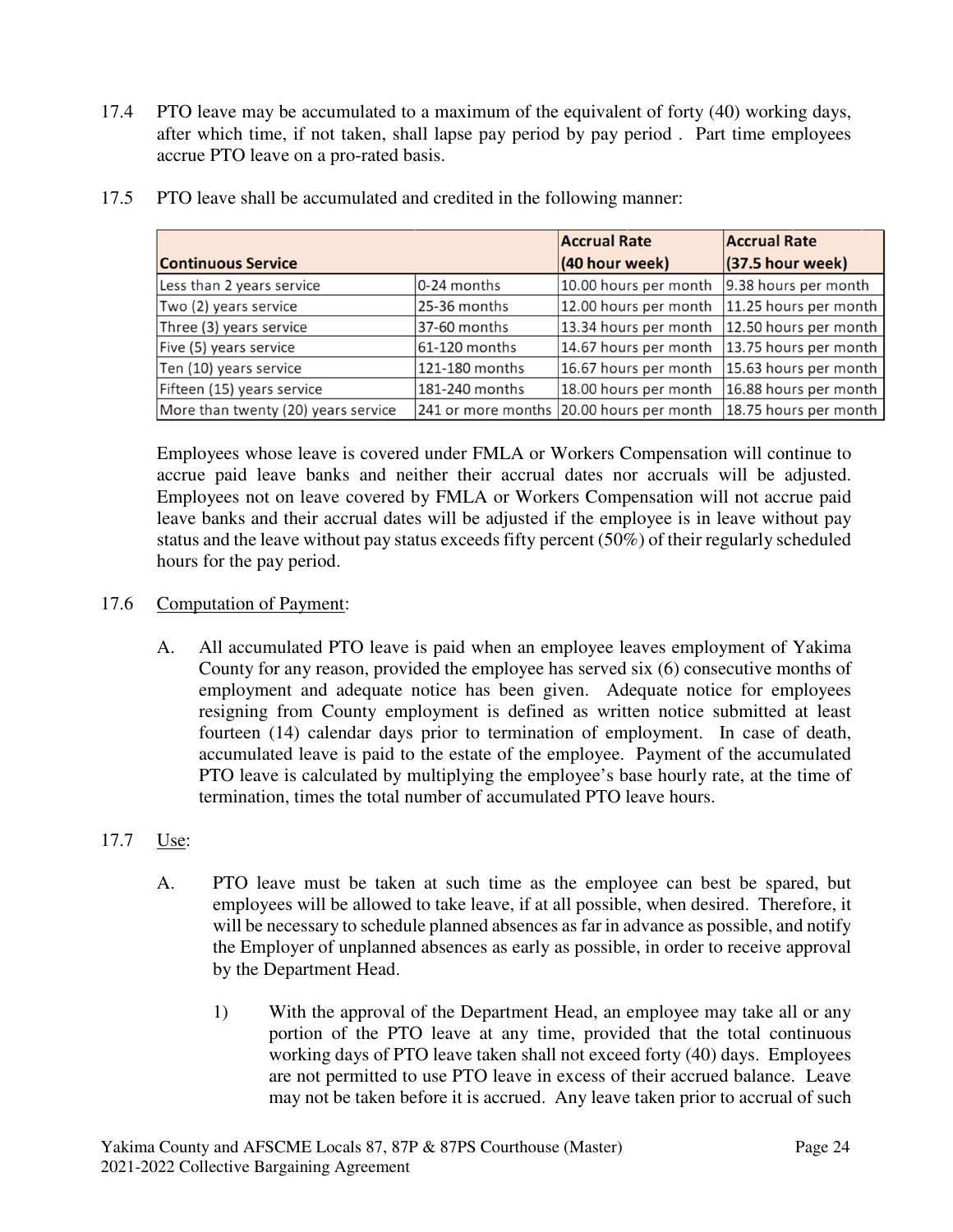leave shall be considered a leave of absence without pay and deducted from the employee's monthly pay check.

- 2) PTO leave may be used for any purpose; however, employees must comply with the leave request/reporting requirements for leave used in conjunction with state and federal family medical leave laws. If possible, an employee requesting PTO must make a written request in advance. The supervisor shall consider the request and shall approve or deny it. A medical release may be required before the employee is permitted to return to work if the employee has been absent more than three (3) consecutive days due to the employee's injury or illness.
- 3) PTO leave use will be approved when conditions of the Federal Family and Medical Leave Act, Washington Family Leave Act, and/or Washington Family Care Act are met.
- 17.8 PTO Leave Sharing Program for Catastrophic Illness: A leave contribution program is established to permit employees to transfer a specified amount of PTO leave to another employee of Yakima County.

The recipient employee must:

- A. Have an extraordinary or serious illness or injury, or
- B. Have a parent, spouse, or child, as defined in the County Family and Medical Leave policy, who has an extraordinary or serious illness or injury which requires the employee's attendance or direct care; and
- C. Have depleted or shortly will deplete all leave reserves (PTO leave, sick leave, or compensatory time); and
- D. Have diligently attempted to accrue PTO leave; and
- E. Not be eligible for industrial insurance benefits; and
- F. Notify the Employer if the employee is receiving short term or long term disability benefits and sign a waiver that allows the Employer to disclose such information to potential donor employees.

PTO leave contributions made to an employee under sub-paragraph B, above, shall not exceed the actual amount of contribution necessary to cover any unpaid leave of absence while the employee is on FMLA leave.

The donating employee may not request a transferred amount that would result in his/her leave balance falling below ten (10) days. Unused leave is returned to donating employees on a pro rata basis.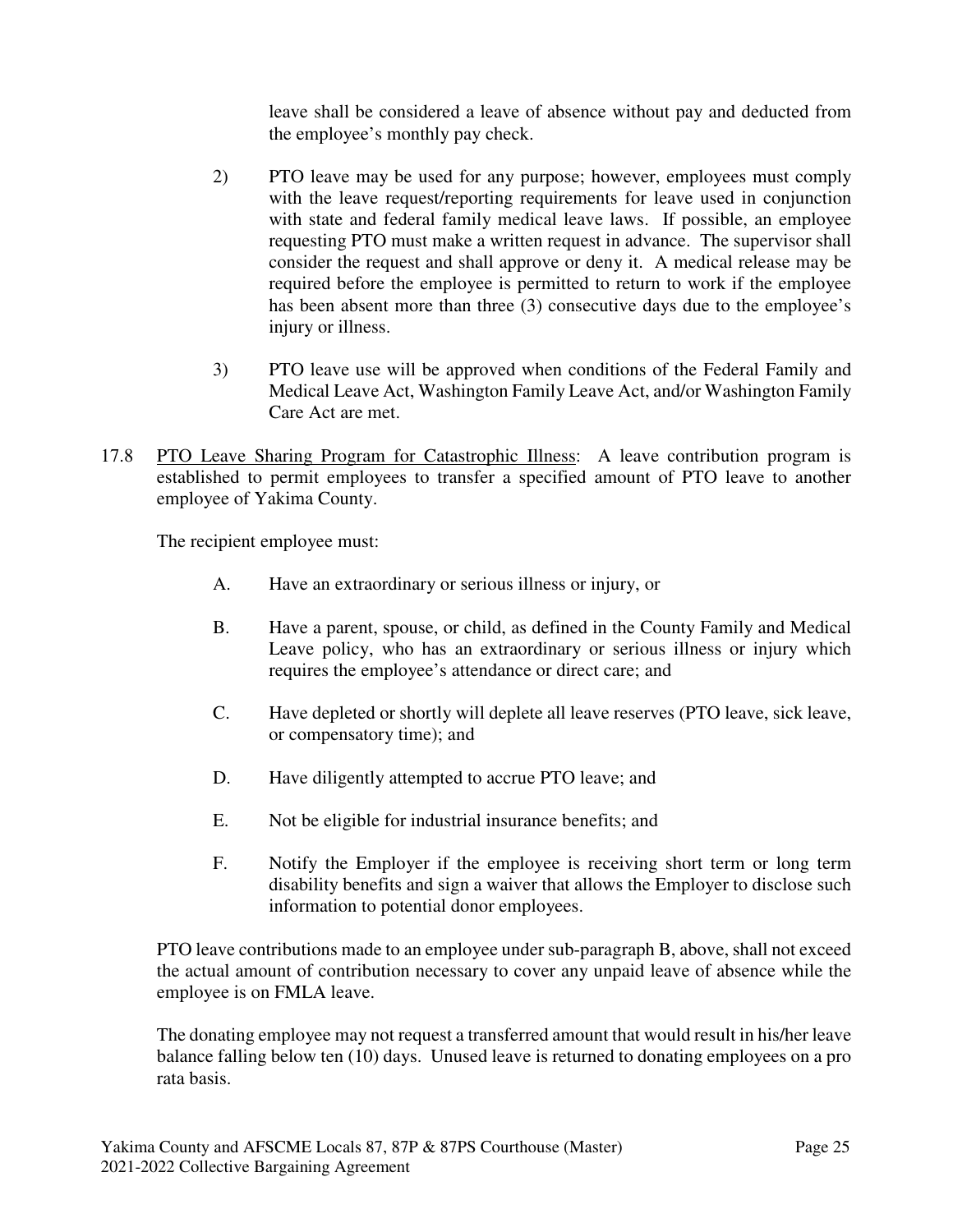This Catastrophic Leave Sharing Program shall be administered by the Human Resources Department.

- 17.9 Paid Time Off (PTO) Leave. Subject to Workday implementation, this provision shall be inclusive of PTO, Extended Sick Leave (ESL), and Sick Leave (SL).
- 17.10 Pro-rated Accruals. Effective beginning July 1, 2020, and consistent with the semi-monthly (twice per month) pay schedule, accruals for the above-mentioned leave banks are calculated in two equal parts: One-half of the accrual in the first pay cycle, and the second one-half of the accrual in the second pay cycle. The employee's accrual rate will determine the two halves.

**Example:** Monthly PTO accrual = 10 hours **First pay cycle:** 5 hours (earned at end of pay cycle  $= 15<sup>th</sup>$  of the month) **Second pay cycle:** 5 hours (earned at end of pay cycle = last day of the month)

## **ARTICLE 18 - SICK LEAVE/EXTENDED SICK LEAVE (ESL)**

- 18.1 Eligibility: Sick leave is available for use by employees after having served one (1) consecutive month of employment. Accumulated sick leave is canceled automatically upon separation from employment, except upon retirement or death.
- 18.2 At no time may an employee have more than one hundred twenty (120) days of sick leave due. The employee may choose to use sick leave from the bank for any reason specified under Section 18.5, below, but sick leave will cease to accrue. This pertains to the old grandfathered sick leave program. This bank no longer exists for accruals.
- 18.3 Computation of Payment: Sick leave may be charged in quarter (1/4) hour increments. Sick leave absences are charged at the rate of one quarter (1/4) hour of sick leave for each quarter hour (1/4) of absence.
	- A. Part day sick leave shall commence at the time the employee leaves the work area and shall end at the time the employee returns to the work area.
	- B. Upon separation from employment, any unused sick leave shall be forfeited and will not be paid as separation pay, except in the case of death or retirement under the County's PERS, PSERS, or LEOFF retirement systems. Upon retirement, twenty-five percent (25%) of the employee's accumulated sick leave shall be paid to the employee's HRA VEBA Trust Account. Upon death, twenty-five percent (25%) of the employee's accumulated sick leave shall be paid to his/her estate. Payment of accumulated sick leave is calculated by multiplying the employee's base hourly rate times twenty-five percent (25%) of the employee's accumulated sick leave hours. All payments of accumulated sick leave are based on the employee's April 1, 2017, base hourly rate.
- 18.4 Use: Sick leave may be taken for any of the following reasons: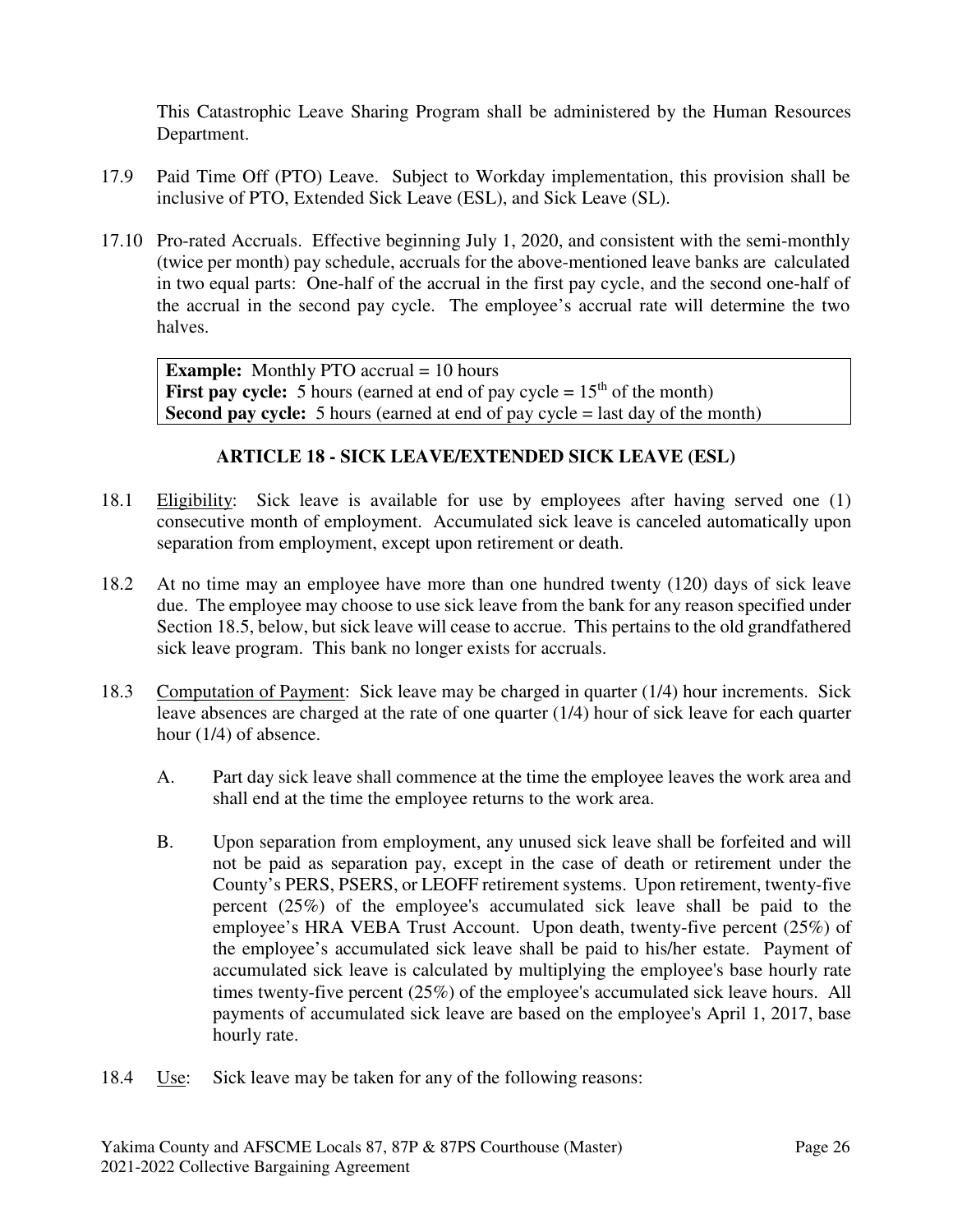- A. Illness or injury or temporary disability (such as during pregnancy) which incapacitates the employee to the extent that work can no longer be performed.
- B. Doctor appointments for employees or dependents under the age of eighteen (18).
- C. When the employee's attendance is required to care for the employee's spouse, registered domestic partner, child, step-child, parent, parent-in-law, or grandparent with a health condition requiring treatment or supervision, or for medical emergency purposes.
- D. An employee may use accrued sick leave if the employee's attendance is required to care for a brother, sister, grandchild, or step-grandchild, which leave shall be limited to three days in any one instance. Sick leave may not be used to care for an aunt, uncle, cousin, niece or nephew, unless living in the employee's household, in which case the three day limitation would apply.
- E. Employees may only use the actual number of days sick leave accumulated.
- F. Sick leave cannot be claimed for the employee on PTO leave or compensatory time, unless the employee immediately notifies the Employer of the illness. Upon return to work, the employee may be required by the Employer to present a written doctor's certification stating the nature, extent and length of the illness.
- G. Employees may use five (5) days of sick leave for bereavement leave for death in the immediate family. "Immediate family" includes only persons related by blood or marriage or legal adoption, specifically and limited to wife, husband, registered domestic partner, parent, parent-in-law, grandparent, brother, sister, child, stepchild, grandchild or step-grandchild of the employee, not aunt, uncle, cousin, niece, or nephew, unless living in the employee's household.
- 18.5 Reporting:Any employee who, for any reason, must take sick leave shall, as soon as possible, notify his/her immediate supervisor or Department Head. A doctor's certification of illness may be required of the employee at the time the employee returns to work when absent because of illness or injury.

## 18.6 Industrial Insurance:

- A. An employee receiving industrial insurance time loss payments due to on-the-job injury may use PTO leave during the period covered, or the employee may request sick leave to compensate for the difference between industrial insurance compensation and full pay upon submitting evidence of amount of industrial insurance payment received.
- B. If an employee is injured on the job and the employee's doctor releases the employee to work in a light duty position, and the Employer has a need for extra help in another work area or department and the employee can qualify to do the work in that area or department, then the employee may be allowed to work in that area or department for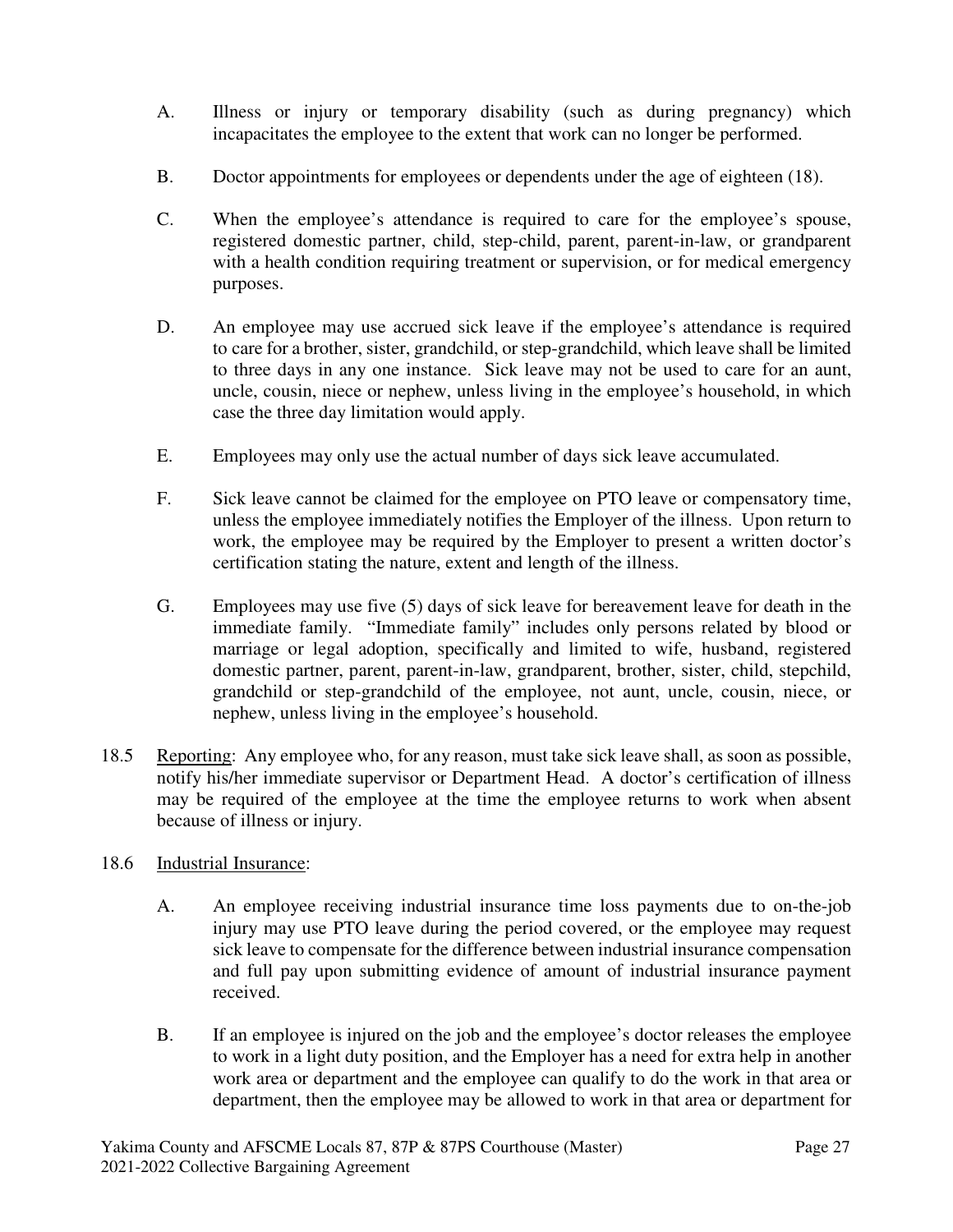up to ninety (90) days with the agreement of both the Department Head the employee is working for and the Department Head where the employee may be working.

18.7 The Extended Sick Leave Program shall be administered as follows:

Extended Sick Leave (ESL) is earned by regular full-time employees of Yakima County at the rate of  $\frac{1}{2}$  work day (4 hours – 8 hour employee; 3.75 – 7.5 hour employee) for each month of completed service. With the implementation of Workday, ESL hours earned each pay cycle will be shown as half of the normal monthly rate based on the applicable position hours. Regular part-time employees earn ESL on a pro-rated basis according to the hours budgeted for the position. ESL leave accrual does not occur in any month in which the employee is in leave without pay status for more than fifty percent (50%) of their regularly scheduled work hours.

- A. An employee is eligible to use available ESL when the employee has:
	- An extended illness or injury lasting more than ten (10) consecutive work days (cannot be used for intermittent absences);
	- A qualified family member with an extended illness or injury lasting more than ten (10) consecutive work days (cannot be used for intermittent absences);
	- Served thirty (30) consecutive days of employment; and
	- Used 5 work days or 40 hours of PTO, SL, CT, or LWOP.

The changes became effective beginning in the payroll period following signature of the 2020 CBA by the last signing party.

- B. Upon separation from employment with Yakima County, any unused ESL is forfeited without payment.
- C. All re-employed persons whose continuous service has been interrupted by termination shall be considered new employees, and shall be subject to the applicable qualifying period of employment. Exception: Employees recalled within the layoff period after a reduction in force will have their accumulated ESL bank hours restored.
- D. Accumulation of Leave. ESL is cumulative to a maximum of thirty (30) working days (240 hours), after which time no additional leave may be earned until the leave balance is reduced through use of leave hours. An employee cannot have more than 240 hours of ESL credit in the bank at any time. The maximum ESL balance shall be pro-rated for employees who regularly work less than forty (40) hours per week.
- E. Computation of Payment. ESL shall be charged in quarter hour increments. ESL is charged at a rate equal to the number of work hours absent from the normally assigned shift.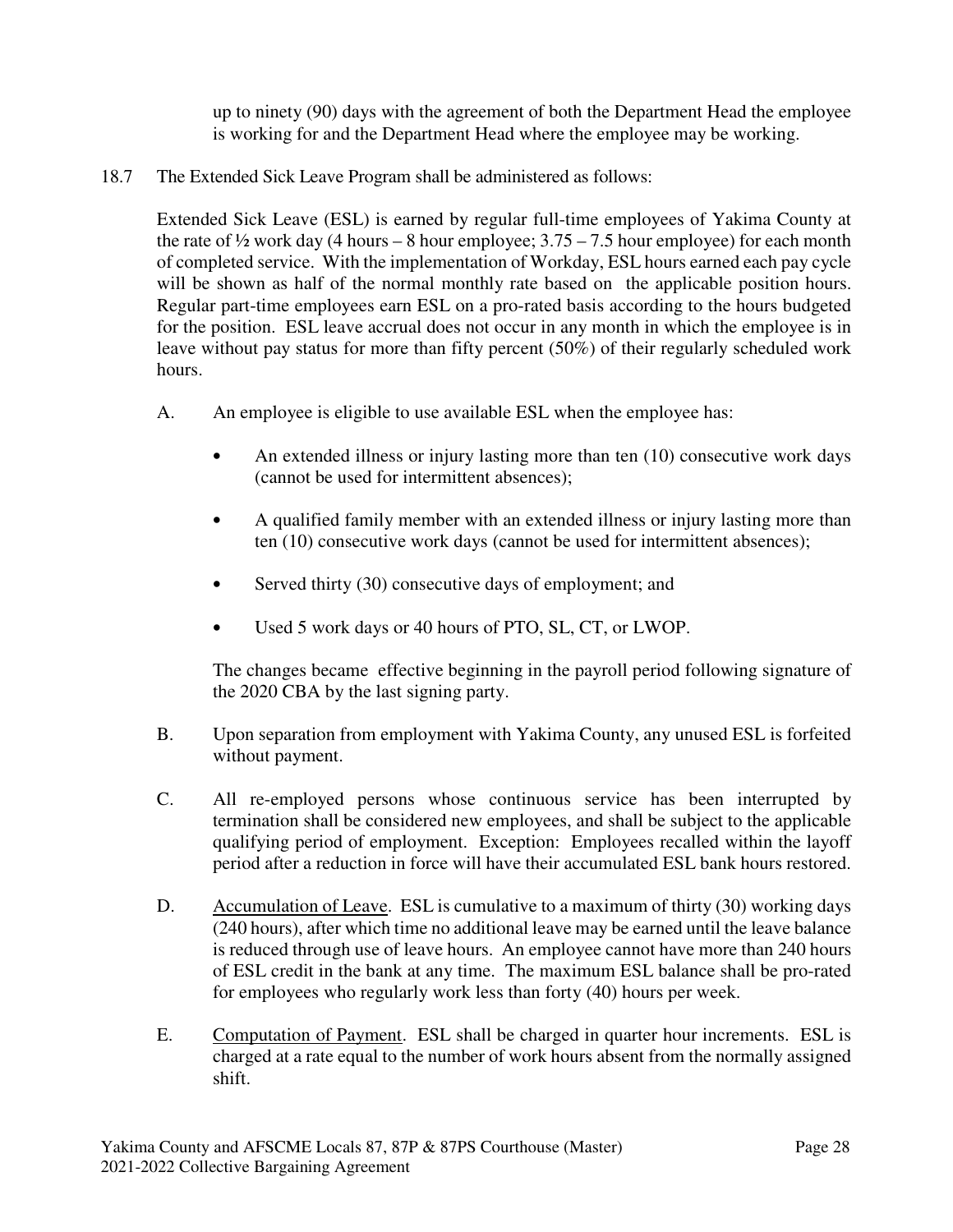- F. Use. ESL may be taken under the following conditions:
	- 1) With the approval of the Department Head or Elected Official, an employee may take all or any portion of the employee's available ESL. Employees are not permitted to use ESL in excess of their available balance. Leave may not be taken before it is accumulated.
	- 2) ESL may only be used for the employee's own illness or injury or for the following family members: spouse, child, parent, parent-in-law, or grandparent. The employee must comply with the leave request/reporting requirements for leave used in conjunction with state and federal family medical leave laws. If possible, an employee requesting ESL must make a written request in advance. The supervisor shall consider the request and shall approve or deny it. A medical release may be required before the employee is permitted to return to work.
- 18.8 The Employer reserves the right to change provisions of this Article to assure compliance with the Federal Family Medical Leave Act, which became effective August 5, 1993.
- 18.9 Subject to Workday implementation, this provision shall be inclusive of PTO, Extended Sick Leave (ESL), and Sick Leave (SL).
- 18.10 Pro-rated Accruals. Implemented July 1, 2020, and consistent with the semi-monthly (twice per month) pay schedule, accruals for the above-mentioned leave banks will be calculated in two equal parts: one-half of the accrual in the first pay cycle, and the second one-half of the accrual in the second pay cycle. The employee's accrual rate will determine the two halves.

**Example:** Monthly ESL accrual = 4 hours **First pay cycle:** 2 hours (earned at end of pay cycle  $= 15<sup>th</sup>$  of the month) **Second pay cycle:** 2 hours (earned at end of pay cycle = last day of the month)

## **ARTICLE 19 - OTHER LEAVES**

19.1 Requests for leave of absence without pay may be granted by the Department Head for a period not to exceed six (6) months. The employee shall submit a request for leave without pay, in writing, to the Department Head stating the reason for the request and expected length of the absence.

An employee on authorized leave of absence without pay may elect to continue to participate in the County's medical and life insurance plan. Full cost of the coverage, to include both Employer and employee shares, shall be paid by the employee. Such payment shall be made in advance for each month or portion thereof for which the employee is absent.

Leave of absence without pay up to three (3) months will be granted to an employee on sick leave who has exhausted accumulated sick leave and PTO leave, provided that the employee submit a written doctor's certification of continued medical inability to perform job functions on a monthly basis. If the employee is unable to return to work in three (3) months, the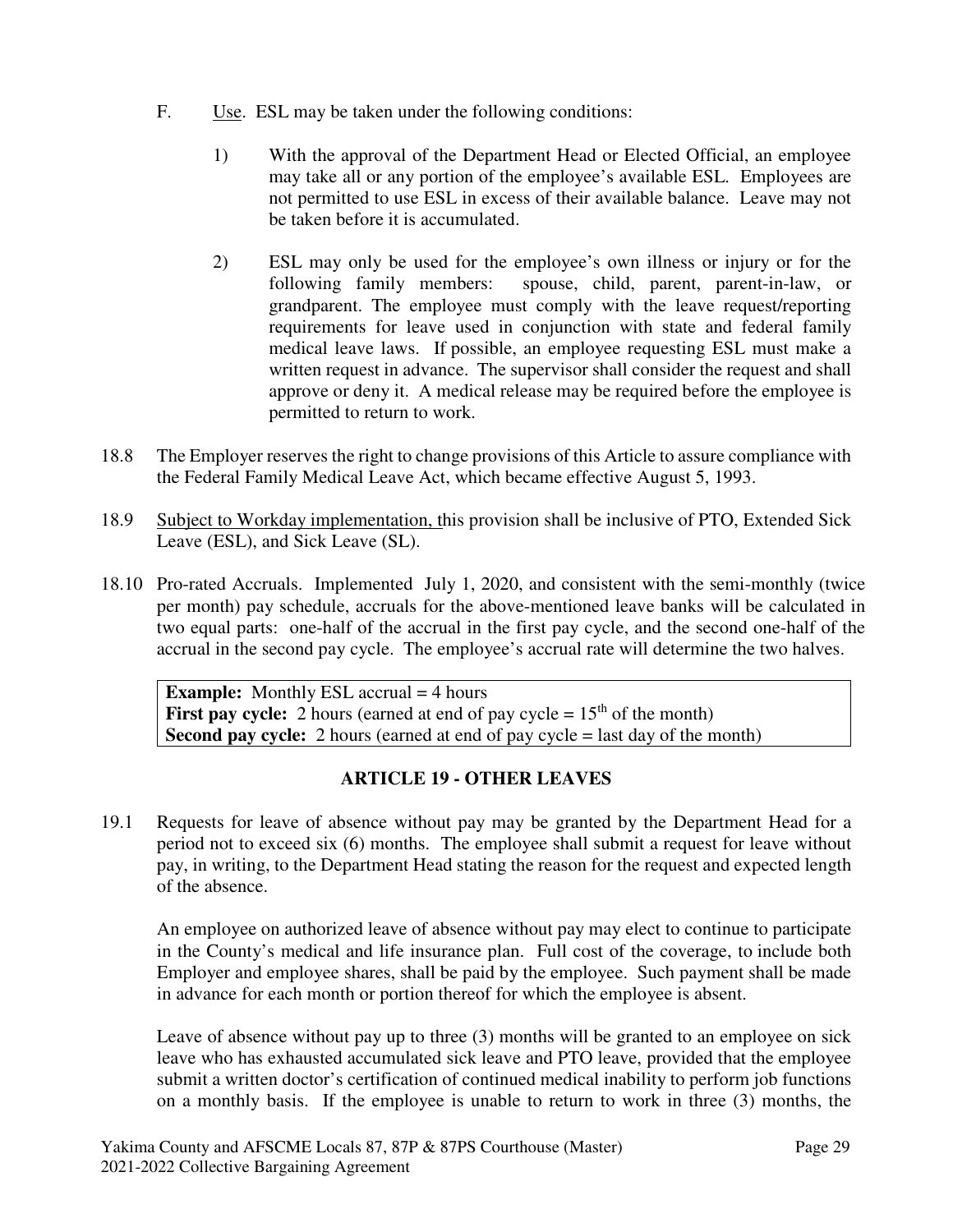Department Head or Elected Official or his designee may grant up to an additional three (3) months without pay.

- 19.2 Leave of Absence With Pay:Leave of absence with pay may be granted for the following reasons:
	- A. Military Leave: In the case of Military Leave, the County abides by the provisions of the laws of the United States (USERRA) and the State of Washington (RCW 38.40.060). An employee who is a member of the National Guard or Reserves of the United States, and who is ordered to active military duty for training purposes, shall be granted military leave of absence with pay for a period not to exceed twenty-one (21) working days each year beginning October 1 through September 30 the following year. Any days taken beyond the twenty-one (21) Military Leave days must be charged as PTO leave or leave without pay. During the time he or she is on Military Leave with pay, the employee shall receive his/her regular pay, plus the amount of his/her military pay.

Regardless of status, any employee who voluntarily, or upon demand, leaves a position other than temporary to enter active duty in the armed forces of the United States, or the Washington National Guard, shall be placed on military leave without pay and shall be entitled to be restored to their former position, or one of like bargaining unit seniority, classification seniority, status, and pay, provided he or she applies for reemployment in accordance with the provision of USERRA and present proof of honorable discharge or separation.

- B. Court Leave: All regular employees, submitting the proper documentation, shall be given court leave for the purpose of serving as a member of a jury or subpoenaed as a witness in federal, state, county or city court. This type of leave will not be charged against any other leave accrued, and there will be no deduction in regular compensation for absence. All fees received for jury duty will be forfeited by the employee, except those received for payment of mileage and other related travel expenses. An employee shall not receive Court Leave for civil cases where the employee is a party in a legal dispute, unless the dispute is related to actions taken by the employee while performing or purporting to perform duties in the course of employment with the County.
- C. Special Meetings and Training:Whenever it is deemed in the best interest of the County, an employee may be granted time off with pay to attend professional, technical institutes, conferences, or special educational training directly appropriate to the employee's position. An employee shall be granted time off with pay to attend special meetings and training when necessary to the maintenance of skills and certification required by the Employer.
- D. Educational Leave:At the discretion of the Department Head, leave with or without pay may be granted for job-related educational leave for a maximum period of ninety (90) days, unless otherwise authorized by the Board of County Commissioners. A written request for educational leave may be made by a regular employee, as far in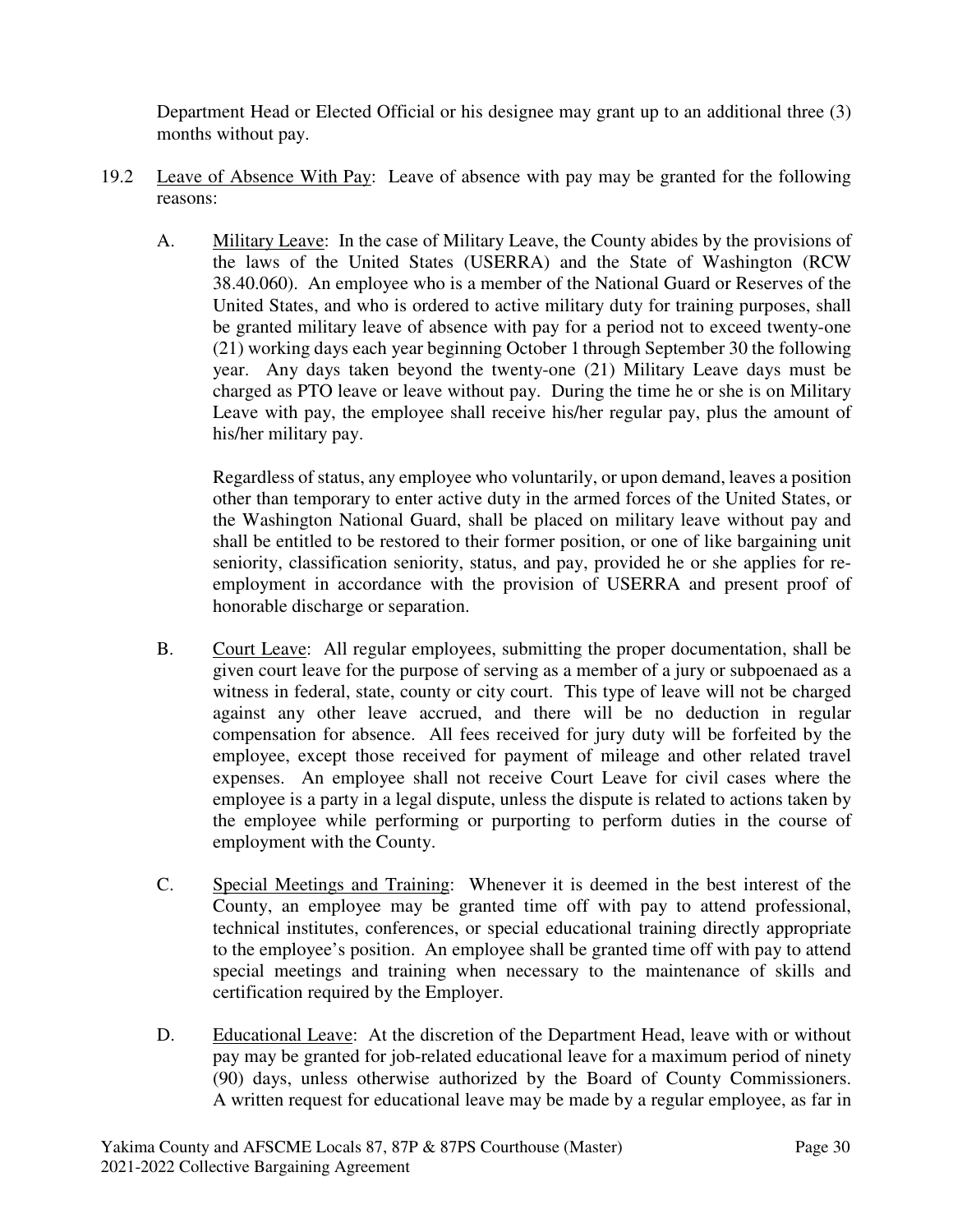advance as possible, stating all pertinent details and length of time requested. A written reply to grant or deny the request will be made by the Department Head within thirty (30) days, whenever possible.

19.3 Pregnancy Leave:Leaves of absence resulting from childbirth or temporary disability due to pregnancy shall be authorized in accordance with the Yakima County Pregnancy Leave Policy.

## **ARTICLE 20 - DISCIPLINE/WORK RULES**

- 20.1 The Department Head or Elected Official may reprimand, suspend, discharge, or terminate an employee for the following causes, but not limited thereto:
	- A. Consuming intoxicants or illegal drugs, excluding drugs taken by prescription while on duty.
	- B. Reporting for duty with the presence of alcohol and/or controlled substances in the employee's bodily systems (blood, breath, and/or urine).
	- C. Disobedience to a legal request by the employee's supervisor.
	- D. Failure to meet or support Employer standards; inability to comply with or support goals of the Employer relating to the amount and quality of work.
	- E. Deliberate destruction of Employer's or another employee's property.
	- F. Neglect of duty.
	- G. Unexcused discourtesy to the public.
	- H. Refusal to comply with departmental rules, provided that such rules shall be posted in each department where they may be read by all employees; and further that no changes in present rules or no additional rules shall be made that are inconsistent with this Agreement.
	- I. Disorderly conduct.
	- J. Sleeping on duty.
	- K. Giving or taking of a bribe of any nature.
	- L. Failure to report for duty without a bona fide reason.
	- M. Excessive absenteeism for any reason except illness while the employee is receiving sick leave or PTO leave, or is on an approved leave of absence.
	- N. Borrowing or taking tools, equipment, or other property of the Employer for private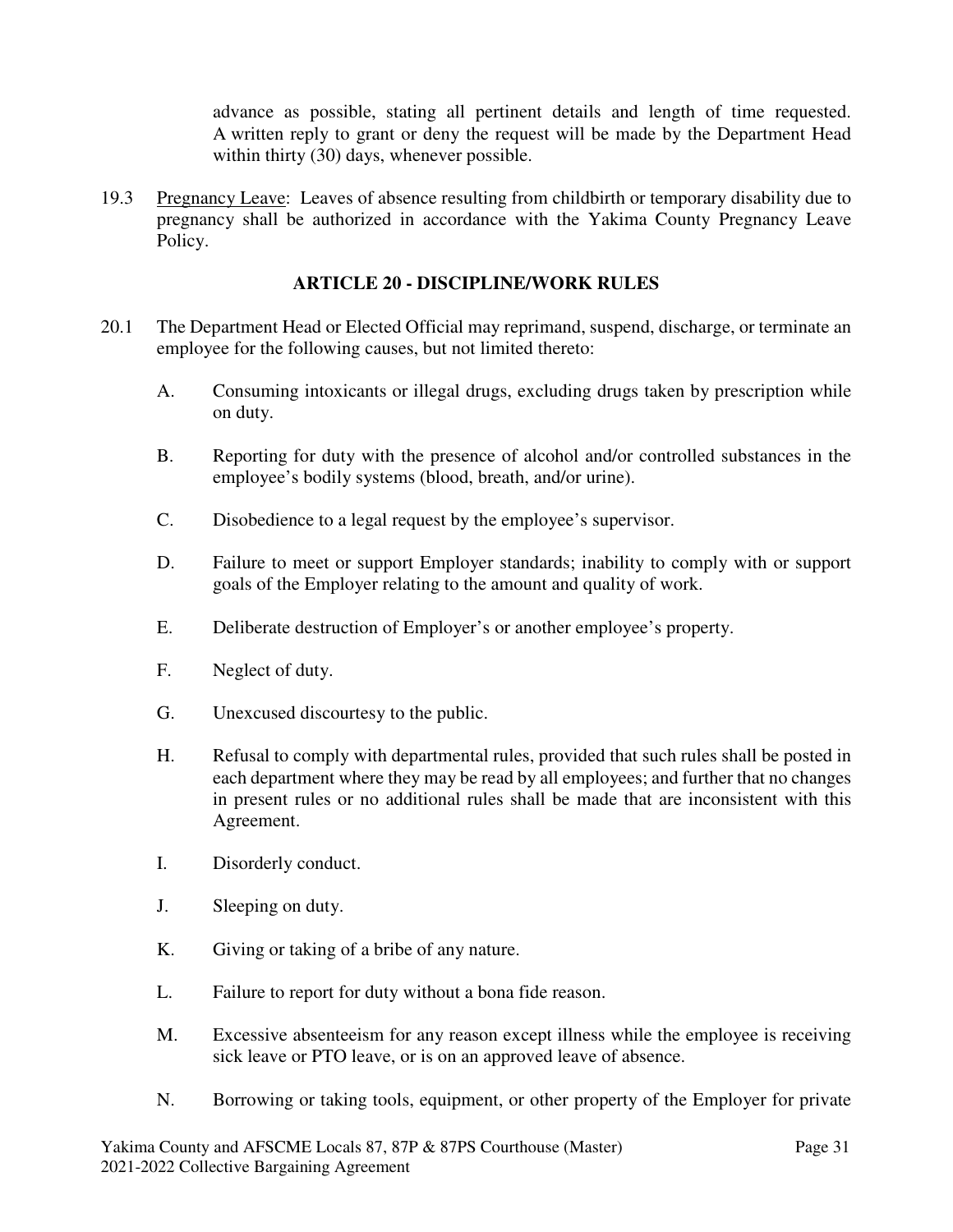or personal use. However, if such property may properly be lent to members of the public, then it may be lent to employees who follow the normal checkout procedure.

- O. Misuse of sick leave policies.
- P. Violation of No-Strike clause.
- 20.2 The disciplinary actions which the Department Head or Elected Official may take against an employee include:
	- A. Oral reprimand
	- B. Written reprimand
	- C. Suspension from work without pay
	- D. Demotion (NOTE: Demotion means reduction in classification and pay.)
	- E. Discharge or termination

Which disciplinary action is taken depends upon the seriousness of the affected employee's conduct, as determined by the Department Head. The above-enumerated disciplinary actions may be implemented without regard to the order indicated hereinabove. In other words, the Department Head may implement disciplinary action by way of a written reprimand coupled with a suspension, or it may be determined that the cause is of such a serious nature as to warrant a written reprimand and a suspension. Normally, disciplinary actions will be administered in progressive fashion.

- 20.3 The Department Head or Elected Official may suspend, demote, discharge, or terminate an employee for cause. The specified charges shall be made available to the employee in writing, and notice shall be given to the Union at the time action is taken unless Section 20.4 is applicable. An employee may not be suspended for more than thirty (30) working days.
- 20.4 When circumstances are such that retention of the employee will likely result in disruption of County programs, damage to, or loss of County property, or be injurious to the County employee, fellow employees or the services provided by the County, the Department Head, or Elected Official may discharge or terminate the employee immediately. In such cases, the specified charges shall be made available to the employee in writing by the County not later than three (3) working days after the action became effective.
- 20.5 The time limitations relating to notification of disciplinary action are only for employee notification purposes and shall not affect the validity of disciplinary action taken by the Department Head or Elected Official. In other words, if the County is unable to provide notification in strict adherence to the notification times expressed in subsections hereinabove, said inability shall not affect the validity or effectiveness of any type of disciplinary action against an employee.
- 20.6 The Employer may prepare, issue, and enforce additional rules and safety regulations not specifically outlined above that are necessary for safe, orderly and efficient operation.
- 20.7 When existing work rules are changed or new rules are established, they shall be posted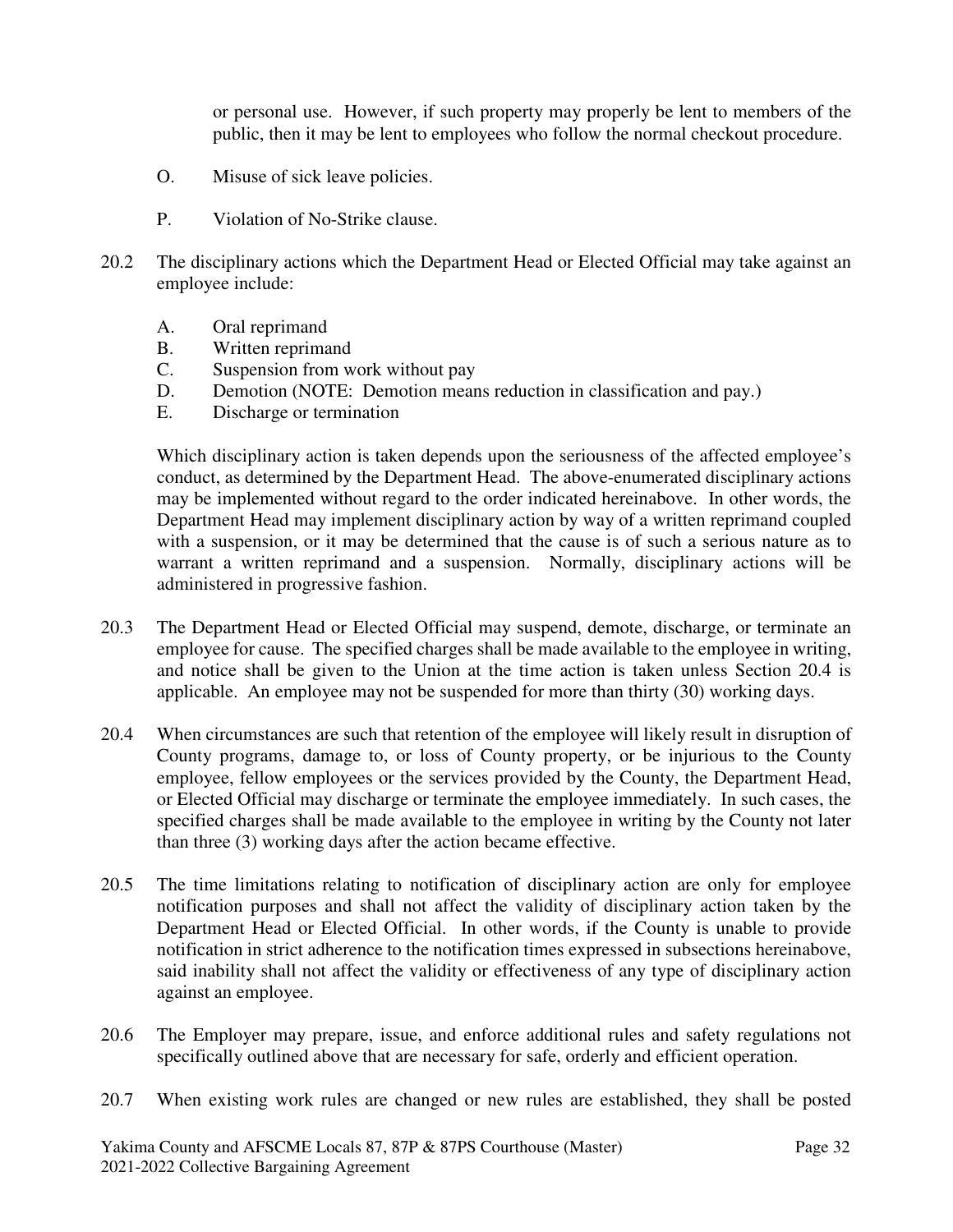prominently on bulletin boards for a period of seven (7) calendar days before becoming effective, except for work rules of an emergency nature.

- 20.8 Employees shall comply with all existing rules that are not in conflict with the express terms of this Agreement, provided that the rules are uniformly enforced and provided that reasonable notice has been given of the existence of the rule. Any unresolved complaint as to the reasonableness of any new or existing rule, or any complaint involving discrimination in the application of new or existing rules, shall be resolved through the grievance procedure.
- 20.9 Employees shall be apprised of charges or complaints by a third party which Management may consider damaging to the employee's work record. If Management initiates formal disciplinary action, not including investigating action in response to third party allegations, specific information in said allegations shall be made available to the employee.
- 20.10 Suspension With Pay: At the discretion of the Department Head, an employee may be suspended with pay and benefits pending investigation of allegations of misconduct when the nature of the allegation compromises the ability of the employee to perform his/her duties. Such suspension is not a disciplinary action and may not be appealed. If the charges are substantiated, disciplinary action will be taken in accordance with the nature of the offense. If the charges are unfounded, the employee will be restored to duty and provided a letter of exoneration.
- 20.11 Verbal and written reprimands shall be removed from the employee's personnel file after two (2) calendar years, provided no similar disciplinary actions have occurred within the two calendar years.

## **ARTICLE 21 - GRIEVANCE PROCEDURE**

21.1 Any grievance or dispute which may arise between the parties concerning the application, meaning, or interpretation of this Agreement shall be settled in the following manner, and any grievance settled in any of the steps, including the informal process found in this Article, is final and binding. The parties may agree to extend any time limits contained in this Article. Both parties agree that they will meet at each step of the grievance procedure, if necessary, in an attempt to reach settlement. Time frames specified in this article may be waived by mutual agreement of the parties in writing.

Should the employee or Union fail to comply with the prescribed time frames, the grievance is resolved. Should the Employer fail to respond within the prescribed time frames, the grievant or Union shall have the right to proceed to the next step.

All settlements reached in accordance with this Article at any step, excluding the informal process, shall be in writing and signed by the authorized representatives of the Union and Employer.

- A. The alleged grievance must contain the following:
	- 1) The specific contract provision violated;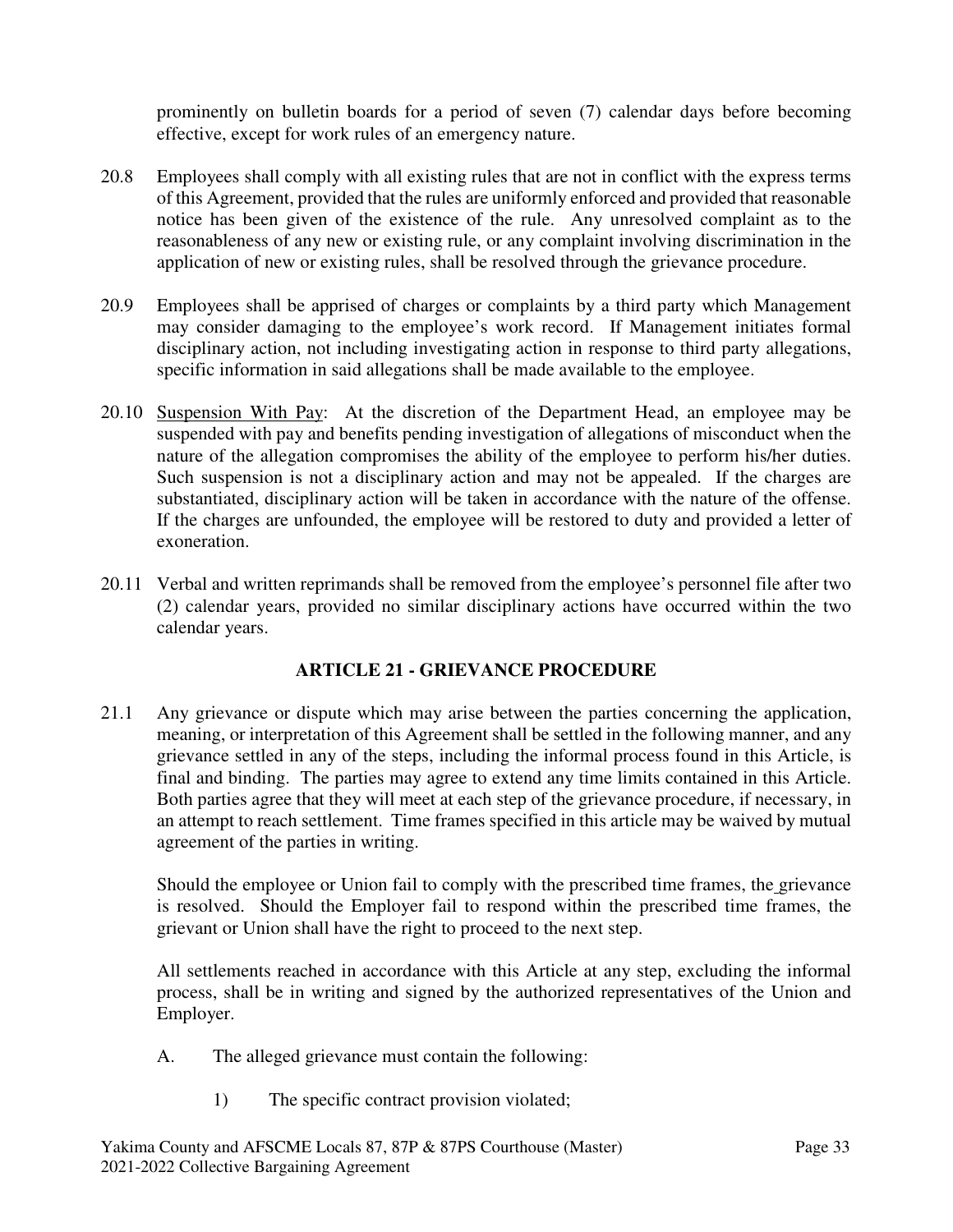- 2) The specific action(s) that occurred;
- 3) The names of the employee(s) affected by the alleged contract violation;
- 4) When the alleged violation occurred; and
- 5) The remedy sought.
- 21.2 Informal Grievance:The employee, with or without the Union representative, shall take up the grievance or dispute with the employee's immediate supervisor within fifteen (15) calendar days of the occurrence giving rise to the grievance, or within fifteen (15) calendar days of the employee's first knowledge of the occurrence. The supervisor shall set a date within ten (10) calendar days for an informal meeting which includes the employee and a representative from the Union, where all pertinent facts and information will be presented and reviewed. The supervisor may attempt to address the matter and may respond to the Union representative and the employee in writing within seven (7) working days of the meeting. The supervisor shall confer with the Elected Official or Department Head before any adjustment or solution is presented to the employee and/or Union representative. The supervisor may decline to address the grievance or dispute. If the supervisor declines to address the grievance or dispute, the supervisor may notify the Union in writing. If the supervisor does not address the grievance or dispute or does not respond within the ten (10) calendar days of the meeting or does not provide written notice of declination and if the grievance remains unresolved, the Union representative may then proceed through the formal grievance process.

## 21.3 Formal Grievance Process:

- Step 1:If the Union determines that the grievance is justified, they shall reduce the grievance to written form as specified in section 21.1.A., and submit it to the employee's Elected Official/Department Head or his or her designee within thirty (30) calendar days from the date of the occurrence giving rise to the grievance, or within thirty (30) calendar days of the date of the employee's first knowledge of the occurrence or if the supervisor timely meets and issues a response, then within thirty (30) calendar days from issuance of a response.
- Step 2:The Elected Official/Department Head or his or her designee shall have thirty (30) calendar days to review and investigate the grievance and issue a written response to the Union. Prior to a decision, the Department Head or Elected Official may meet with the parties as part of the investigation. The written decision shall be issued within thirty (30) calendar days of the meeting if one is held. If no meeting is held then the written decision shall be issued within thirty (30) calendar days of the Union's notice to the Elected Official/Department Head or his/her designee. The Elected Official/ Department Head may consult with the Human Resources Department during this step.

If the grievance has not been settled and the Department Head is an Elected Official, and the subject is a matter which would not have impact on the budget, the Elected Official or the Union may submit the matter to arbitration, as outlined in Step 4, Arbitration, below. A request for arbitration shall be in writing and shall be submitted within thirty (30) calendar days of the response of the Elected Official at Step 2.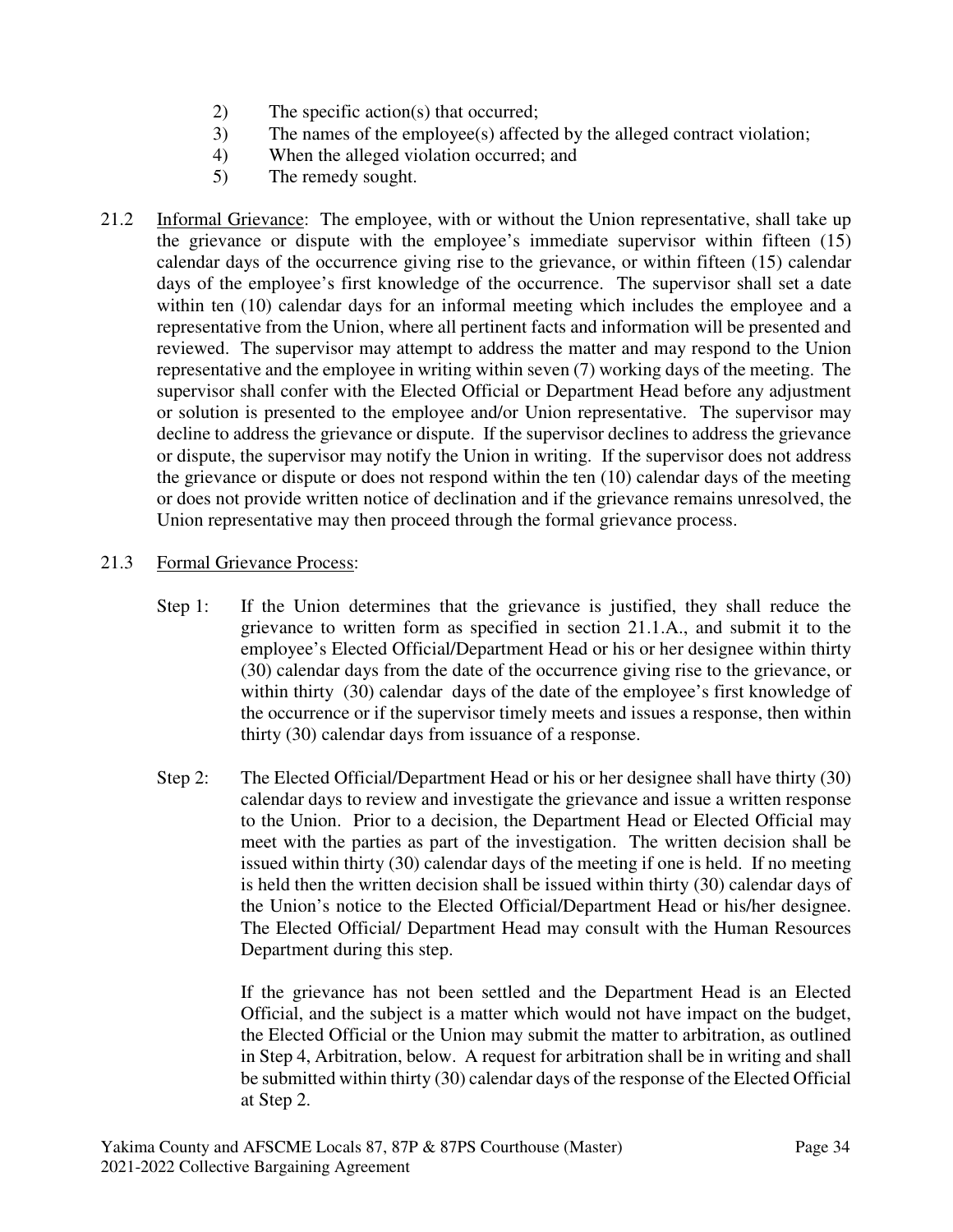Step 3: If the grievance has not been settled at Step 2, the Union may submit the written grievance and the Elected Official/Department Head's response to the County Commissioners within thirty (30) calendar days of receipt of the response. However, a grievance arising in a department with an elected Department Head cannot be appealed to the County Commissioners unless it is a matter which would have an impact on the budget. The Board may consult with the Elected Official/Department Head and Human Resources Department at this step.

> Within thirty (30) calendar days of receipt of the grievance, the County Commissioners will set a date to hear the grievance. The County Commissioners shall respond to the Union representative within thirty (30) calendar days of this meeting.

- Step 4: If a party to the grievance is unsatisfied with the decision at Step 3, the dissatisfied party shall:
	- A. Submit a written request for mediation to the other party within thirty (30) calendar days of receipt of the County Commissioners' decision. The Union Staff Representative, the President of the Local Union (or designee), the Human Resources Department Director, and the Elected Official or Department Head must mutually agree on mediation. If mediation is attempted but fails to resolve the grievance to the satisfaction of either party, the dissatisfied party may advance the grievance to Step 5 by submitting written notice to the other party within thirty (30) days of mediation; or
	- B. Notify the other party in writing of the intent to arbitrate the grievance within thirty (30) calendar days of receipt of the County Commissioners' decision.

#### Step 5: Arbitration

- A. Either party to this agreement may refer unsettled grievances which concern provisions of this Agreement to an arbitrator.
- B. A request for arbitration shall be in writing and shall be submitted to the other party not more than thirty (30) calendar days after the reply of the County Commissioners, unless the time shall be extended by mutual agreement. Such request shall identify the previously filed grievance which is the basis for the request for arbitration, and shall set forth the issue which the party making the request seeks to arbitrate.
- C. After timely notice, the parties shall select an arbitrator to hear the matter. The parties shall meet and confer at the earliest possible date for the purpose of selecting a mutually acceptable arbitrator, and said selection shall take place within thirty (30) calendar days after receipt of the intent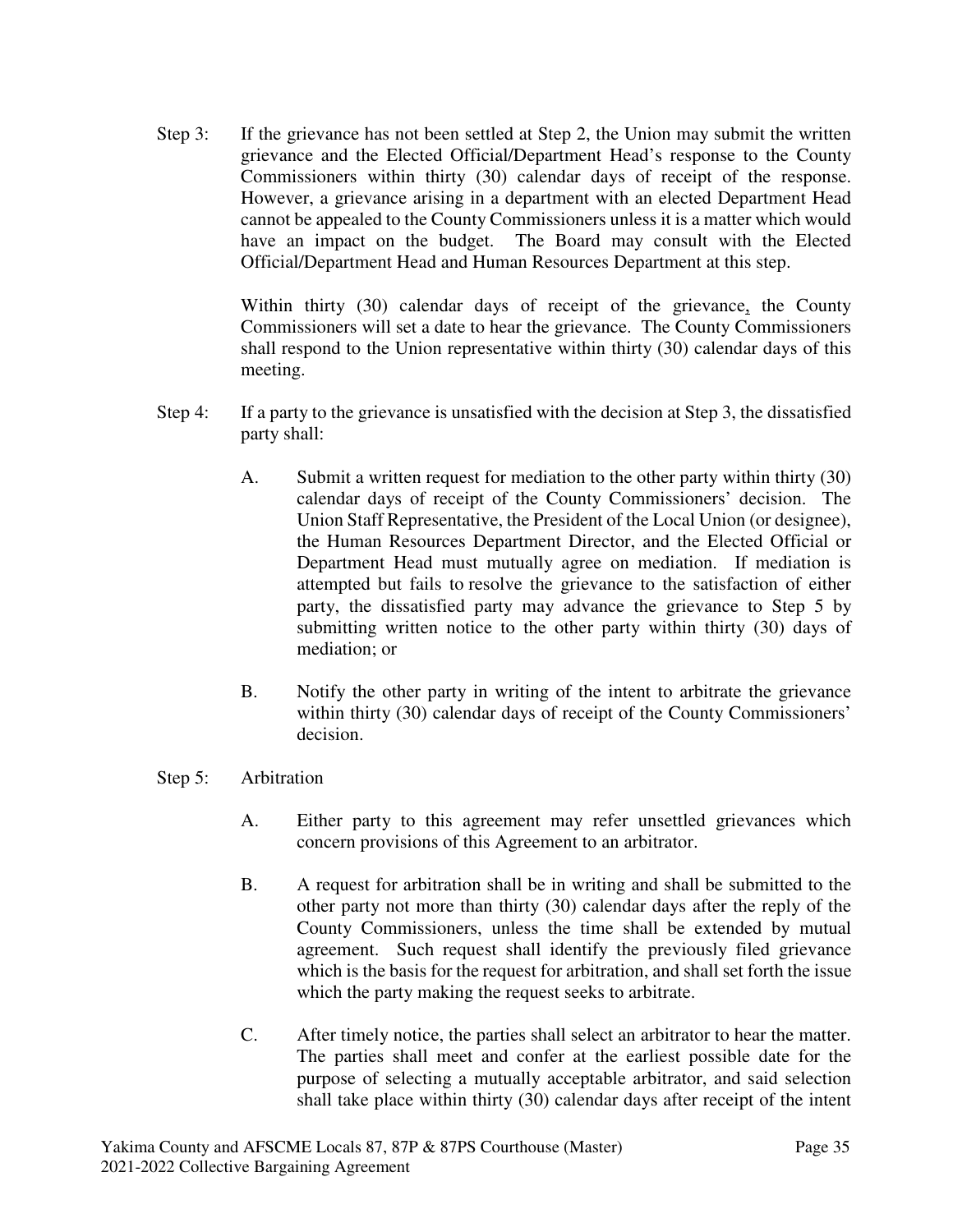to arbitrate.

If the parties cannot agree on an arbitrator, a request shall be sent to the American Arbitration Association (AAA), the Federal Mediation and Conciliation Service (FMCA), or the Public Employment Relations Commission (PERC) requesting a list of five (5) names from the register of whichever agency is agreed upon by the parties. The arbitrator shall be selected by the County and the Union within a reasonable time after the list is received. Both the County and the Union shall have the right to alternately strike one (1) name from the panel beginning with the party filing for arbitration. The process shall be repeated and the remaining name shall be the arbitrator for the grievance.

The County and the Union agree that the decision of the arbitrator shall be final and binding on both parties; provided, however that the arbitrator's function shall be limited to determining whether the County or the Union has violated or failed to apply properly the terms and conditions of this agreement. The arbitrator shall have no power to destroy, change, delete from, or add to the terms of this Agreement. The arbitrator shall convene within fourteen (14) days of the completion of the selection process referenced hereinabove, or as soon as the arbitrator's calendar permits. The arbitrator shall be requested to issue his/her decision within thirty (30) working days from the date of the arbitration hearing.

D. Each party hereto shall pay the expenses of their own attorneys, representatives, witnesses, and other costs associated with the presentation of their case, and the parties shall share equally the expense of the arbitrator. Grievants or witnesses who normally would be working during an arbitration proceeding will be paid their regular rate of pay by the Employer. This will not include overtime.

## **ARTICLE 22 - NO STRIKE - NO LOCKOUT**

- 22.1 Neither the Union nor employee(s) shall support or participate in any strike, work stoppage, slow down, or any other interference with the work and/or statutory functions and/or obligations of the Employer.
- 22.2 County employees who engage in any of the above-referenced activities shall not be entitled to any pay or fringe benefits during the period he or she is engaged in such activity.
- 22.3 The County agrees that there will be no lockouts.
- 22.4 Nothing contained herein shall preclude either party from obtaining judicial restraint and damages in the event of a violation of this Article.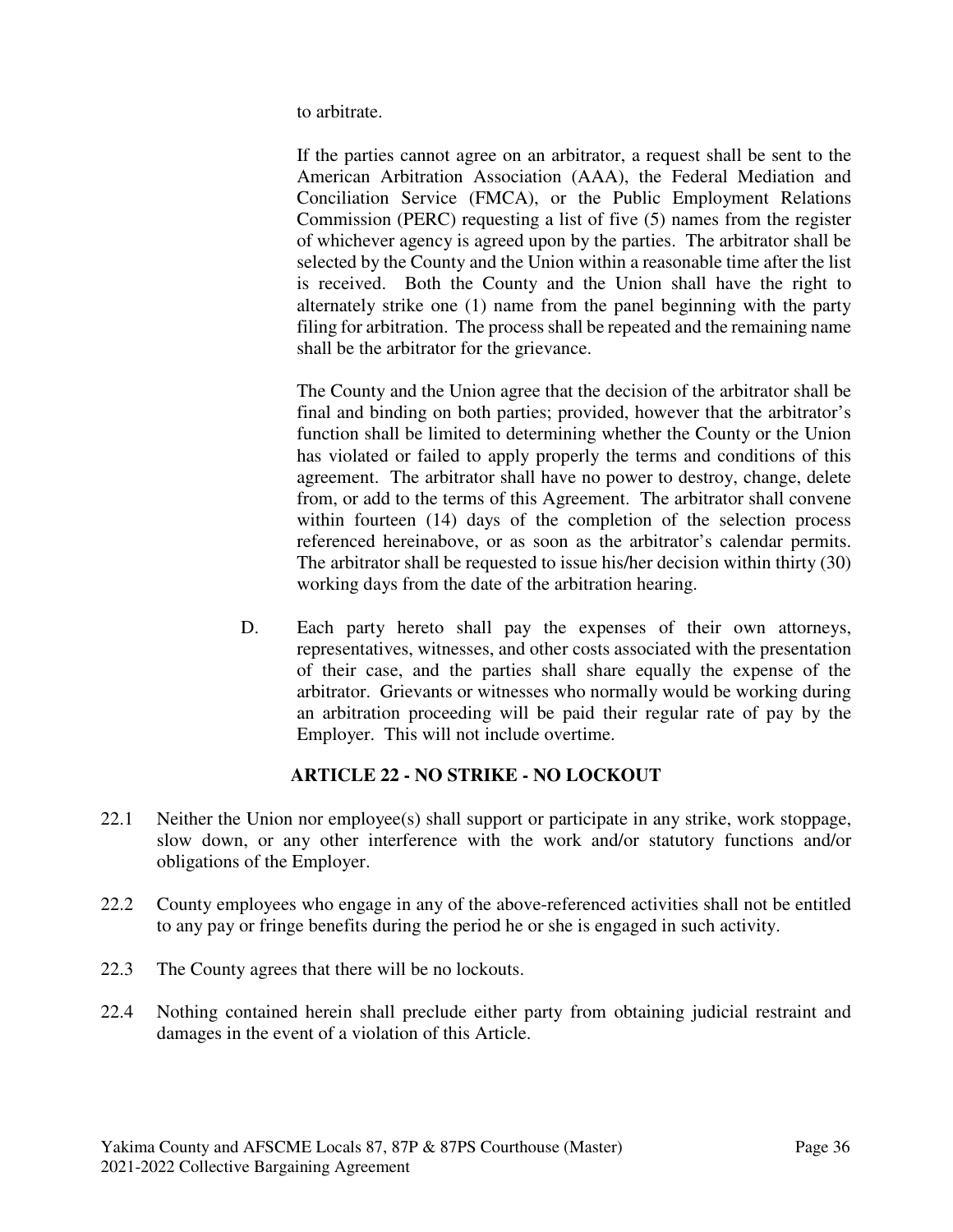### **ARTICLE 23 - SAVINGS**

Should any Article, section, or portion thereof of this Agreement be held unlawful and unenforceable by any court of competent jurisdiction, such decision of the court shall apply only to the specific Article, section, or portion thereof directly specified in the decision. Upon issuance of such a decision, the parties agree immediately to negotiate for a substitute for the invalidated Article, section, or portion thereof.

Workday Program: The Union and the bargaining unit employees agree to fully cooperate with Management's implementation of all of the Workday programs and changes necessary to carry out Workday functions.

#### **ARTICLE 24 - AMENDMENTS**

In the event either party desires to amend this Agreement, that party shall notify the other party, in writing, of the desire to so amend. The parties may mutually amend this agreement, as provided for in Article 5 - Union/Management Relations. The notice shall set out in detail the amendment desired by specifying the exact language of any proposed modification of, or supplement to, this Agreement, or the exact language of any provisions proposed to be deleted. The representatives of each party shall meet, within a reasonable time after such notice is given, for the purpose of negotiating with regard to such proposed amendment. Neither party is required during the term of this Agreement to agree to a change in this Agreement.

#### **ARTICLE 25 - ENTIRE AGREEMENT**

This document shall constitute the complete agreement by and between the parties, and no other agreement and/or understandings, written or otherwise, prior to the signing of this Agreement shall be binding on the parties.

#### **ARTICLE 26 - DURATION**

- 26.1 The terms and conditions of this Agreement shall be effective as of the  $1<sup>st</sup>$  day of January 2021, except as otherwise provided in this Agreement, and except for contract language changes which shall take effect subsequent to the date of signing of this Agreement by the last signing party, and shall remain in full force and be effective until the  $31<sup>st</sup>$  of December, 2022. The parties shall exchange proposals and commence bargaining early in the County's budget cycle.
- 26.2 The parties shall start negotiations in the fall of 2022, for a successor 2023 and perhaps beyond CBA. Negotiations shall be conducted on mutually agreeable dates.
- 26.3 The terms and conditions of this Agreement shall remain in effect during the negotiation process and/or mediation; provided, however, if the parties are at an impasse, then either party may terminate this Agreement by written notice to the other party. It is understood and agreed that all expenditures contemplated within this Agreement must first meet all requirements and procedures pursuant to Washington State and/or Federal Statutory Laws as well as other pertinent underlying contracts, *i.e.,* insurance contracts, etc.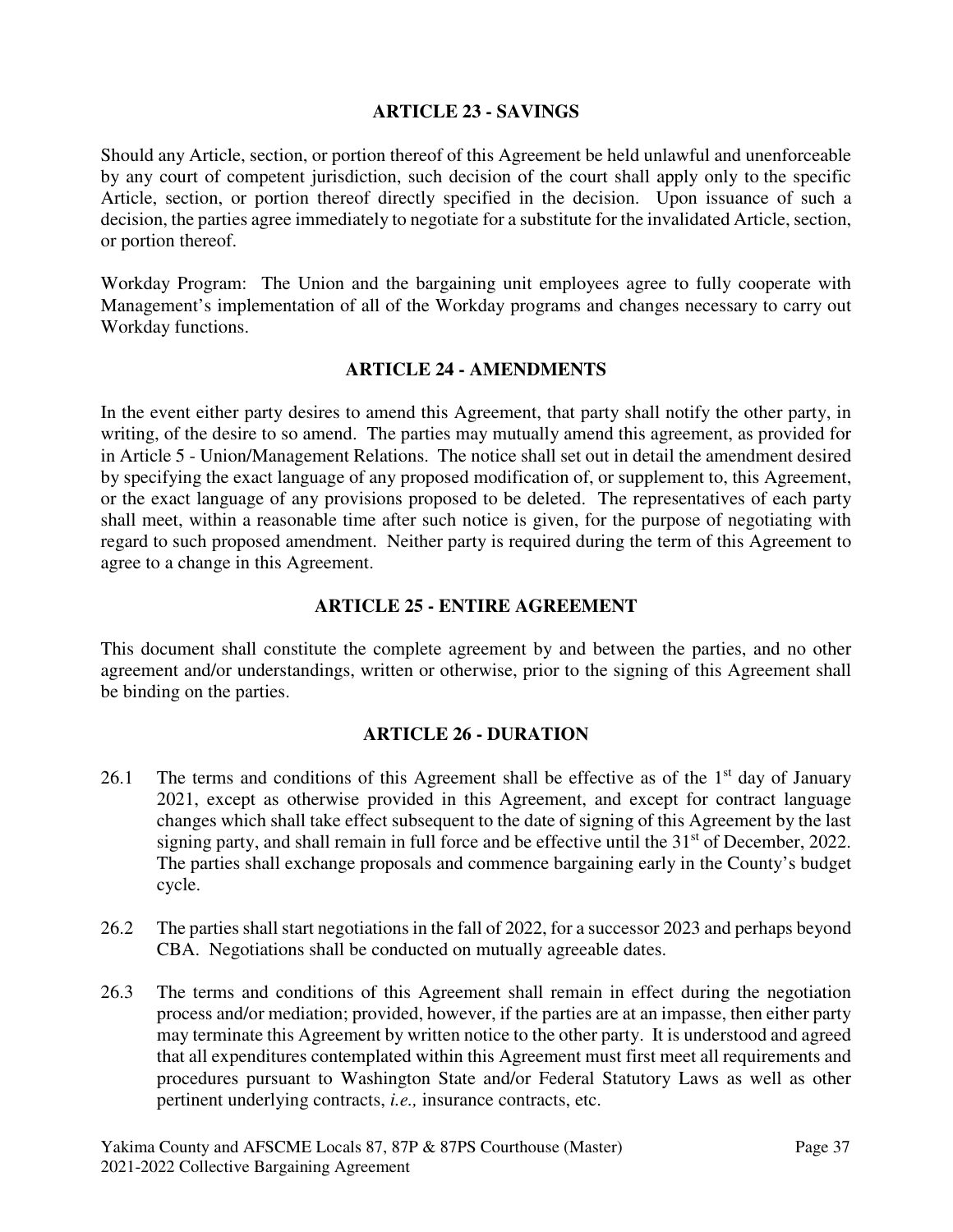**IN WITNESS WHEREOF**, the parties have executed this Agreement on this **\_\_\_\_\_\_\_\_** day of  $, 2021.$ 

Eddie Allan, Staff Representative Council 2, Washington State Council of County and City Employees

\_\_\_\_\_\_\_\_\_\_\_\_\_\_\_\_\_\_\_\_\_\_\_\_\_\_\_\_\_\_\_\_\_\_\_\_

\_\_\_\_\_\_\_\_\_\_\_\_\_\_\_\_\_\_\_\_\_\_\_\_\_\_\_\_\_\_\_\_\_\_\_\_ Kerrie Maybee, Local 87 President Negotiations Team Member

Blake Erickson, Local 87 Vice President Negotiations Team Member

\_\_\_\_\_\_\_\_\_\_\_\_\_\_\_\_\_\_\_\_\_\_\_\_\_\_\_\_\_\_\_\_\_\_\_\_

\_\_\_\_\_\_\_\_\_\_\_\_\_\_\_\_\_\_\_\_\_\_\_\_\_\_\_\_\_\_\_\_\_\_\_\_ Bellanira Kirby, Local 87P/87PS President Negotiations Team Member

\_\_\_\_\_\_\_\_\_\_\_\_\_\_\_\_\_\_\_\_\_\_\_\_\_\_\_\_\_\_\_\_\_\_\_\_

Lamont Wright, Local 87P/87PS Vice President Negotiations Team Member

Adopted Copy Available at Yakima County Human Resources 128 N. 2<sup>nd</sup> Street, Room B27 Yakima, WA 98901

## **FOR THE UNION: FOR THE EMPLOYER:**

Ron Anderson, Chairman Yakima County Board of County Commissioners

\_\_\_\_\_\_\_\_\_\_\_\_\_\_\_\_\_\_\_\_\_\_\_\_\_\_\_\_\_\_\_\_\_\_\_\_

Amanda McKinney, Commissioner Yakima County Board of County Commissioners

\_\_\_\_\_\_\_\_\_\_\_\_\_\_\_\_\_\_\_\_\_\_\_\_\_\_\_\_\_\_\_\_\_\_\_\_

\_\_\_\_\_\_\_\_\_\_\_\_\_\_\_\_\_\_\_\_\_\_\_\_\_\_\_\_\_\_\_\_\_\_\_\_

\_\_\_\_\_\_\_\_\_\_\_\_\_\_\_\_\_\_\_\_\_\_\_\_\_\_\_\_\_\_\_\_\_\_\_\_

\_\_\_\_\_\_\_\_\_\_\_\_\_\_\_\_\_\_\_\_\_\_\_\_\_\_\_\_\_\_\_\_\_\_\_\_

\_\_\_\_\_\_\_\_\_\_\_\_\_\_\_\_\_\_\_\_\_\_\_\_\_\_\_\_\_\_\_\_\_\_\_\_

LaDon Linde, Commissioner Yakima County Board of County Commissioners

W. Dave Cook, County Assessor

Ilene Thomson, County Treasurer

Joseph Brusic, Prosecuting Attorney

\_\_\_\_\_\_\_\_\_\_\_\_\_\_\_\_\_\_\_\_\_\_\_\_\_\_\_\_\_\_\_\_\_\_\_\_ Jessica Humphreys, Court Administrator

Brian Griff, Director of Public Services

\_\_\_\_\_\_\_\_\_\_\_\_\_\_\_\_\_\_\_\_\_\_\_\_\_\_\_\_\_\_\_\_\_\_\_\_ Jacqui Lindsay, Human Resources Director

\_\_\_\_\_\_\_\_\_\_\_\_\_\_\_\_\_\_\_\_\_\_\_\_\_\_\_\_\_\_\_\_\_\_\_\_

Represented by:

Anthony F. Menke, Management Labor Attorney and Chief Negotiator

\_\_\_\_\_\_\_\_\_\_\_\_\_\_\_\_\_\_\_\_\_\_\_\_\_\_\_\_\_\_\_\_\_\_\_\_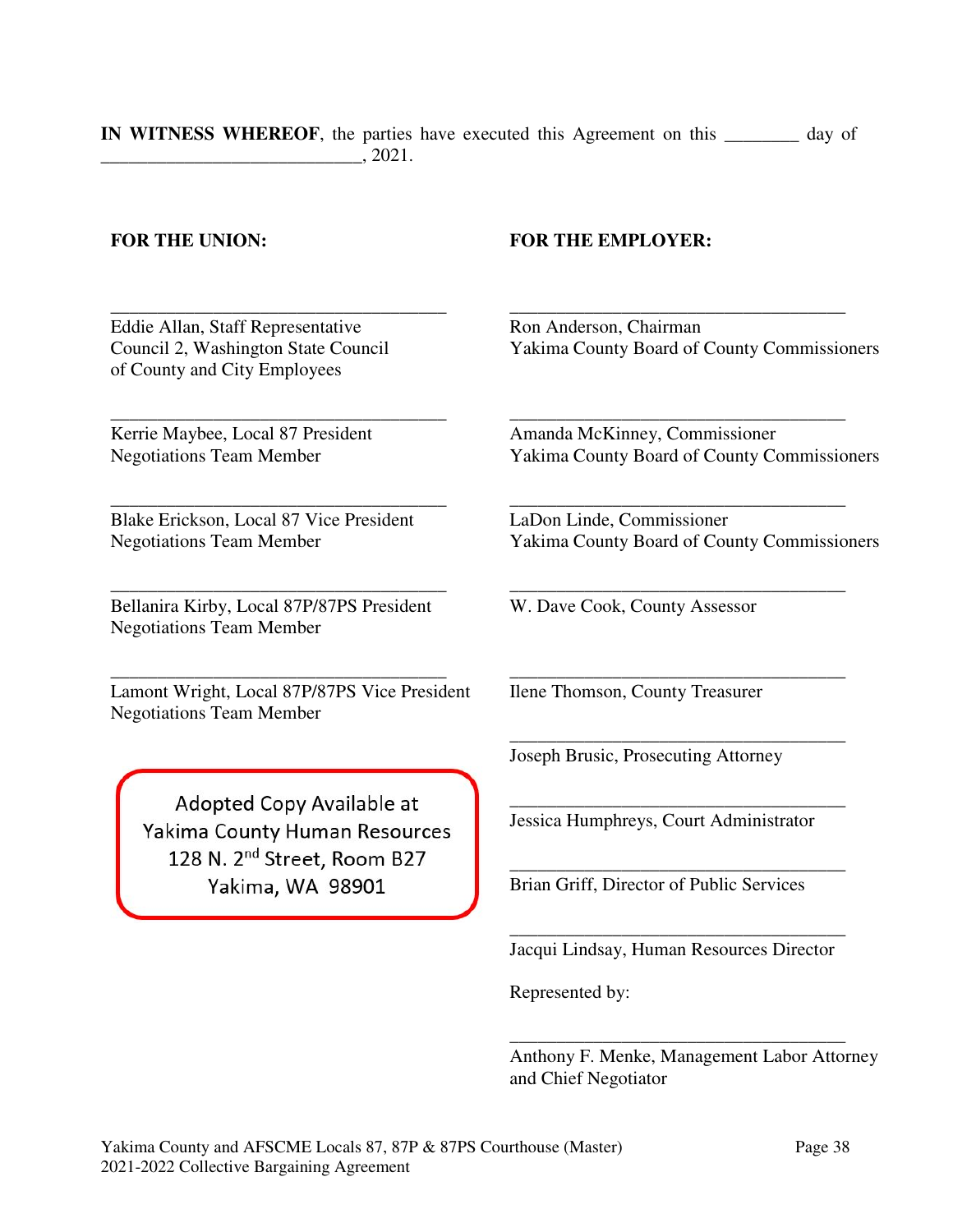## **Exhibit "A" Yakima County Master Contract 2021 Pay Plan Structure**

- 1. Effective in 2021, the restrictions on employees hired after December 31, 2013, shall cease and all employees shall be eligible for all 14 steps; Provided, however, currently the parties must bargain each individual step before the step will be implemented from year to year. Without an agreement, there are no step increases. This may also be impacted by the provisions of Article 10 regarding the Human Resources Department comprehensive study of the current job classification (DBM) and pay plan system during 2021 and 2022. The following pay plan structure shall be in effect:
- 2. Article 10 addresses 2021 and 2022 lump sum payment and pay provisions.
- 3. No employee shall receive an increment advancement during 2021 and 2022.
- 4. The Human Resources Department will determine all calculations.
- 5. Article 10 addresses the comprehensive study and analysis of the job classification and pay system to be conducted by the Human Resources Department in lieu of an in-depth comparability study. The parties understand and agree that the terms of Article 10 are controlling with regard to the study and analysis.

#### **Salary Surveys**

Historically, pay ranges in the Yakima County compensation structure are determined by a comparison of Yakima County benchmark positions to the comparable labor market. The comparable labor market has been changed effective beginning in 2018 to only the following counties: Benton, Grant, Kitsap, Spokane, Thurston and Whatcom. Beginning in 2018, the Yakima County Benchmark positions have been reduced from seventy-seven (77) to thirty-seven (37) positions. Determination of the market for each pay range is established by salary survey the comparable counties and use of regression analysis methodology to establish a trend line for the Yakima County Benchmark classifications in the Decision Band Method classification structure. The market survey includes benchmark classifications for each occupational group as well as classifications with an existing market premium. Detailed market surveys will be conducted at least every four years for only informational purposes. Abbreviated market surveys of limited benchmarks, as determined by the Human Resources Department, will be conducted every year for only informational purposes. Salary Survey information is intended to be used prospectively and shall not be used in establishing pay plans for the same year during which the salary survey is conducted. The Union will receive a copy of the completed survey for their review within one (1) week of completion. This Salary Survey subject matter is subject to the provisions of Section 10.4.

The above salary survey provisions are subject to changes based on the provisions of Article 10.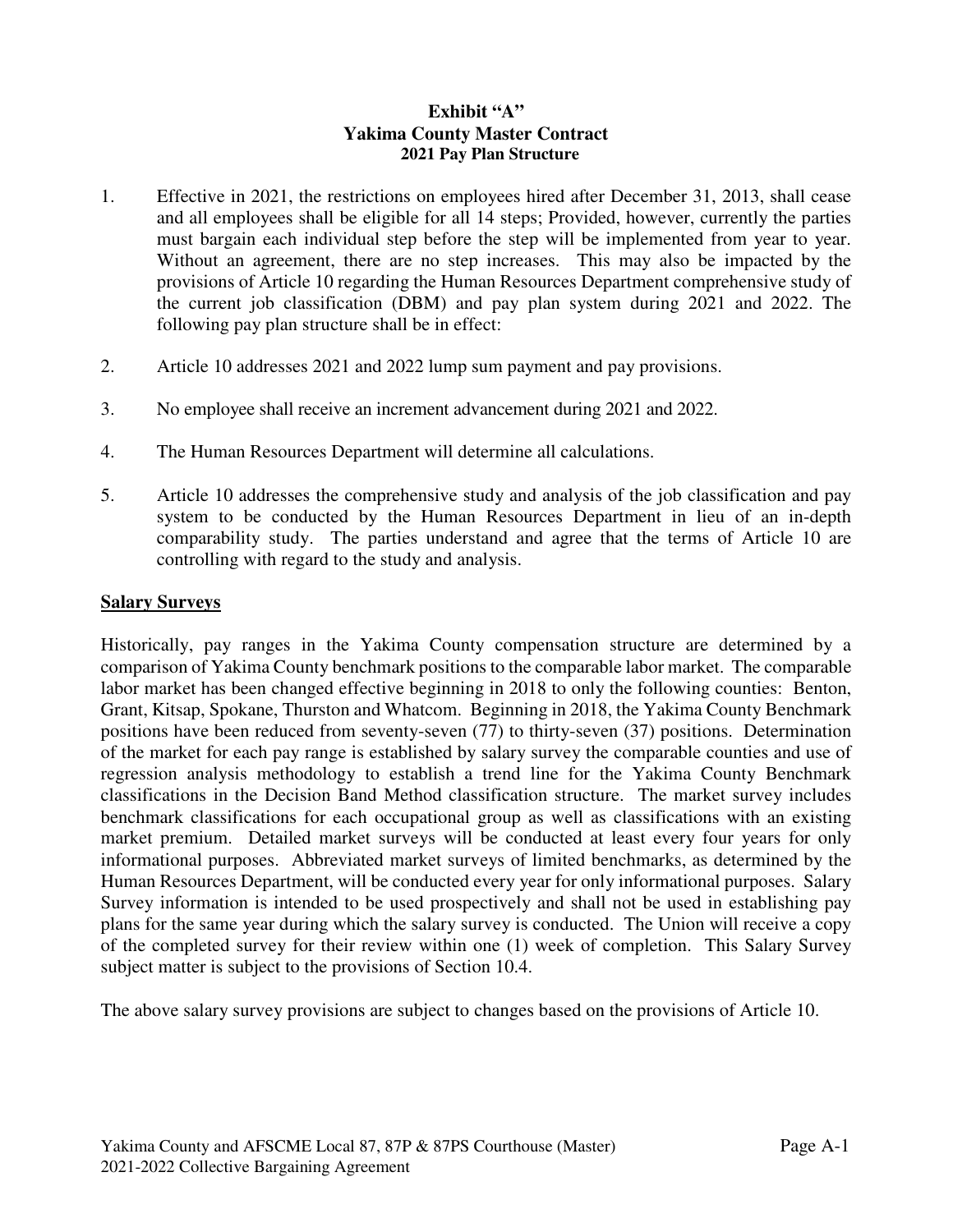| <b>Job Family</b>                | <b>Classification</b>                           | <b>DBM</b>      | <b>Selected</b> |  |  |  |
|----------------------------------|-------------------------------------------------|-----------------|-----------------|--|--|--|
| Administration - Clerical        | Office Technician                               | A12             | 1               |  |  |  |
| Administration - Clerical        | Office Support Technician                       | A13             | 1               |  |  |  |
| Administration - Clerical        | Office Specialist                               | <b>B21</b>      | 1               |  |  |  |
| Administration - Clerical        | Office Coordinator                              | <b>B22</b>      | 1               |  |  |  |
| Administration - Clerical        | Office Supervisor                               | <b>B25</b>      | 1               |  |  |  |
| Administration - Financial       | <b>Financial Technician</b>                     | A13             | 1               |  |  |  |
| Administration - Financial       | <b>Financial Specialist</b>                     | <b>B21</b>      | 1               |  |  |  |
| Administration - Financial       | Accountant                                      | C <sub>41</sub> | 1               |  |  |  |
| Administration - Financial       | Senior Accountant                               | C <sub>43</sub> | 1               |  |  |  |
| <b>Administration - Programs</b> | Program Specialist                              | <b>B22</b>      | 1               |  |  |  |
| <b>Administration - Programs</b> | Program Analyst                                 | C42             | 1               |  |  |  |
| <b>Administration - Programs</b> | Senior Program Analyst                          | C43             | 1               |  |  |  |
| <b>Appraisal Services</b>        | Appraiser                                       | <b>B23</b>      | 1               |  |  |  |
| <b>Appraisal Services</b>        | <b>Commercial Appraiser</b>                     | <b>B24</b>      | 1               |  |  |  |
| <b>Community Development</b>     | <b>Building Inspector</b>                       | <b>B25</b>      | 1               |  |  |  |
| <b>Community Development</b>     | Plans Examiner                                  | C42             | 1               |  |  |  |
| <b>Community Development</b>     | Senior Project Planner                          | C <sub>44</sub> | 1               |  |  |  |
| <b>Computer Services</b>         | <b>Computer Support Technician</b>              | <b>B24</b>      | 1               |  |  |  |
| <b>Computer Services</b>         | Technology Administrator                        | C43             | 1               |  |  |  |
| <b>Computer Services</b>         | Senior Technology Administrator                 | C <sub>45</sub> | 1               |  |  |  |
| Engineering                      | Senior Engineering Technician                   | <b>B25</b>      | 1               |  |  |  |
| Engineering                      | Engineer I                                      | C <sub>41</sub> | 1               |  |  |  |
| Engineering                      | Engineer II                                     | C42             | 1               |  |  |  |
| Engineering                      | Project Engineer                                | C44             | 1               |  |  |  |
| Engineering                      | Senior Engineer                                 | C <sub>45</sub> | 1               |  |  |  |
| Engineering                      | Senior Natural Resource Specialist              | C <sub>45</sub> | 1               |  |  |  |
| Legal - Administration           | Paralegal                                       | <b>B25</b>      | 1               |  |  |  |
| Legal - Law Enforcement          | Juvenile Correction Officer (Detention Officer) | <b>B22</b>      | 1               |  |  |  |
| Legal - Law Enforcement          | Law Enforcement Dispatcher                      | <b>B23</b>      | 1               |  |  |  |
| Legal - Law Enforcement          | Probation Officer                               | C <sub>41</sub> | 1               |  |  |  |
| Trades - Construction            | Road Maintenance Technician                     | <b>B23</b>      | 1               |  |  |  |
| Trades - Construction            | Mechanic                                        | <b>B24</b>      | $\,1$           |  |  |  |
| Trades - Construction            | Lead Road Maintenance Technician                | <b>B25</b>      | 1               |  |  |  |
| Trades - Maintenance             | Maintenance Technician                          | A13             | 1               |  |  |  |
| Trades - Maintenance             | Maintenance Specialist                          | <b>B21</b>      | 1               |  |  |  |
| Trades - Maintenance             | Facilities Maintenance Technician               | <b>B23</b><br>1 |                 |  |  |  |
| Trades - Maintenance             | <b>Facilities Maintenance Specialist</b>        | <b>B24</b>      | 1               |  |  |  |
|                                  |                                                 | <b>TOTAL</b>    | 37              |  |  |  |

## **Market Premium**

If the market compensation study indicates that the trend line base salary range for a classification is ten percent (10%) or more below the market target position's median at both entry and maximum, then the Union and the Employer shall meet to negotiate the appropriate method and economic adjustment (market premium or reclassification) for the classification. The results of the negotiation shall be applied in the following fiscal year. If the Union and Employer agree that reclassification is appropriate, the reclassification shall occur in accordance with the County Classification and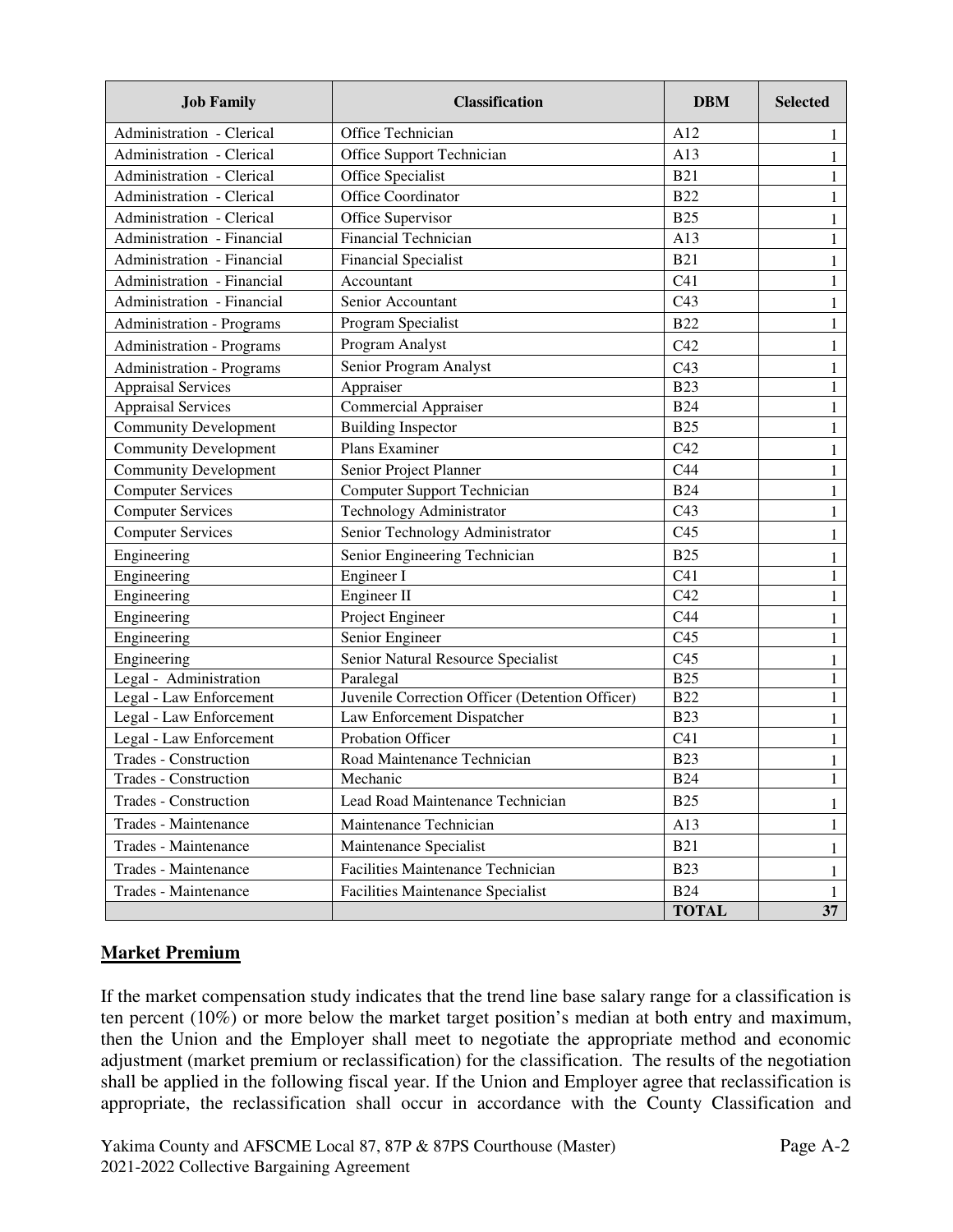Compensation Policy (HR 001). If the Union and Employer agree that a Market Premium is appropriate, the negotiated market premium amount will be applied to the entire salary range for the classification. The base salary range for the classification will remain unchanged. This Market Premium subject matter is subject to the provisions of Section 10.4.

Job classifications with market premiums added to the base salary range will continue to be included in all comprehensive surveys of Decision Band Method classifications within the occupational group until such time as the base salary range for the classification is within ten percent (10%) of the target market level for the classification. The market premium amounts for a classification may change up or down each time the market is studied depending upon the data received from the market compensation study for the classification. Should the market premium amount fall to less than ten percent (10%) below the target market position of the County, then the market premium will be eliminated and the salary for individual positions will be the individual's current increment in the base salary for the job classification. This paragraph is subject to the outcome of the provisions of Section 10.4.

The above Job Family, Classification and DBM categories as well as the Market Premium provisions are subject to the outcome of the Article 10 provisions relating to the comprehensive study and analysis of the job classification and pay system to be conducted by the Human Resources Department. The parties understand and agree that the terms of Article 10 are controlling with regard to these provisions.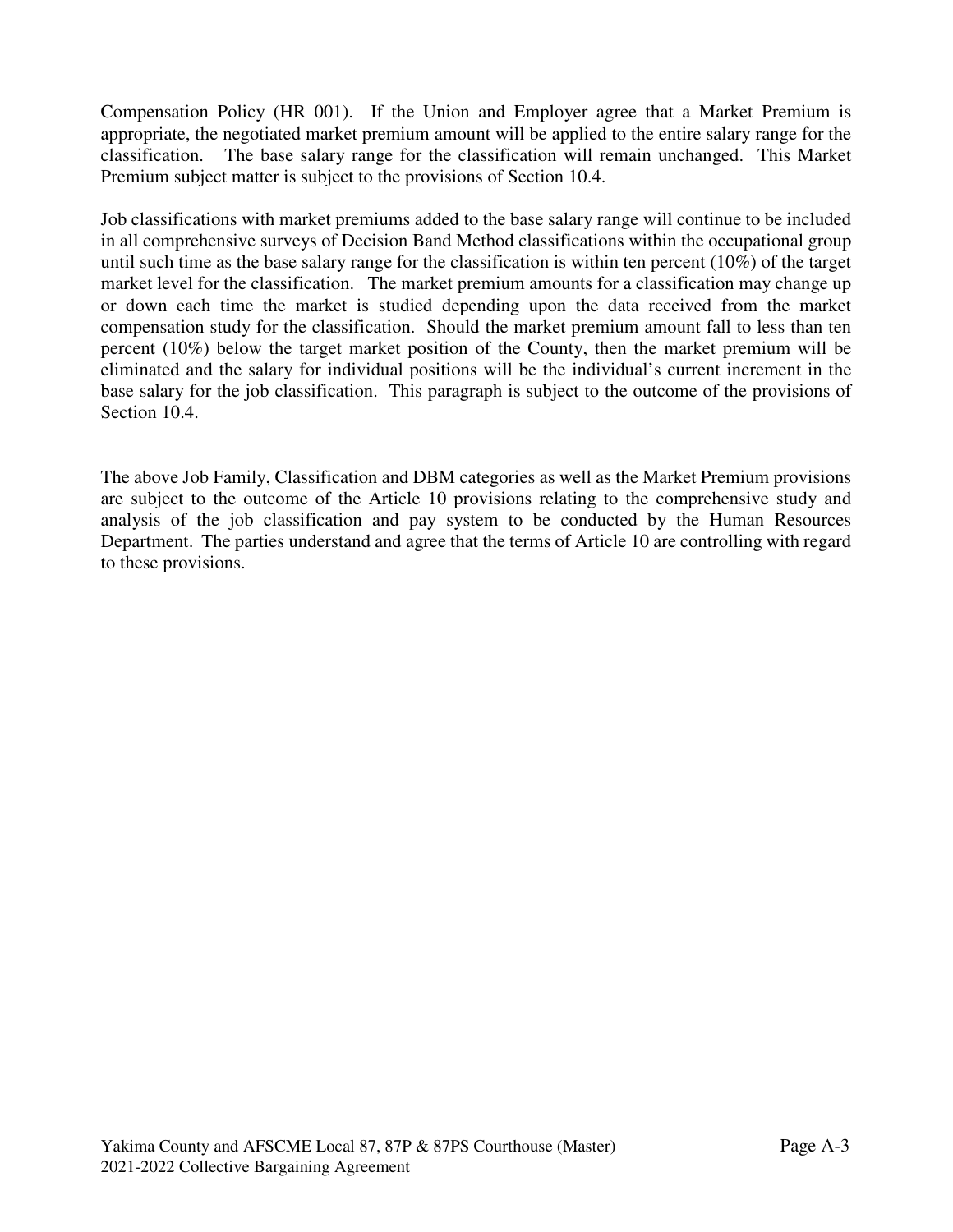#### **Exhibit "B" 2021-2022 Pay Plan**

### **AFSCME 87 87P 87PS Courthouse (Master)**

 **Beginning in 2021, the shaded increments will cease to be shaded in accordance with Exhibit A, Section 1; Provided, however, each step increase is currently subject to negotiations. Without the parties' agreement, there are no step increases. The 2020 Pay Plan serves as the basis for the HR Department's calculations of the 2021 lump sum and the 2022 lump sum in accordance with Article 10.** *Page 1 of 2*

| Pay Grade  |         |           | <b>Increment</b> | <b>Increment</b> | Increment | <b>Increment</b>        | Increment | Increment | <b>Increment</b> | Increment | <b>Increment</b> | <b>Increment</b> | Increment | <b>Increment</b> | <b>Increment</b> | <b>Increment</b> |
|------------|---------|-----------|------------------|------------------|-----------|-------------------------|-----------|-----------|------------------|-----------|------------------|------------------|-----------|------------------|------------------|------------------|
|            |         |           |                  | $\overline{2}$   | 3         | $\overline{\mathbf{4}}$ | 5         | 6         | 7                | 8         | $\boldsymbol{9}$ | 10               | 11        | 12               | 13               | 14               |
| 8 hr       |         | YR        | 27,210           | 27,914           | 28,644    | 29,385                  | 30,152    | 30,931    | 31,734           | 32,563    | 33,416           | 34,281           | 35,171    | 36,086           | 37,025           | 37,990           |
|            | 8 hr MO |           | 2,267            | 2,326            | 2,387     | 2,449                   | 2,513     | 2,578     | 2,645            | 2,714     | 2,785            | 2,857            | 2,931     | 3,007            | 3,085            | 3,166            |
| <b>A11</b> |         | HR        | 13.08            | 13.42            | 13.77     | 14.13                   | 14.50     | 14.87     | 15.26            | 15.66     | 16.07            | 16.48            | 16.91     | 17.35            | 17.80            | 18.26            |
| 7.5 hr MO  |         |           | 2,126            | 2,181            | 2,238     | 2,296                   | 2,356     | 2,416     | 2,479            | 2,544     | 2,611            | 2,678            | 2,748     | 2,819            | 2,893            | 2,968            |
| 7.5 hr YR  |         |           | 25,509           | 26,170           | 26,853    | 27,549                  | 28,267    | 28,998    | 29,751           | 30,527    | 31,327           | 32,138           | 32,973    | 33,830           | 34,711           | 35,615           |
| 8 hr       |         | YR        | 29,497           | 30,238           | 30,993    | 31,771                  | 32,575    | 33,391    | 34,231           | 35,097    | 35,975           | 36,877           | 37,804    | 38,756           | 39,733           | 40,734           |
|            | 8 hr MO |           | 2,458            | 2,520            | 2,583     | 2,648                   | 2,715     | 2,783     | 2,853            | 2,925     | 2,998            | 3,073            | 3,150     | 3,230            | 3,311            | 3,395            |
| A12        |         | <b>HR</b> | 14.18            | 14.54            | 14.90     | 15.27                   | 15.66     | 16.05     | 16.46            | 16.87     | 17.30            | 17.73            | 18.18     | 18.63            | 19.10            | 19.58            |
| 7.5 hr MO  |         |           | 2,304            | 2,362            | 2,421     | 2,482                   | 2,545     | 2,609     | 2,674            | 2,742     | 2,811            | 2,881            | 2,953     | 3,028            | 3,104            | 3,182            |
| 7.5 hr YR  |         |           | 27,653           | 28,349           | 29,056    | 29,786                  | 30,539    | 31,304    | 32,092           | 32,903    | 33,726           | 34,572           | 35,441    | 36,334           | 37,249           | 38,188           |
| 8 hr       |         | YR        | 31,796           | 32,575           | 33,366    | 34,182                  | 35,010    | 35,863    | 36,741           | 37,631    | 38,546           | 39,486           | 40,450    | 41,439           | 42,452           | 43,491           |
|            | 8 hr MO |           | 2,650            | 2,715            | 2,781     | 2,849                   | 2,918     | 2,989     | 3,062            | 3,136     | 3,212            | 3,290            | 3,371     | 3,453            | 3,538            | 3,624            |
| A13        |         | <b>HR</b> | 15.29            | 15.66            | 16.04     | 16.43                   | 16.83     | 17.24     | 17.66            | 18.09     | 18.53            | 18.98            | 19.45     | 19.92            | 20.41            | 20.91            |
| 7.5 hr MO  |         |           | 2,484            | 2,545            | 2,607     | 2,670                   | 2,735     | 2,802     | 2,870            | 2,940     | 3,011            | 3,085            | 3,160     | 3,237            | 3,317            | 3,398            |
| 7.5 hr YR  |         |           | 29,809           | 30,539           | 31,281    | 32,046                  | 32,822    | 33,622    | 34,445           | 35,279    | 36,137           | 37,018           | 37,922    | 38,849           | 39,799           | 40,773           |
| 8 hr       |         | YR        | 34,825           | 35,641           | 36,469    | 37,322                  | 38,200    | 39,090    | 40,005           | 40,944    | 41,896           | 42,873           | 43,874    | 44,900           | 45,951           | 47,027           |
|            | 8 hr MO |           | 2,902            | 2,970            | 3,039     | 3,110                   | 3,183     | 3,257     | 3,334            | 3,412     | 3,491            | 3,573            | 3,656     | 3,742            | 3,829            | 3,919            |
| <b>B21</b> |         | <b>HR</b> | 16.74            | 17.13            | 17.53     | 17.94                   | 18.37     | 18.79     | 19.23            | 19.68     | 20.14            | 20.61            | 21.09     | 21.59            | 22.09            | 22.61            |
| 7.5 hr MO  |         |           | 2,721            | 2,784            | 2,849     | 2,916                   | 2,984     | 3,054     | 3,125            | 3,199     | 3,273            | 3,349            | 3,428     | 3,508            | 3,590            | 3,674            |
| 7.5 hr YR  |         |           | 32,648           | 33,413           | 34,190    | 34,989                  | 35,812    | 36,647    | 37,504           | 38,385    | 39,278           | 40,193           | 41,132    | 42,094           | 43,079           | 44,087           |
| 8 hr       |         | YR        | 37,841           | 38,694           | 39,572    | 40,462                  | 41,377    | 42,316    | 43,268           | 44,245    | 45,246           | 46,272           | 47,311    | 48,374           | 49,462           | 50,575           |
|            | 8 hr MO |           | 3,153            | 3,225            | 3,298     | 3,372                   | 3,448     | 3,526     | 3,606            | 3,687     | 3,771            | 3,856            | 3,943     | 4,031            | 4,122            | 4,215            |
| <b>B22</b> |         | <b>HR</b> | 18.19            | 18.60            | 19.03     | 19.45                   | 19.89     | 20.34     | 20.80            | 21.27     | 21.75            | 22.25            | 22.75     | 23.26            | 23.78            | 24.31            |
| 7.5 hr MO  |         |           | 2,956            | 3,023            | 3,092     | 3,161                   | 3,233     | 3,306     | 3,380            | 3,457     | 3,535            | 3,615            | 3,696     | 3,779            | 3,864            | 3,951            |
| 7.5 hr YR  |         |           | 35,476           | 36,276           | 37,099    | 37,933                  | 38,791    | 39,672    | 40,564           | 41,480    | 42,418           | 43,380           | 44,354    | 45,351           | 46,371           | 47,414           |